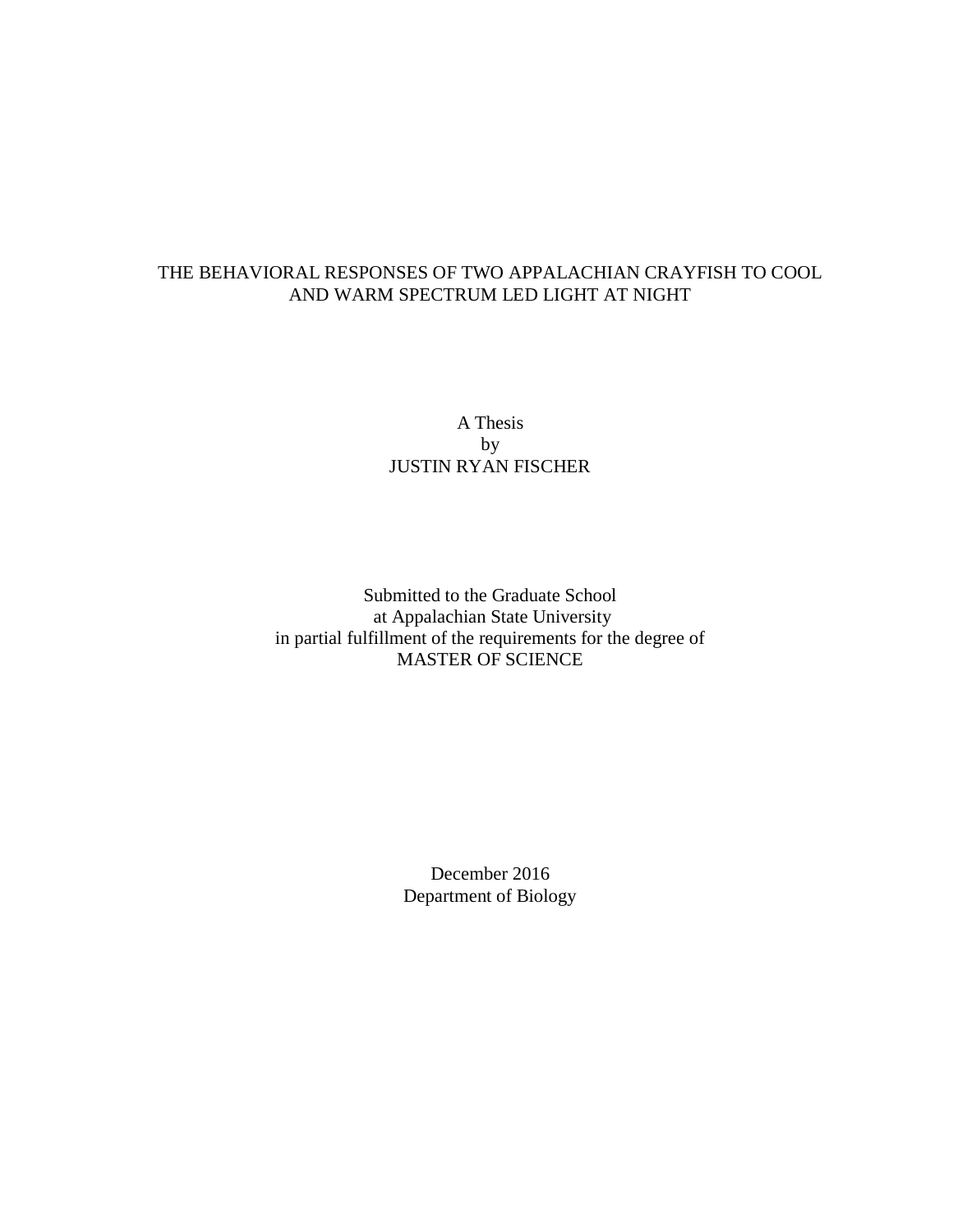# THE BEHAVIORAL RESPONSES OF TWO APPALACHIAN CRAYFISH TO COOL AND WARM SPECTRUM LED LIGHT AT NIGHT

A Thesis By JUSTIN RYAN FISCHER December 2016

APPROVED BY:

Michael Gangloff Co-chairperson, Thesis Committee

Robert Creed Co-chairperson, Thesis Committee

Lynn Siefferman Member, Thesis Committee

Zack E. Murrell Chairperson, Department of Biology

Max C. Poole, Ph.D. Dean, Cratis D. Williams School of Graduate Studies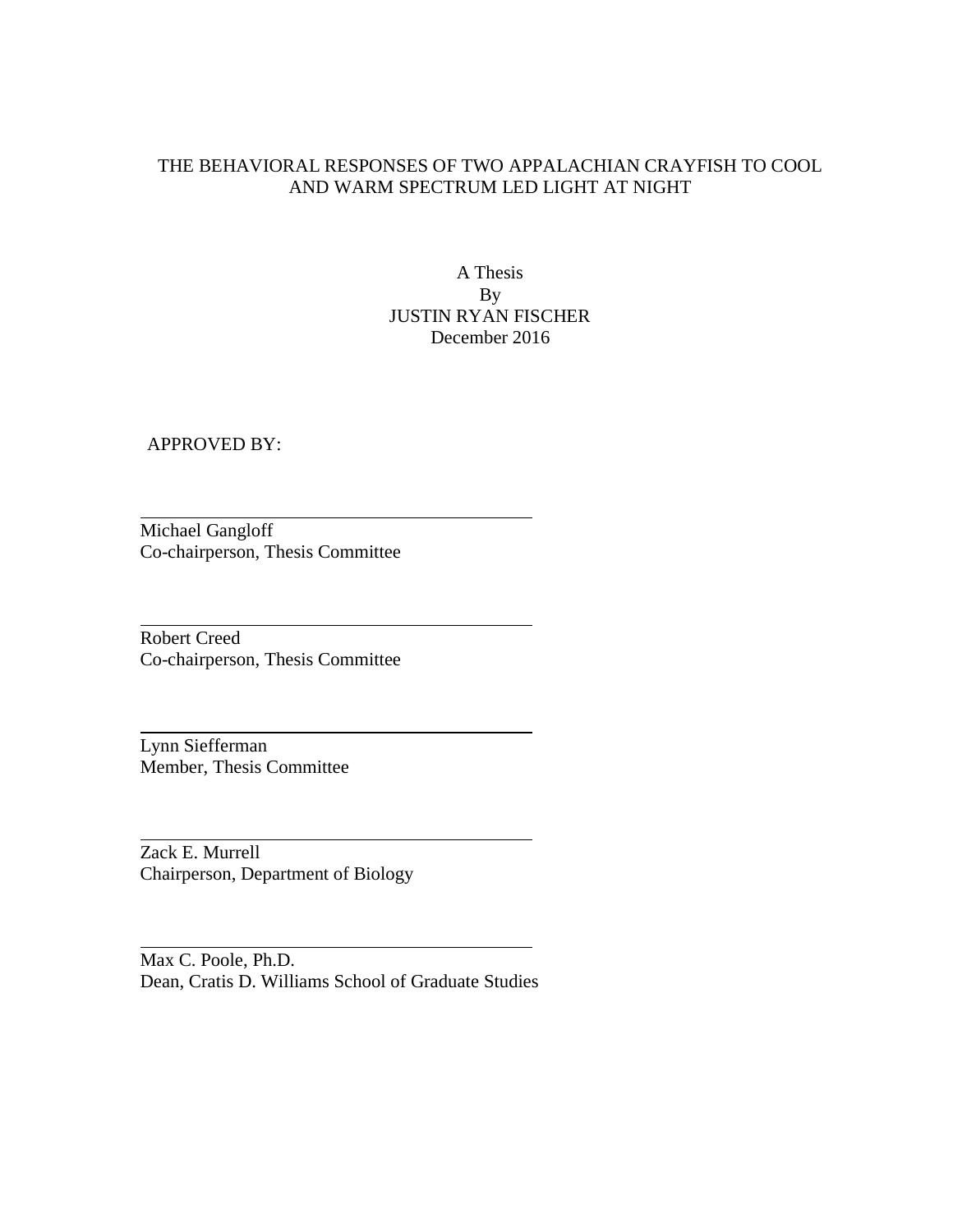Copyright by Justin Ryan Fischer 2016 All Rights Reserved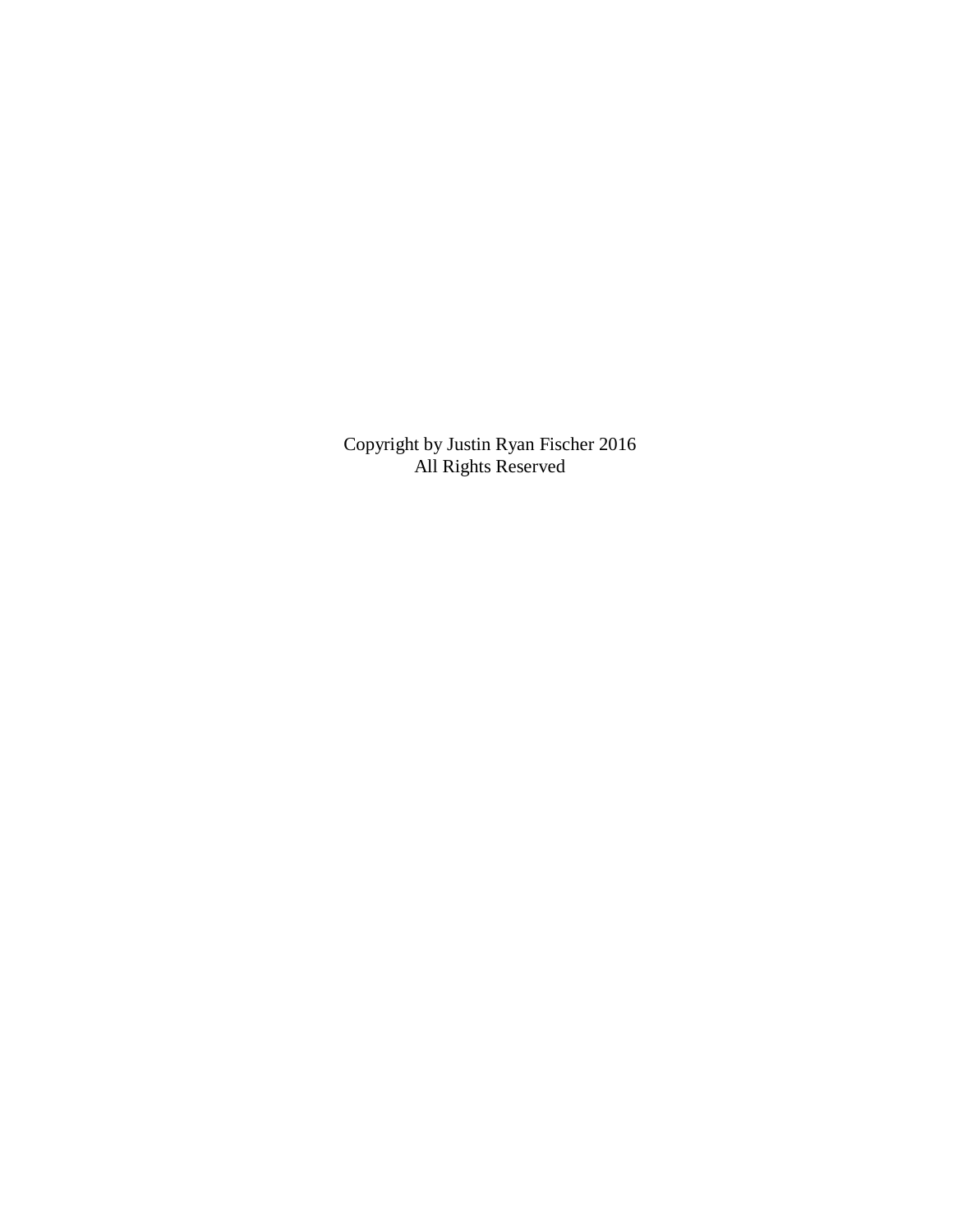# **Abstract**

## THE BEHAVIORAL RESPONSES OF TWO APPALACHIAN CRAYFISH TO COOL AND WARM SPECTRUM LED LIGHT AT NIGHT

Justin Ryan Fischer B.S., University of North Texas M.S., Appalachian State University Co-chairpersons: Michael Gangloff and Robert Creed

Ecological light pollution is increasing worldwide, and the use of artificial lighting is expected to increase during the coming decades. The threats posed by light pollution to freshwater ecosystems are not well-studied. Light-emitting diodes (LEDs) are currently the preferred luminaire technology and have largely replaced incandescent, fluorescent and highintensity discharge lights across much of the developed world. Two different types of LEDs are in widespread use. Cool-spectrum LEDs are characterized by shorter wavelength coolhued light whereas warm-spectrum LEDs are characterized by longer wavelength, warmhued lights. It is not clear how the different spectral emissions produced by these two LED categories will affect freshwater animals. The New River crayfish (*Cambarus chasmodactylus*) and the spiny stream crayfish (*Orconectes cristavarius*) are important ecosystem engineers with influences on food webs, community structure and nutrient processing. I used artificial stream microcosms to expose both species to cool (5000 K) and warm (3000 K) spectrum lights at intensities of 15 lux. I recorded crayfish behaviors under each light treatment and in a dark control during the first and third hours after artificial dusk. In addition, I quantified total substrate displacement for *C. chasmodactylus* in these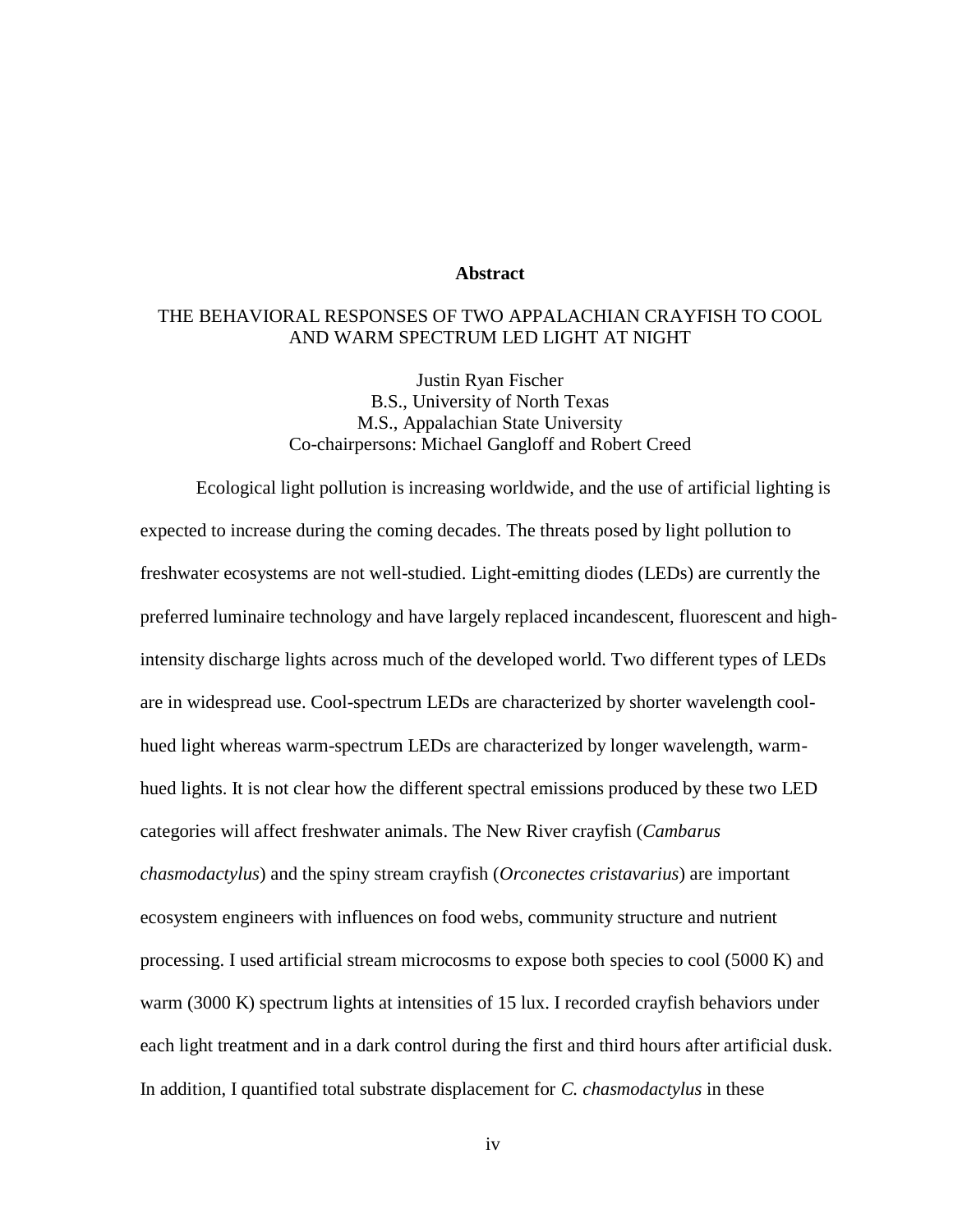treatments. I found that *O. cristavarius* sheltering behavior significantly increased and locomotor activity decreased while exposed to both 5000 K and 3000 K light. *Cambarus chasmodactylus* significantly increased sheltering behavior and exhibited decreased mobility in response to 5000 K but not 3000 K lights. Substrate displacement by *C. chasmodactylus* was not affected by light treatments. Reduced crayfish mobility may lead to fewer foraging opportunities and reduced bioturbation in light-polluted streams. Species-specific responses to artificial light complicate our ability to make generalizations about the effects of LEDs on freshwater ecosystems. Further investigations are needed to understand how the effects of LEDs differ among freshwater taxa as well as how long-term exposure to cool and warm LED spectral emissions may alter the behaviors of freshwater taxa and key ecosystem processes.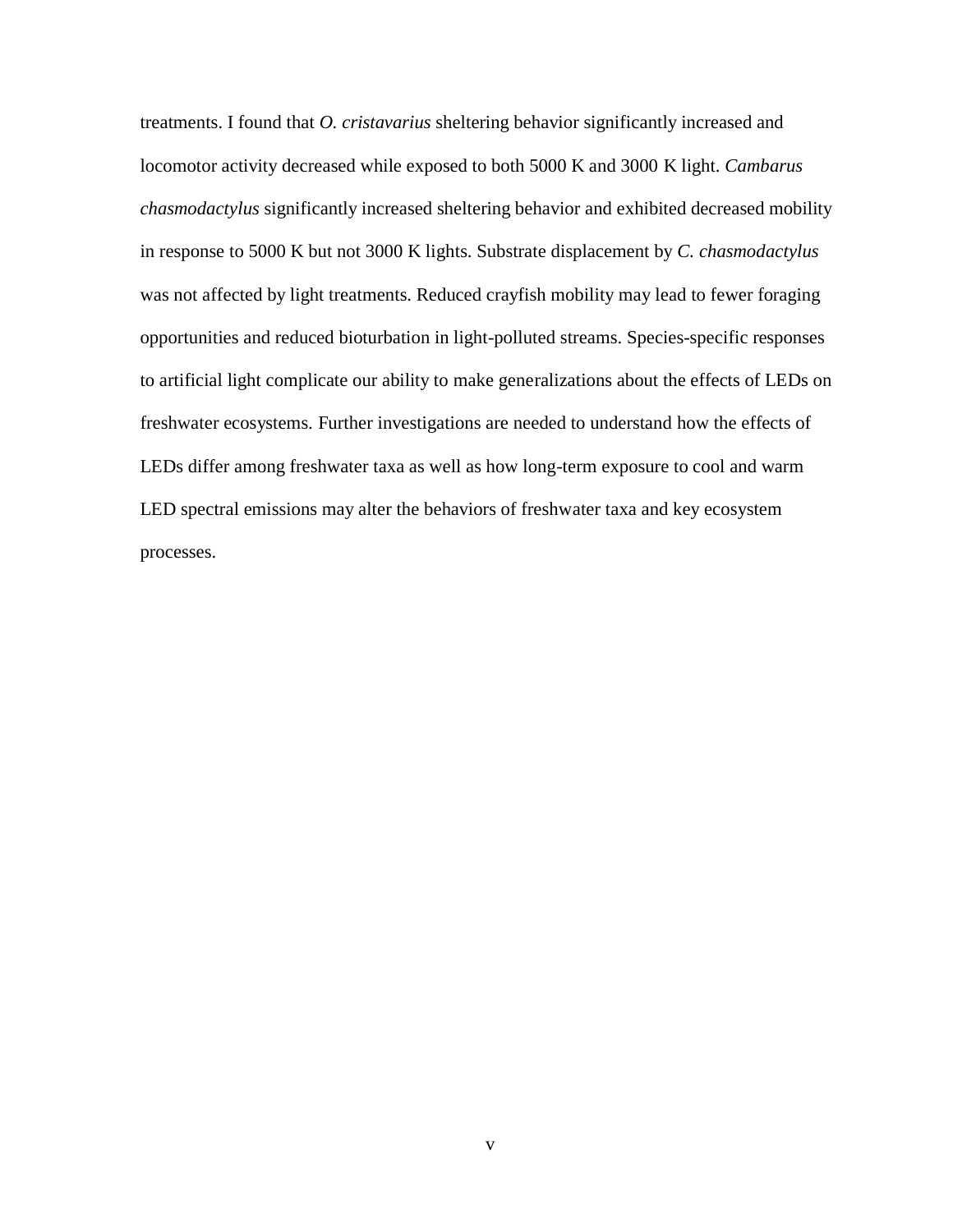## **Acknowledgements**

This research was partially funded by the Appalachian State University Office of Student Research, the Graduate Student Association Senate and the North Carolina Wildlife Federation. The generosity of these organizations made this study possible. Thank you Dr. Michael Gangloff for believing in me and allowing me to pursue my interests. Thank you Dr. Robert Creed for always making me think a little harder and for helping me through the difficult times of graduate research. Dr. Lynn Siefferman, your far-reaching knowledge of biology inspires me to learn as much as I can about every species I come across. To all three of you, thank you for being such great friends and collaborators.

I would like to thank Dr. Ece Karatan for being so helpful and supportive to all of the graduate students. Dr. Howie Neufeld, thank you for helping me to see the big picture within the realm of research. Jim Barbee, talking to you about birds always made it a better day. Thank you Monique Eckerd for helping me design the microcosm and contributing resources. To the Aquatic Conservation and Research Lab, thank you for all of your help, friendship and support.

To those who gave me opportunities to try my hand at science, I am very grateful. Thank you to Rob Denkhaus, Michelle Villafranca, Suzanne Tuttle, John Karges, Joann Karges, Teresa Mourad, Darvin Breaker, Deirdre Dykes, Dr. Jim Kennedy, Dr. Jeff Johnson, Dr. Carissa Ganong and Dr. Tony Burgess. I would also like to thank the Organization for Tropical Studies, the Ecological Society of America SEEDS program, the Fort Worth Nature

vi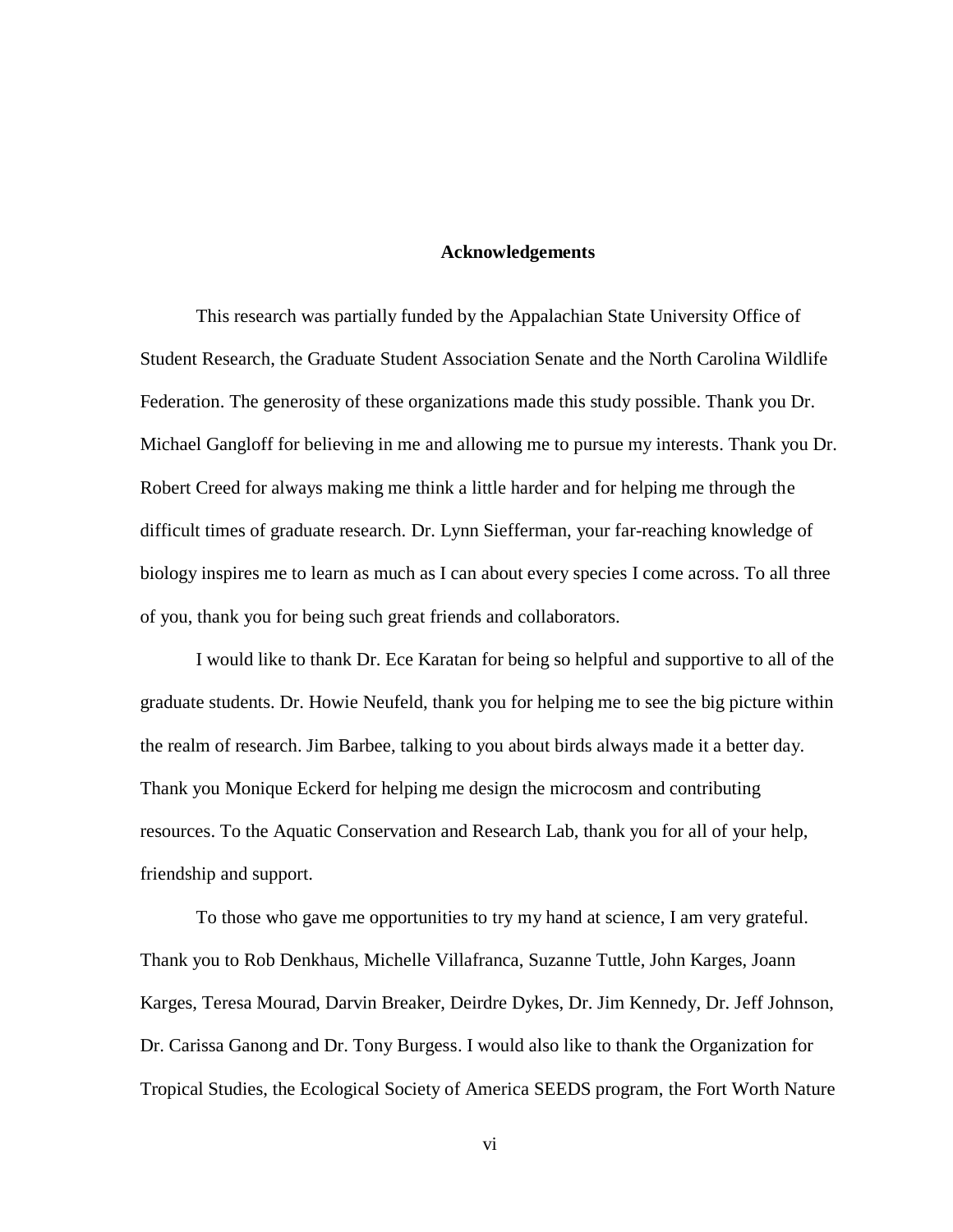Center and Refuge, and the University of North Texas. Thank you President Barack Obama for working to address climate change and biodiversity loss, future generations will be grateful for your efforts.

Mom, dad and Joseph, thank you for always supporting me and encouraging me to do what I love. Dad, I will always remember our walks on trails, and how you took me to any state park that I mentioned as a child. I hope you know that you stimulated my love for nature when it mattered most. Mom, to this day I receive the most encouraging words from you. Thank you for taking me to so many science activities. Joseph, you are a great brother and friend. Harness your creativity and excel at what you love. Never stop learning and don't forget about what the natural world can teach us.

Louann and Ramon Fagundo, without your constant love and support, I would not have met a single deadline. You were both crucial to the success of my research. Raquel, thank you for being my best friend, collaborator and wife. We have many great times ahead of us. Nica, if you weren't such a happy baby, I don't know if I would have completed this research. I can't wait to explore the world with you. Your mother and I will work hard to keep this planet healthy for you to enjoy.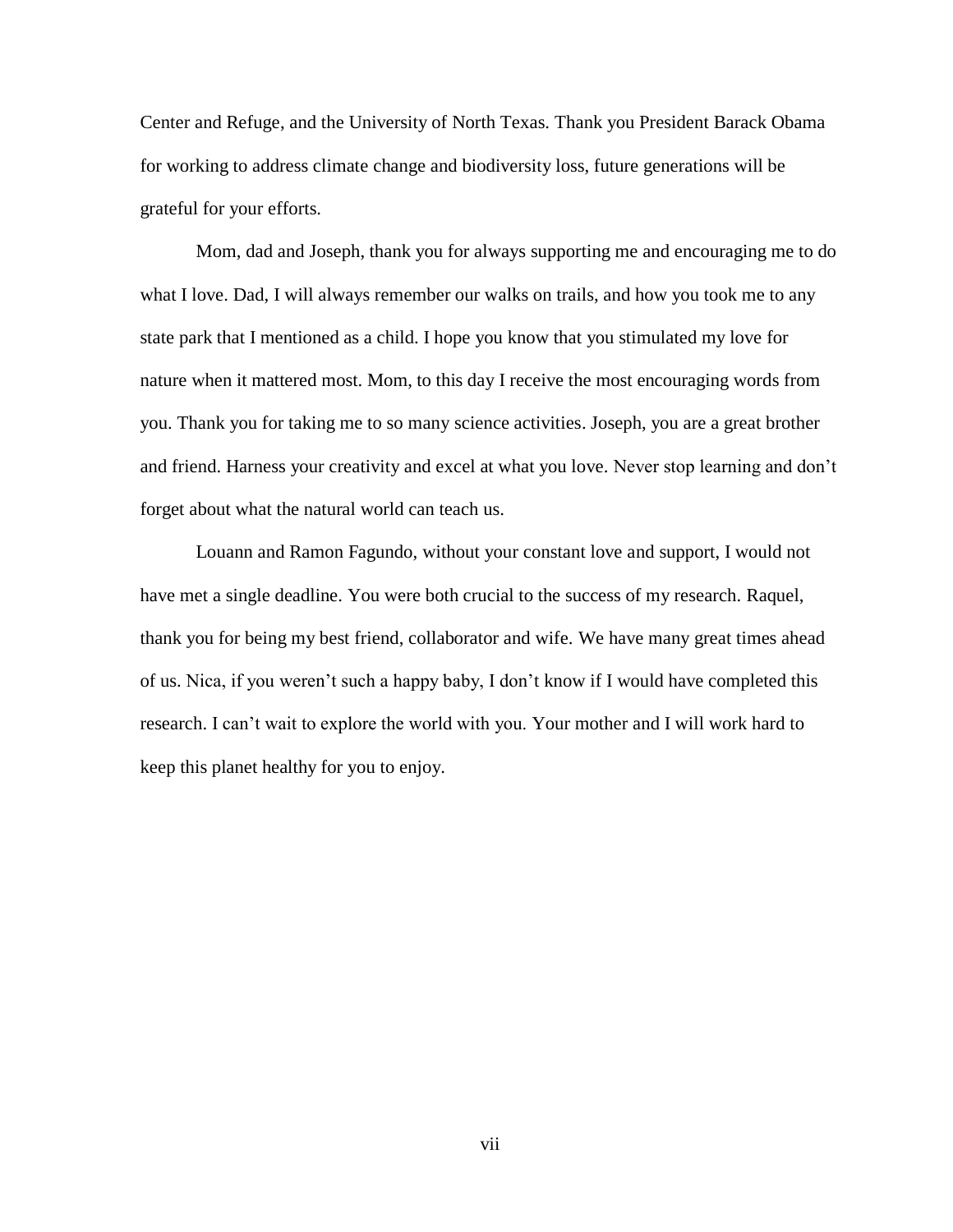# **Dedication**

I would like to dedicate this work to my wife,

Raquel Fagundo,

and to our daughter,

Veronica "Nica" Fagundo Fischer.

May we never stop exploring nature as a family.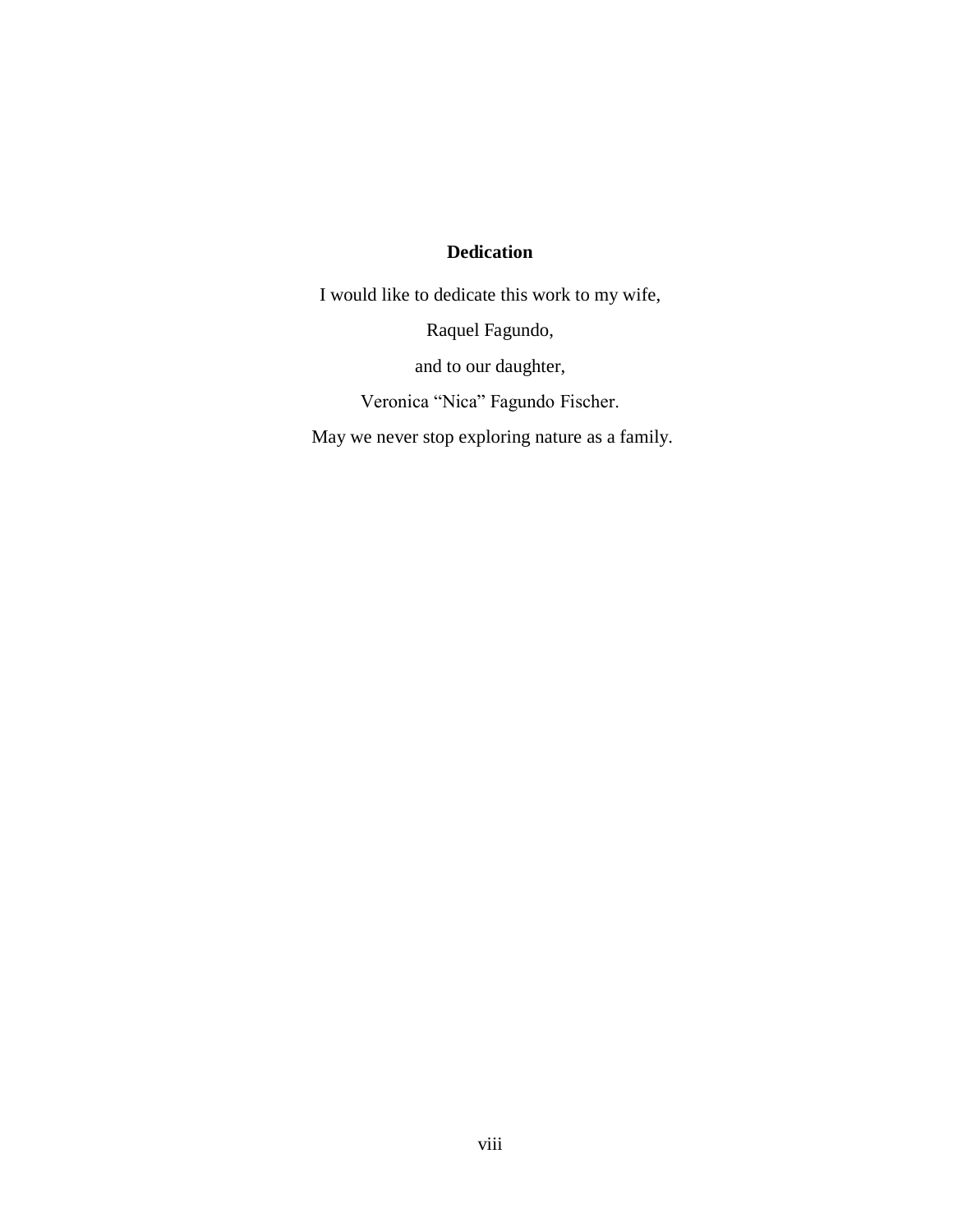# **Table of Contents**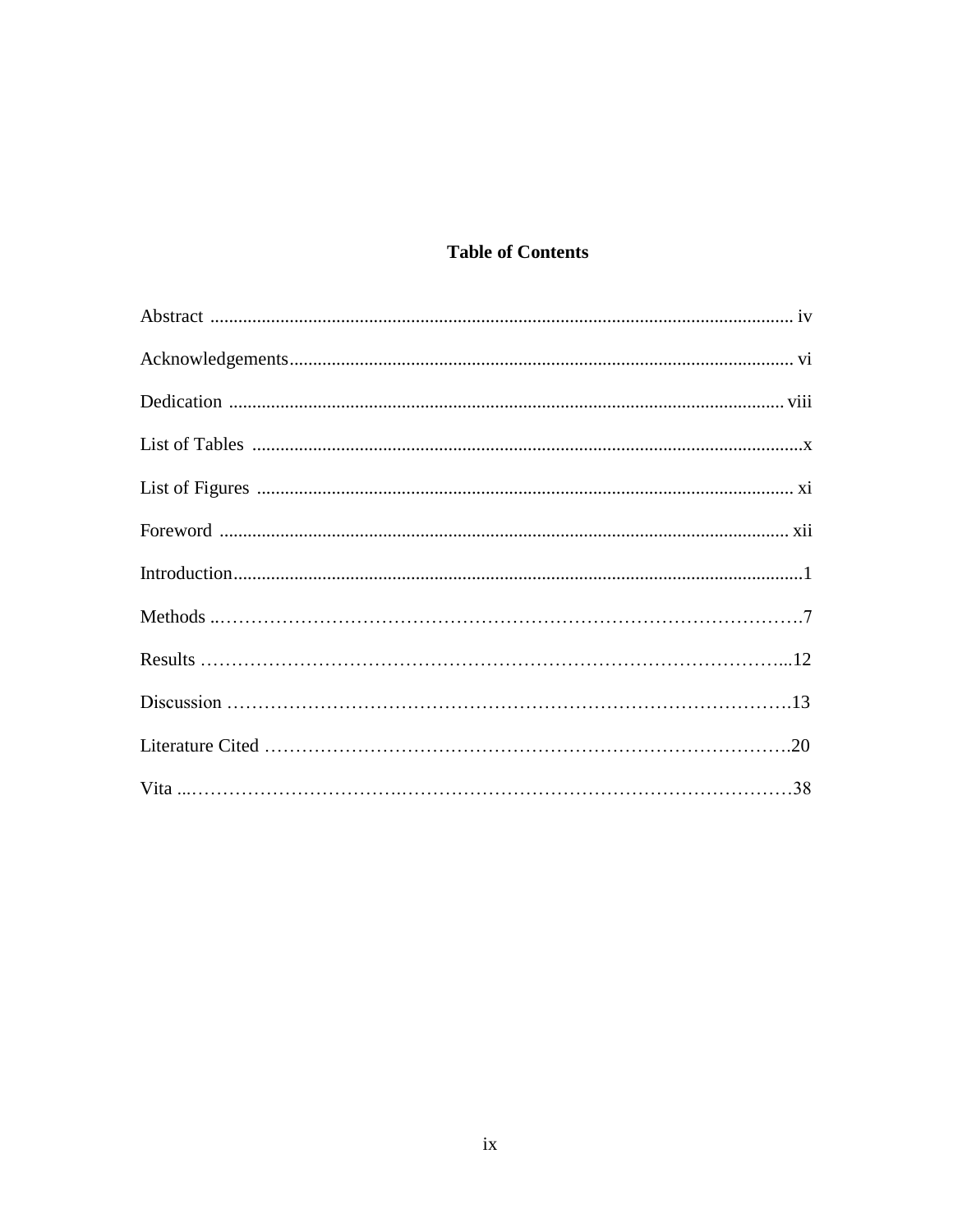# **List of Tables**

| Table 1. Cambarus chasmodactylus total carapace length ( $TCL = cm$ ), sex, male form and |  |
|-------------------------------------------------------------------------------------------|--|
|                                                                                           |  |
| Table 2. Orconectes cristavarius total carapace length $(TCL = cm)$ , sex, male form and  |  |
|                                                                                           |  |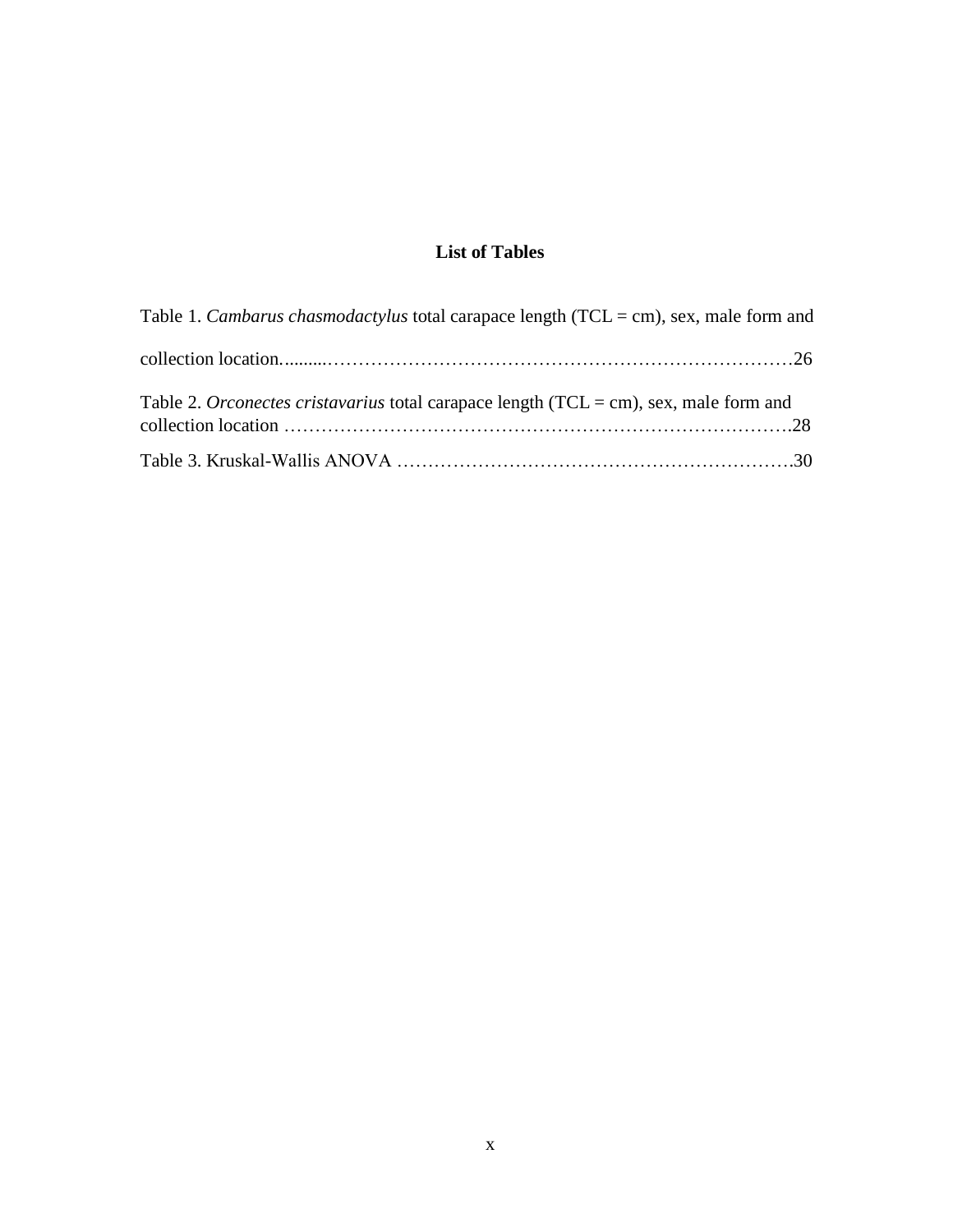# **List of Figures**

| Figure 2. An example of a 1 cm <sup>2</sup> grid at dawn following a trial night 32  |  |
|--------------------------------------------------------------------------------------|--|
|                                                                                      |  |
| Figure 4. Boxplots of <i>Cambarus chasmodactylus</i> behaviors from 2000-2100 hrs 34 |  |
| Figure 5. Boxplots of <i>Cambarus chasmodactylus</i> behaviors from 2200-2300 hrs 35 |  |
| Figure 6. Boxplots of <i>Orconectes cristavarius</i> behaviors from 2000-2100 hrs 36 |  |
| Figure 7. Boxplots of <i>Orconectes cristavarius</i> behaviors from 2200-2300 hrs 37 |  |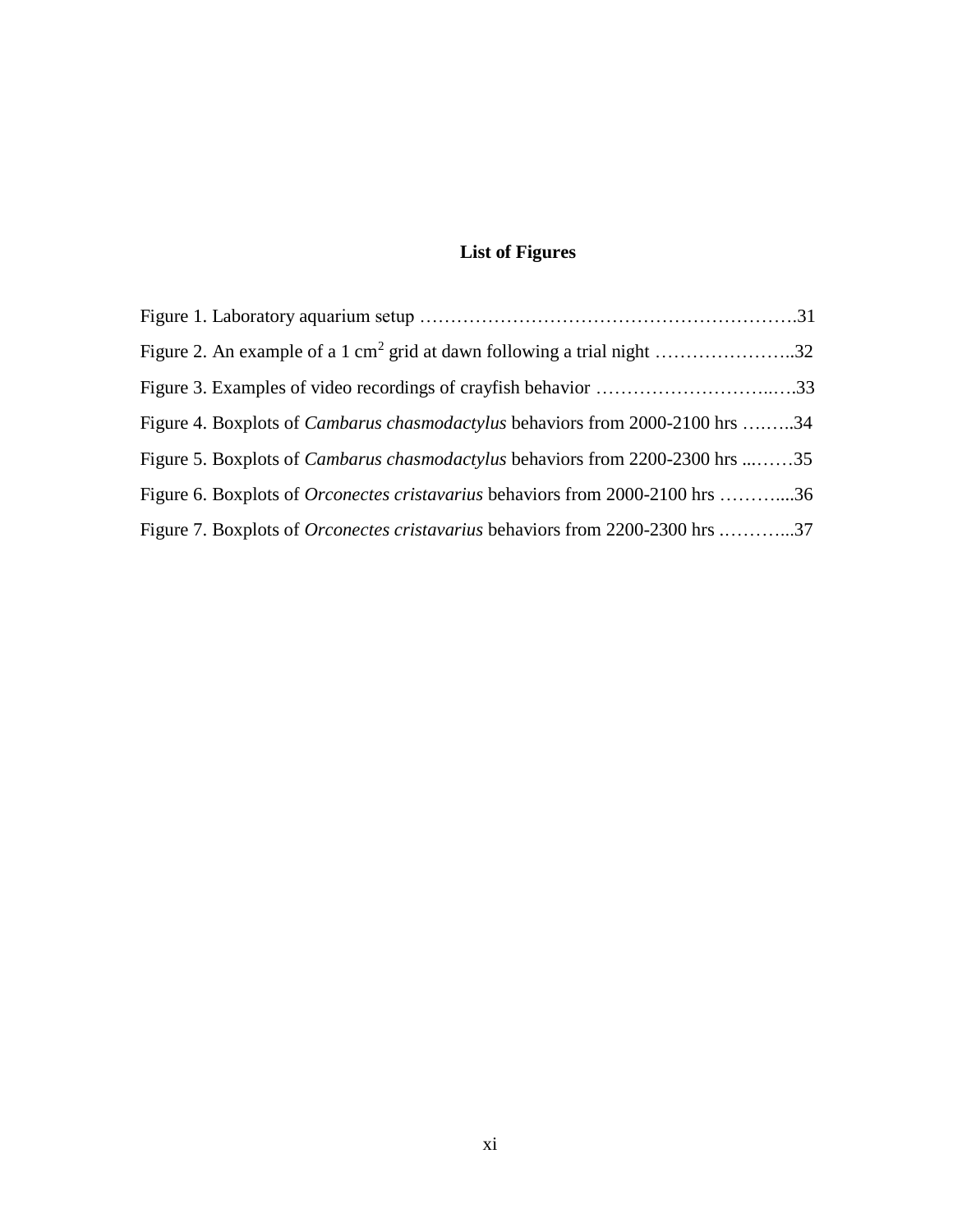# **Foreword**

This research will be submitted to the peer-reviewed journal *Freshwater Science*. It has been formatted to fit the requirements for that journal.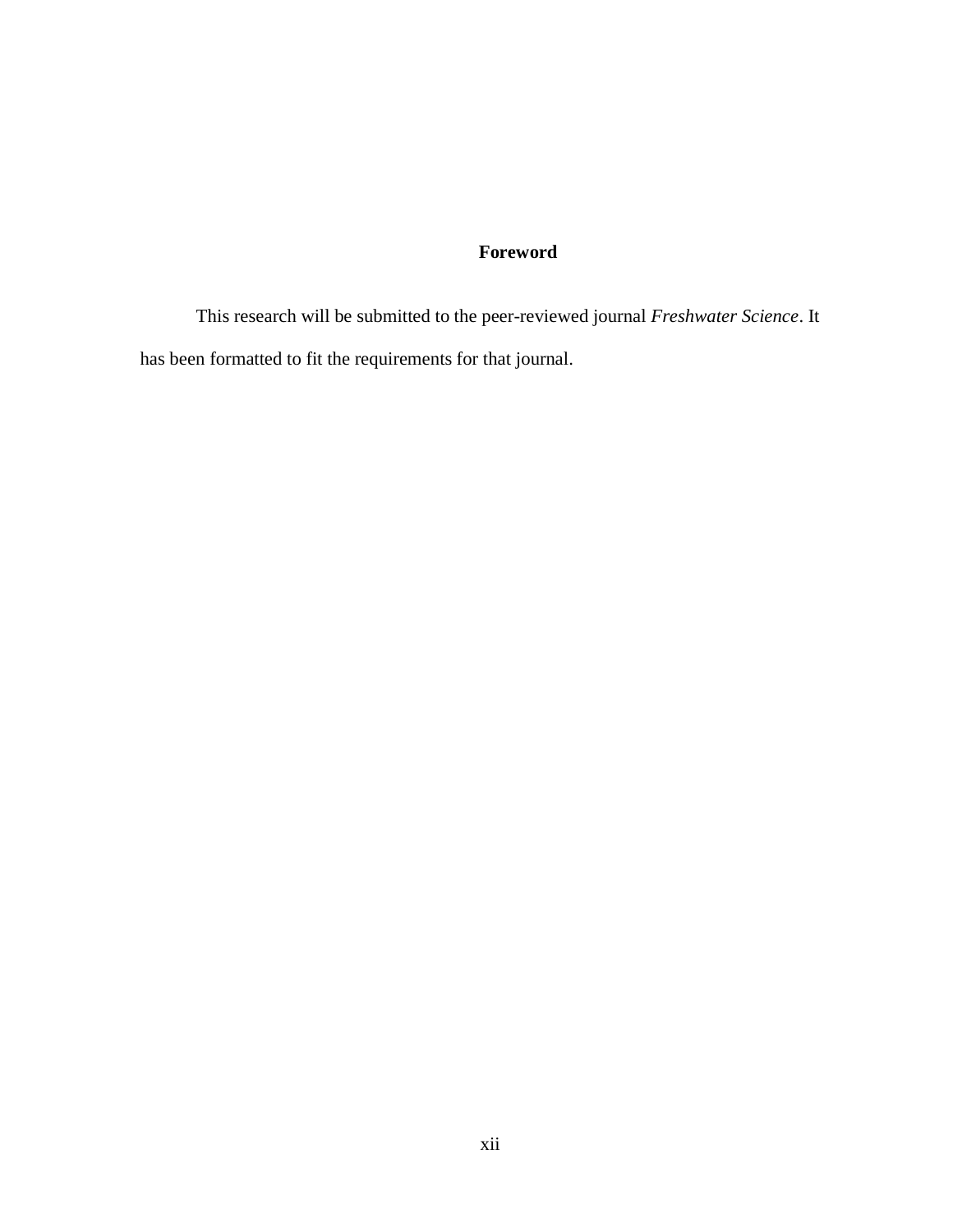#### **INTRODUCTION**

Anthropogenic light sources have illuminated the night on a large scale since the beginning of the Industrial Revolution (Longcore and Rich 2004). Nighttime illumination is now increasing at an annual rate of 6% worldwide (Hölker et al. 2010). Through increased urbanization and technological advances, the quantity of lights is increasing and spectral qualities of light installations are diversifying. Direct glare from individual lights and sky glow from atmospheric refraction may influence the behavior of nocturnal and crepuscular organisms (Gaston et al. 2014). This artificial illumination is referred to as *ecological light pollution* (ELP). While there has been an awareness of the potentially negative impacts of ELP (e.g., disorientation of turtle hatchlings) for a few decades, it is only recently that there has been a concerted effort to understand its effects on organism behavior and ecosystem processes (Longcore and Rich 2004).

Organisms perceive a range of electromagnetic wavelengths depending on optical physiology. While human vision is in the 400-700 nm range, many species detect 300 nm ultraviolet (UV) light, and various taxa use linearly polarized light for navigation (reviewed in Horváth et al. 2009). Wavelength perception deserves attention due to the plethora of lighting technologies that emit both broad and narrow-spectrum light. Further, changes in lighting technology can drastically alter which organisms are affected (Davies et al. 2013, Pawson and Bader 2014). Light-emitting diodes (LEDs) are becoming the preferred light source in both urban and rural areas. Although LEDs reduce energy consumption and provide more light per watt, their broad spectrum characteristics suggest that they could affect an array of nocturnal and crepuscular behaviors. Efforts are being made to create more biologically appealing LED models, with wavelengths emissions that are less detrimental to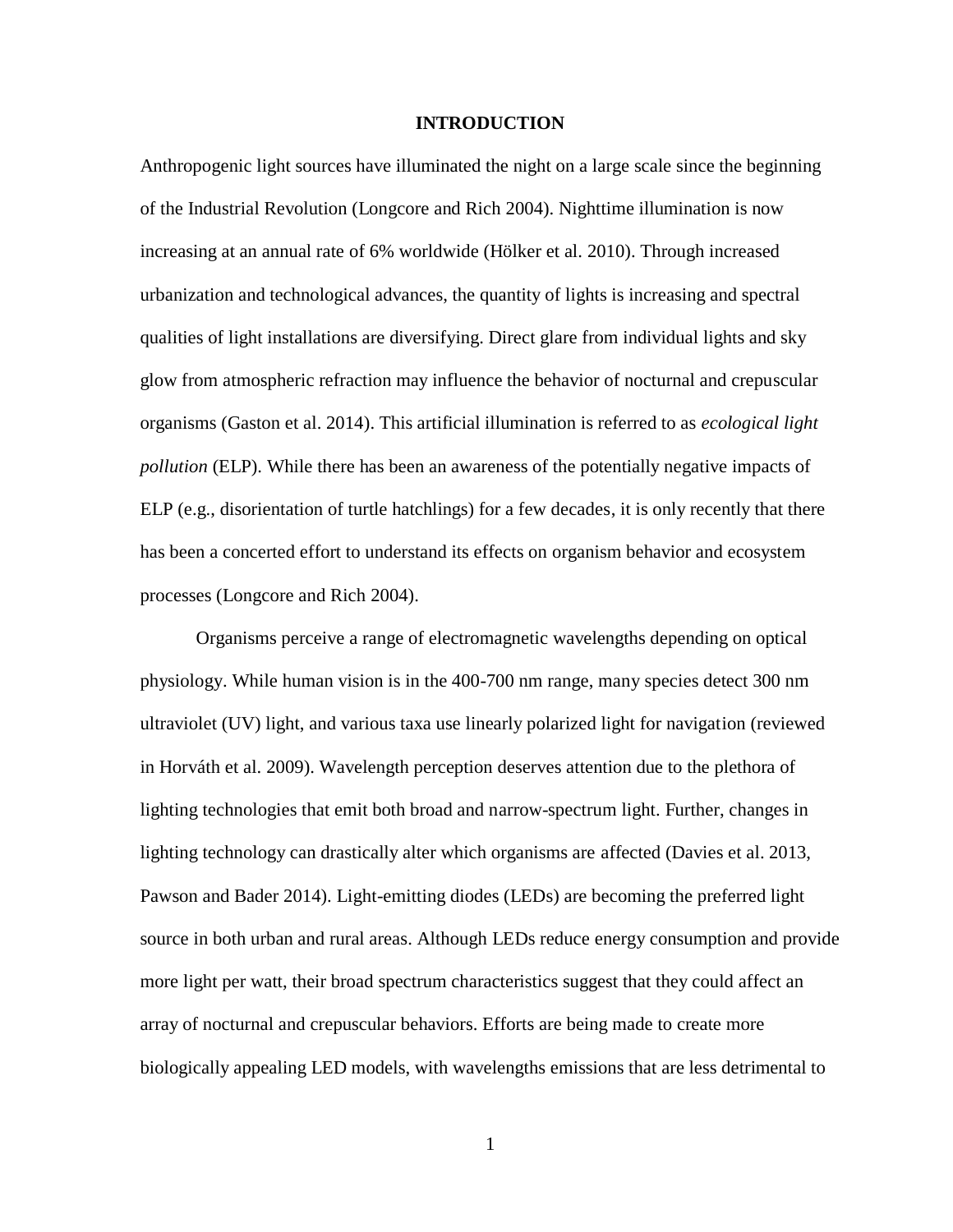various species in a variety of ecosystems (Longcore et al. 2015, Spoelstra et al. 2015, Žukauskas et al. 2014).

It is estimated that ~30% of vertebrates and >60% of invertebrates are nocturnal which means that  $\sim$  1-5 million species may be impacted by altered light regimes globally (Hölker et al. 2010). To date, much of what we know about the effects of artificial light at night (ALAN) on nocturnal taxa has been elucidated from studies of just a few vertebrate taxa. Briefly, ALAN has been shown to affect orientation (Squires and Hanson 1918, Witherington and Bjorndal 1991), physiology (Navara and Nelson 2007, Fonken and Nelson 2014) and behavior (Miller 2006, Robertson et al. 2010, Kurvers and Hölker 2015) of vertebrate taxa. The effects of ALAN on invertebrates have not been extensively studied but entomologists have exploited the fixating capabilities of a range of artificial light sources for as long as they have existed (Williams 1939). Moore et al. (2001) found that ALAN alters *Daphnia* vertical migration. Nocturnal insects fixate upon, become disoriented by and are rapidly drawn to a range of ALAN sources (Frank 1988, Eisenbeis and Hassel 2000, Eisenbeis 2006). Research has shown that firefly (Coleoptera: Lampyridae) communication is hampered by ALAN (Lloyd 1994). Large lights in terrestrial habitats can change local invertebrate community composition over time (Davies et al. 2012) and Geffen et al. (2015) found that long-term exposure to ALAN may inhibit Geometrid moth reproductive hormone production. Effects of ALAN on aquatic invertebrate communities and freshwater ecosystems have not been well-documented (Gaston et al. 2015). It is crucial that researchers work to separate the effects of other stressors from ELP effects in order to understand the consequences of increased nocturnal illumination.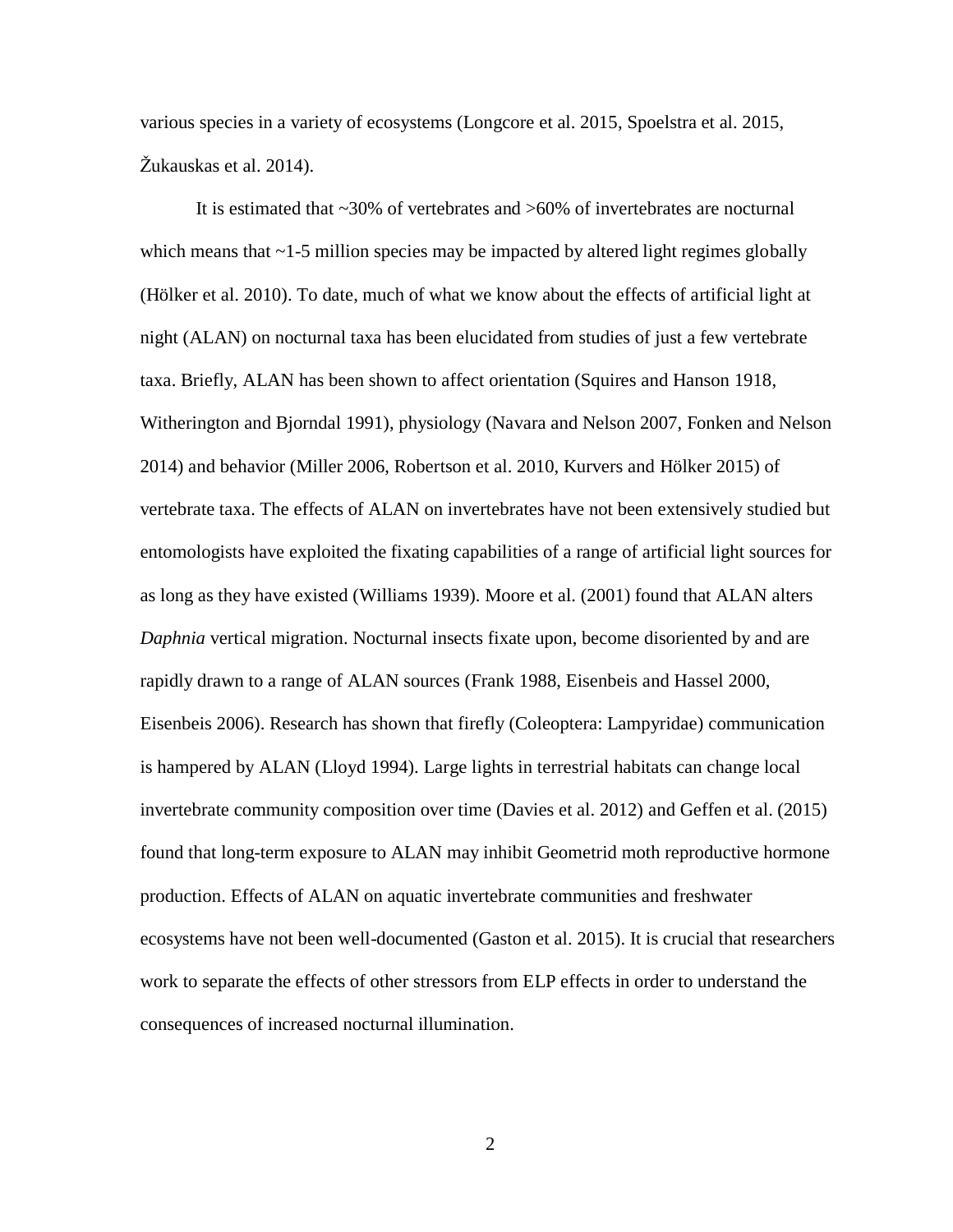We know comparatively little about the effects of ALAN on freshwater ecosystems and processes (Moore et al. 2001, Longcore and Rich 2004, Perkin et al. 2011). The seminal book *Ecological Consequence of Artificial Night Lighting* by Rich and Longcore (2006) contained a contribution by Moore et al. (2006) that was the first to predict that ALAN is likely to disrupt freshwater systems. Streams and their associated riparian zones are hotspots for biodiversity and sites of high productivity at the local and landscape scales. Streams and stream biota provide important ecosystem services including nutrient sequestration and processing, water purification and flood control. Although freshwaters cover a mere 0.8% of the planet, 9.5% of all animal species reside in these habitats (Balian et al. 2008). Perkin et al. (2011) outlined four research domains that emphasize the threats of ALAN to stream ecosystems: 1) effects on dispersal, 2) population genetics, 3) ecosystem functioning, and 4) interactions with other stressors. These domains have been the focus of subsequent studies that have not only provided some answers, but also introduced new questions.

Early studies investigating the role of light in aquatic invertebrate life histories assessed the effects of natural light regimes and predators on the foraging behaviors of mayflies (Wodsedalek 1911, Lyman 1945, Kohler and McPeek 1989, Scrimgeour and Culp 1994). During the daylight hours, many mayfly species remain on the underside of substrates, where they are safe from visually-feeding, vertebrate predators. As night approaches, these individuals typically move to the upper surface where periphyton growth is more abundant (Peckarsky 1996, Schloss 2002, but see Kohler 1983). Elliot (1968) and Waters (1972) investigated how mayfly adaptive compromises are influenced by natural photoperiod regimes. Relative light change (RLC) has been determined to be the key mechanism behind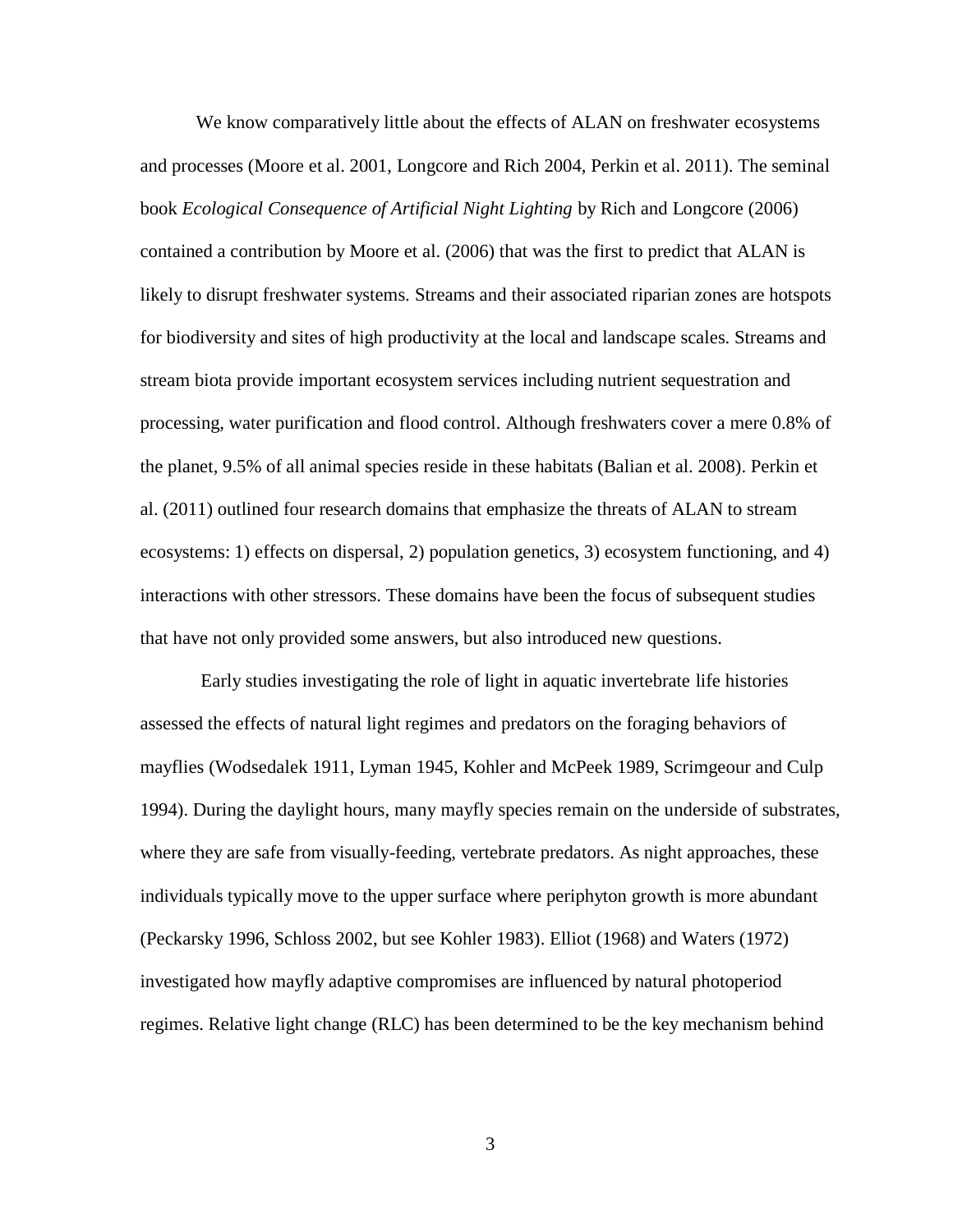the shift from diurnal foraging behavior to nocturnal foraging for the mayfly nymphs of *Stenonema modestum* (Schloss and Haney 2006).

Under naturally occurring photoperiods, aquatic insect richness, abundance and community structure remained unchanged (Guareschi et al. 2016). However, mounting evidence suggests that the introduction of artificial light sources disrupts activity periods, orientation and distributions of several stream taxa. For example, adult aquatic insects fixate on glare light sources (Nowinszky et al. 2012). Meyer and Sullivan (2013) studied aquatic insect emergence and riparian spider densities in illumination treatments of 0.1-12.0 lux, and found a decrease in spider density and emergent aquatic insect family richness with light. Henn et al. (2014) found that in high-clarity central Texas streams, aquatic insect drift abundance decreased by 37% under high light pollution. Interestingly, they did not find a difference in insect richness or diversity. However, Andersson (2015) did find a significant decrease in species richness in the drift proximate to ALAN. Emergent aquatic insects are drawn farther into the terrestrial environment in the presence of riparian light (Perkin et al. 2014a), possibly affecting aquatic-riparian nutrient transfer. Freshwater amphipods (*Gammarus*) have been studied due to their widespread distribution, with surprising results. Gammarid drift rates did not change once experimental enclosures were exposed to a range of illuminations, except when individuals were isolated in smaller enclosures (Perkin et al. 2014b). It has become apparent that the effects of ALAN on stream dispersal are variable and likely species-specific. Any change in drifting abundance and/or richness could have a detectable impact on community structure, population connectivity and resources for insectivorous fish.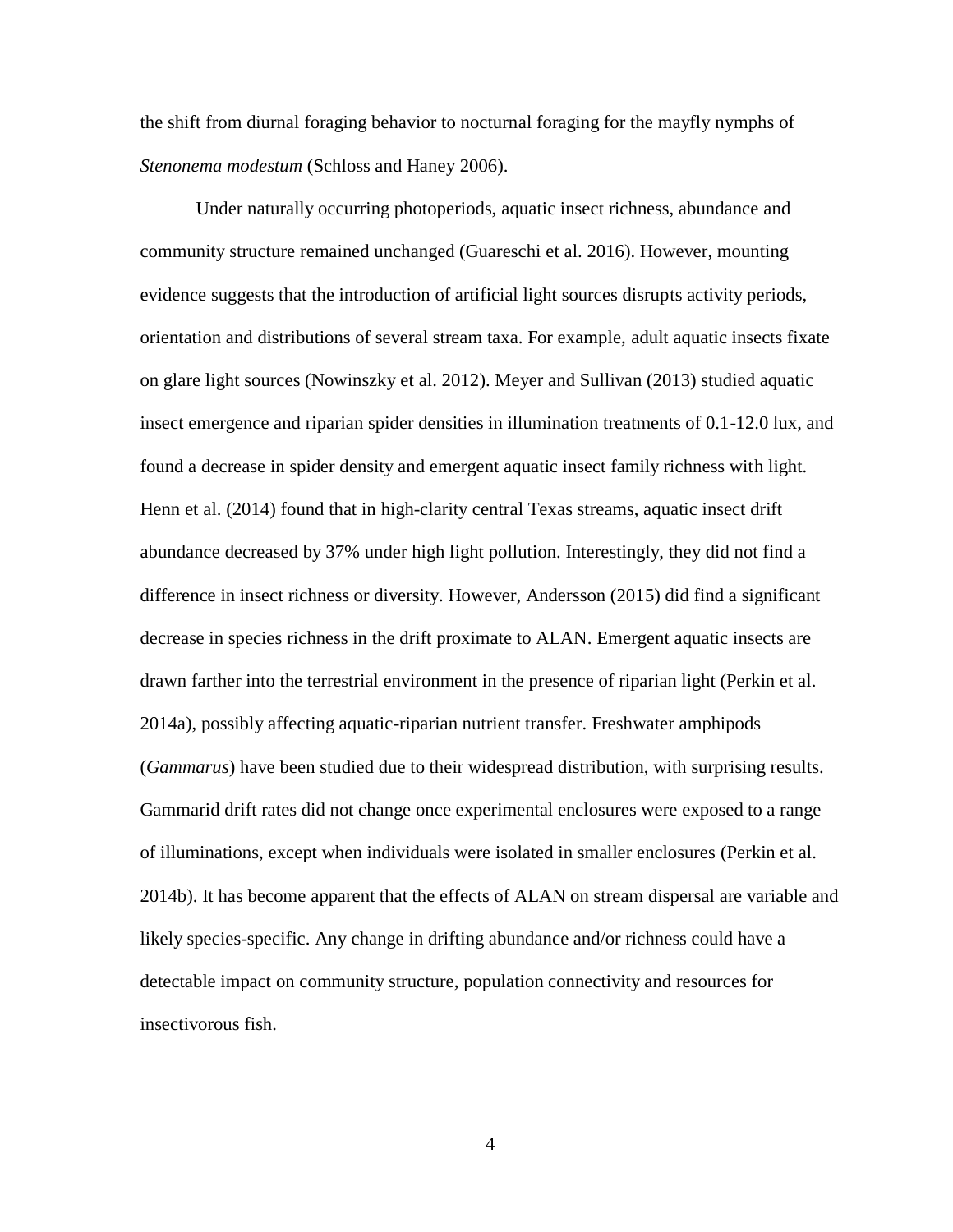Crayfish can influence the distributions and abundances of other macrovinvertebrates, macrophytes, detritus, algae and sediment (Creed 1994, Creed and Reed 2004, Lodge et al. 1994). Despite extensive studies of the ecological roles and life histories of several crayfish, there are still gaps in our knowledge of ecological interactions and conservation threats (Helms et al. 2013). ALAN studies may contribute to our understanding of how crayfish function in ELP-altered environments. Further, they may contribute to our understanding of crayfish invasions if invasive species are more tolerant of ELP. Crayfish activity periods can be measured as a proxy for understanding how ALAN might affect a number of things, such as inter- and intraspecific contact, ecosystem engineering, and foraging behaviors. Thomas et al. (2016) found that under high-pressure sodium light of  $12 \pm 5$  lux, naturalized populations of the invasive signal crayfish (*Pascifastacus leniusculus*) showed reduced activity, increased sheltering, and reduced interactions with conspecifics. Theirs was the first study to investigate how light pollution might affect crayfish, as well as the first look at how an invasive species responds to ALAN.

Abeel et al. (2016) investigated the effects of cool (5500 K), neutral (3800 K) and warm (2600 K) LED light on the stress responses of the noble crayfish (*Astacus astacus*) in a closed system designed to simulate the conditions of crustacean aquaculture for the production of seafood. They applied what they considered to be bright (761 lux) and weak (38 lux) intensities. Both of these intensities are far higher than would be experienced by wild crayfish, yet they are common in aquaculture. They found indications of stress in response to brighter light, but not to different light colors. Crayfish are known to perceive polarized light, as do many other freshwater invertebrates (Muller 1973). It is probable that crayfish utilize polarized light as well as natural lighting for orientation during both diurnal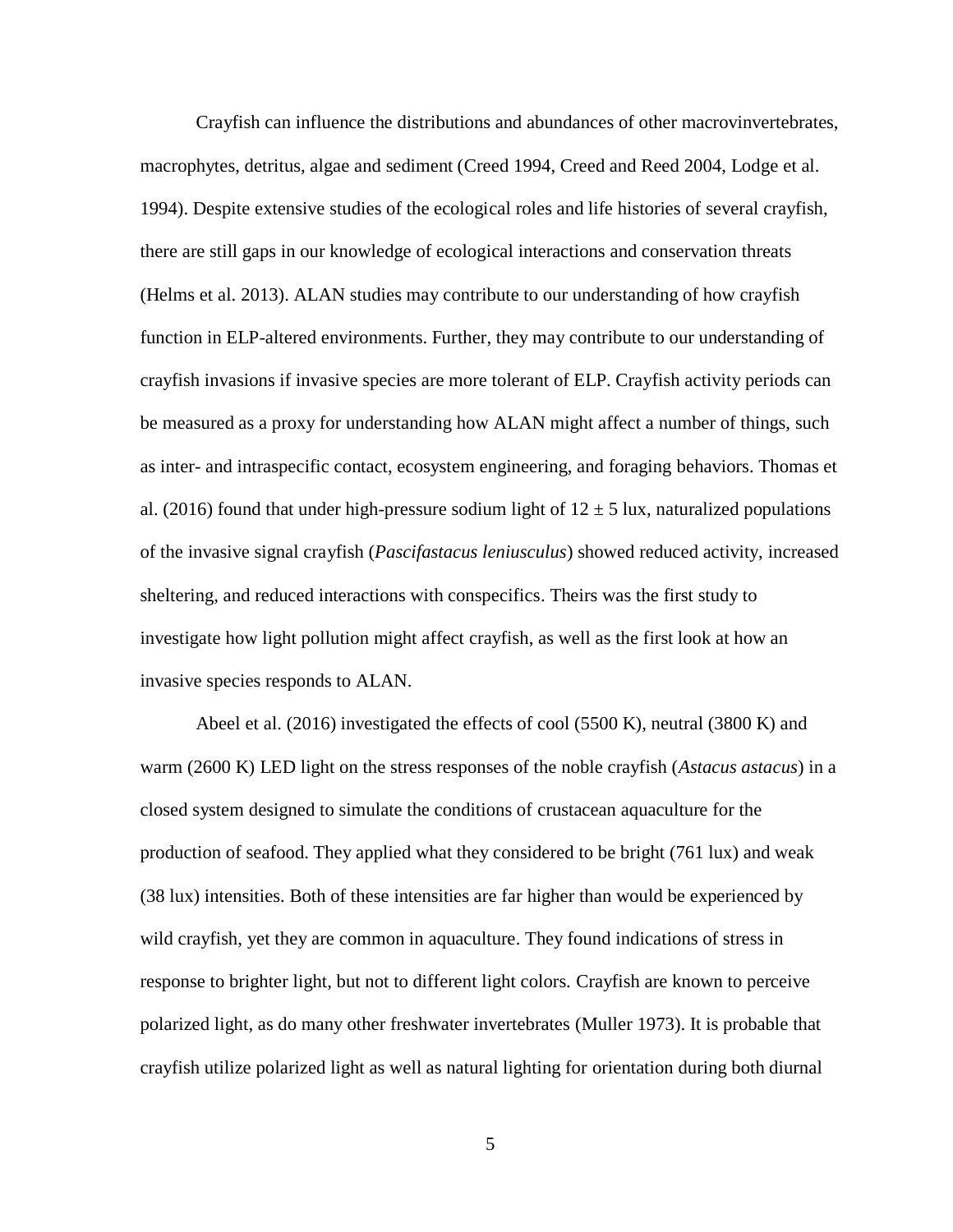and nocturnal movements. The effects of ALAN on crayfish may be species- or even population-specific due to the range of water depths, turbidities, riparian covers, and land uses that comprise each habitat.

For this study, two regionally common crayfish species were selected for trials. The New River crayfish (*Cambarus chasmodactylus*) and spiny stream crayfish (*Orconectes cristavarius*) are both common in the headwaters of the New River in Watauga and Ashe counties, North Carolina, USA (Helms and Creed 2005, Fortino and Creed 2007). *Cambarus chasmodactylus* is endemic to the New-Kanawha River Drainage and occurs in low-to mid order streams with large rock slabs (Loughman et al. 2013). Although both *C. chasmodactylus* and *O. cristavarius* may occur syntopically, *O. cristavarius* is also abundant in gravel-bottomed pools and runs. *Orconectes cristavarius* is native to the New River, but also occurs in other Ohio River tributaries including the Big Sandy and Kentucky rivers (Taylor and Schuster 2005). Locally, *O. cristavarius* may be undergoing a range expansion as it has moved into and become abundant in tributaries of the South Fork of the New River (Fortino and Creed 2007, RP Creed pers. comm.).

The objectives of this study were to 1) determine if these two crayfish species show changes in nocturnal activity under ecologically relevant ALAN levels, and 2) discern whether these two species exhibit any differences in the responses to warm spectrum (3000 K) and cool spectrum (5000 K) LED lights. Comparing the responses of these two species will provide novel insights into how two co-occurring genera of crayfish are affected by artificial light. Comparing two types of LED light on crayfish behavior could also provide valuable information on which type of LED might have less of an impact on aquatic species.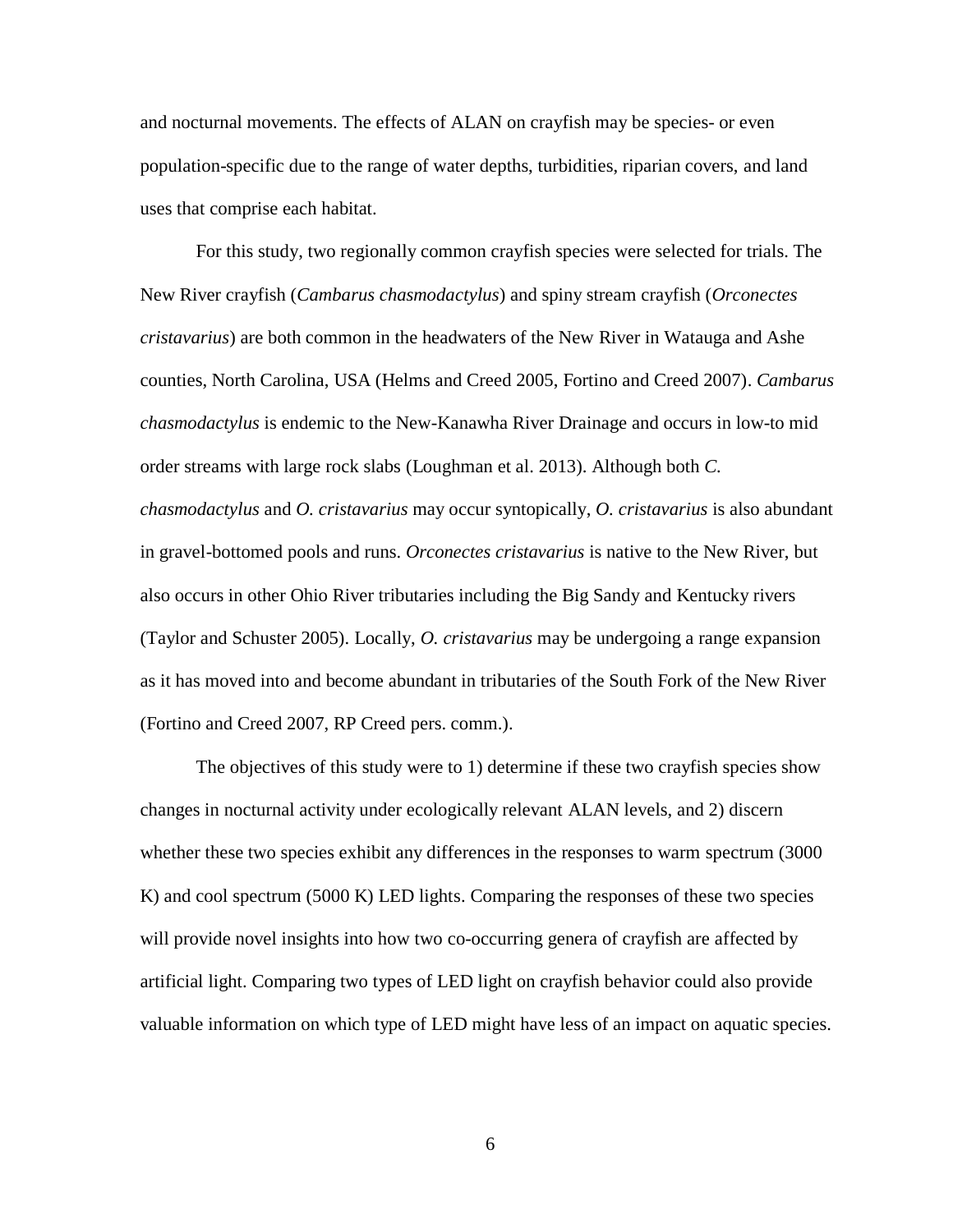The following hypotheses were made concerning the responses of both species to ALAN: 1) cool LED lights should cause a more pronounced change in crayfish behavior, and 2) the habitat specialist *C. chasmodactylus* would be more affected by nocturnal illumination, while the habitat generalist *O. cristavarius* would be less affected.

#### **METHODS**

# *LED Lights*

All light technologies are marketed with a calculated CCT to indicate the color of the light, irrespective of lighting technology. The CCT correlates to the spectral characteristics of the light emissions. Lights with a CCT between 2000-3500 K are generally described as 'warm' colored, appearing more yellow-orange. Lights within 4500-6500 K are described as 'cool' colored, and appear bluer. Neutral white colors are between these two classifications. Warmer lights emit more light in the  $600 - 700$  nm range, and cooler lights are stronger in the 400-500 nm range. While these designations describe the light that humans perceive, different technologies emit different wavelengths to achieve these CCTs, which underscores the importance of considering the impacts of each type of LED light on biota. The concurrent prevalence of these two categories of LED lights in urban and suburban areas warrants the study of how they may impact stream species.

Recent studies have begun to delineate what is considered 'ecologically relevant' ALAN (Thomas et al. 2016). Some have used unrealistically intense experimental treatments that are unlikely to be found in nature (Abeel et al. 2016), providing data that are irrelevant to ecologists. By designating ecologically relevant light pollution levels to be 1-20 lux, these studies made their findings more meaningful and applicable to the considerations of future urban planners.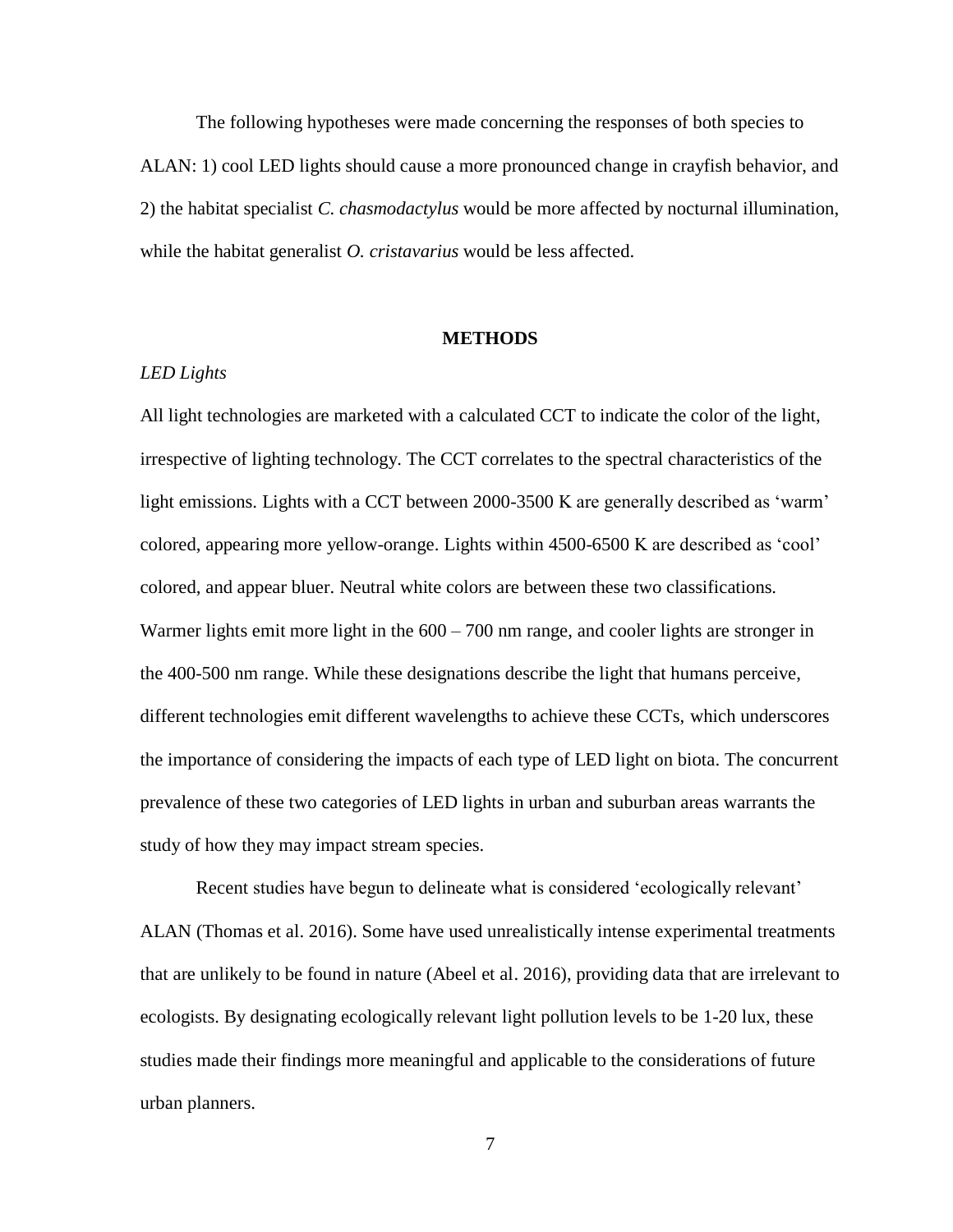### *Experimental design*

The laboratory setup consisted of five 38 l aquaria for acclimation, and three 38 l aquaria for experimental trials. Acclimation aquaria were on separate but adjacent shelves. All aquaria contained a uniform gravel substrate to a depth of 5 cm. Each aquarium contained a shelter created by placing two three-holed red clay bricks side-by-side to create three tunnels 10 cm long with a diameter of 4.5 cm (Figure 1). A 2000 l  $h^{-1}$  wave-maker pump (SunSun Model: JVP-110) was placed in the corner above each shelter to create a stream-like current and maintain dissolved oxygen saturation. Aquaria were covered by metal hardware cloth in order to prevent crayfish from escaping. All doors, and windows were blacked-out to prevent light penetration. The entire setup was kept in a 16˚C climate-controlled room. Each acclimation and experimental aquarium had a weekly 50% water replacement with water collected from the South Fork of the New River.

Equiline LED 12V puck lights (Tresco, model L-POC-3EQFR-CNI-1; model L-POC-3EQFR-WNI-1) were placed 1.25 m above each tank. Two CCTs were used, 5000 K (cool white) and 3000 K (warm white). Lights were covered with a layered black plastic mesh in order to dim the intensity to the desired level without changing the spectral emissions. This setup produced ecologically relevant light pollution of  $15 \pm 1$  lux at the water surface. This intensity was chosen as a result of field observations of riparian light pollution near the Appalachian State University (ASU) campus in Boone, NC. Hodges Creek at Boone Creek Drive had water-level light intensities of 22.5 lux. Boone Creek at Rankin Science Hall on the ASU campus had a stream-level light intensity of 6.6 lux. All light measurements were taken using a lux meter (Extech Instruments, model LT300).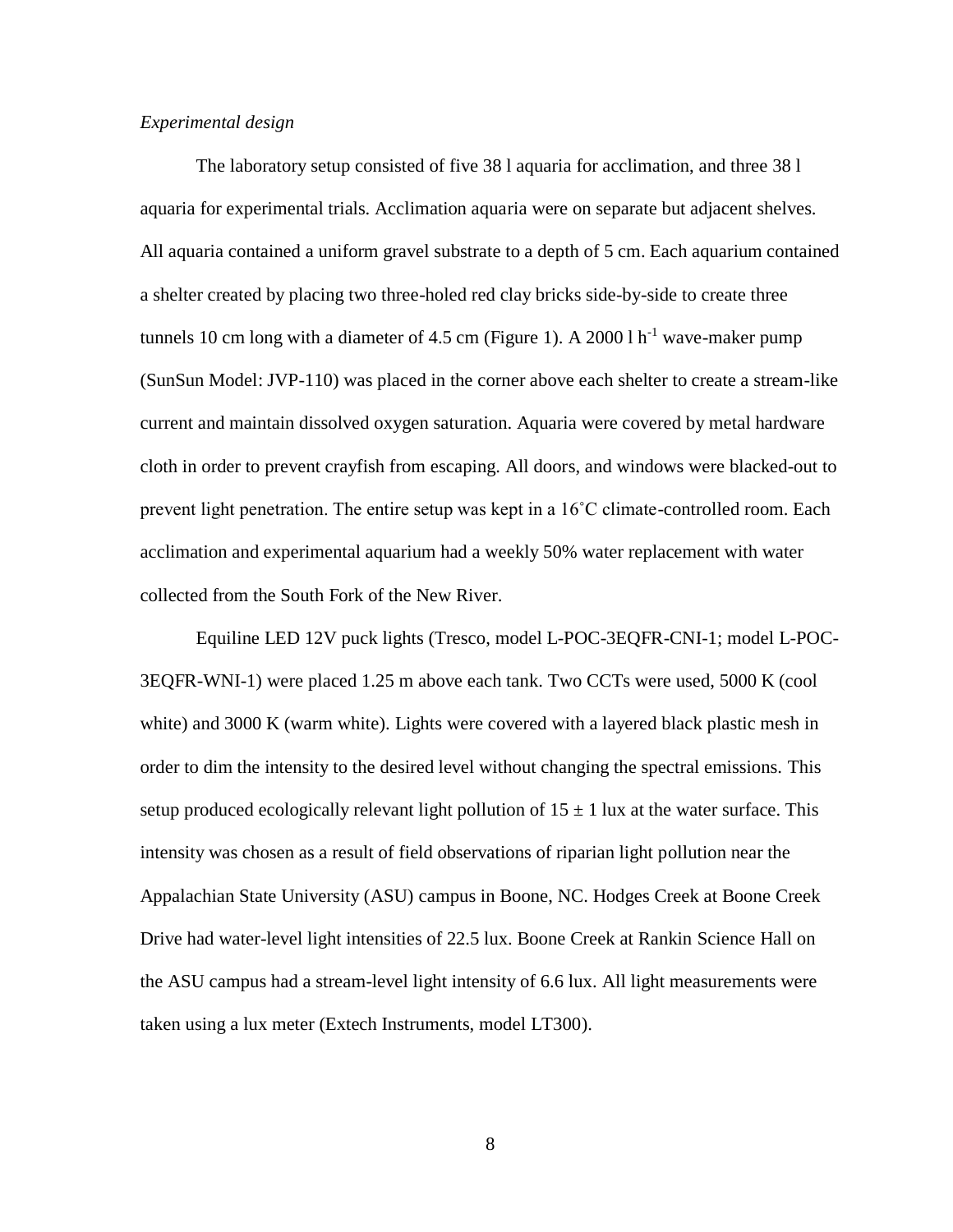#### *Crayfish collection and acclimation*

Light-naïve *Cambarus chasmodactylus* and *O. cristavarius* were collected from several stream reaches in the New River watershed in Watauga and Ashe counties, North Carolina, USA. No light pollution was present at the collection locations. Crayfish were caught by active collection with D-frame nets, seines and rock-turning by hand. Collected crayfish were immediately brought to the laboratory acclimation aquaria. Total carapace length (TCL) was measured, and sex was determined (Table 1, 2). Male gonopods were examined to determine whether the individual was in the form I or form II reproductive state. Two crayfish were acclimated in each aquarium, each with its own brick shelter. Individuals readily used these shelters, and minimal conflict was observed. Each animal was fed two pellets of TetraFin fish food every other day during acclimation. No food was given to individuals within 24 hours of their use in trials, nor during trials. Crayfish were returned to their respective collection sites after the completion of trials. Each animal was used in one trial. Measurements of each crayfish (*C. chasmodactylus* TCL 2.9-4.4 cm; *O. cristavarius* TCL 1.3-2.3 cm) did not indicate repeated use of any individuals.

For acclimation and trial aquaria, daytime illumination was created using fullspectrum fluorescent tube lights (Sylvania Model: F40DSGN50) at a water-surface intensity of 2100-3900 lux, depending on the measurement location in relation to the lights. This intensity is similar to natural illumination on a cloudy day, or under a partially shaded riparian canopy. Daytime lights were on from 0700-2000 hrs. Trials were conducted from April to June 2016.

Infrared night vision home security cameras (Netgear Arlo Q model: VMC3040) were used to record the nocturnal behaviors of crayfish during trials. Cameras were placed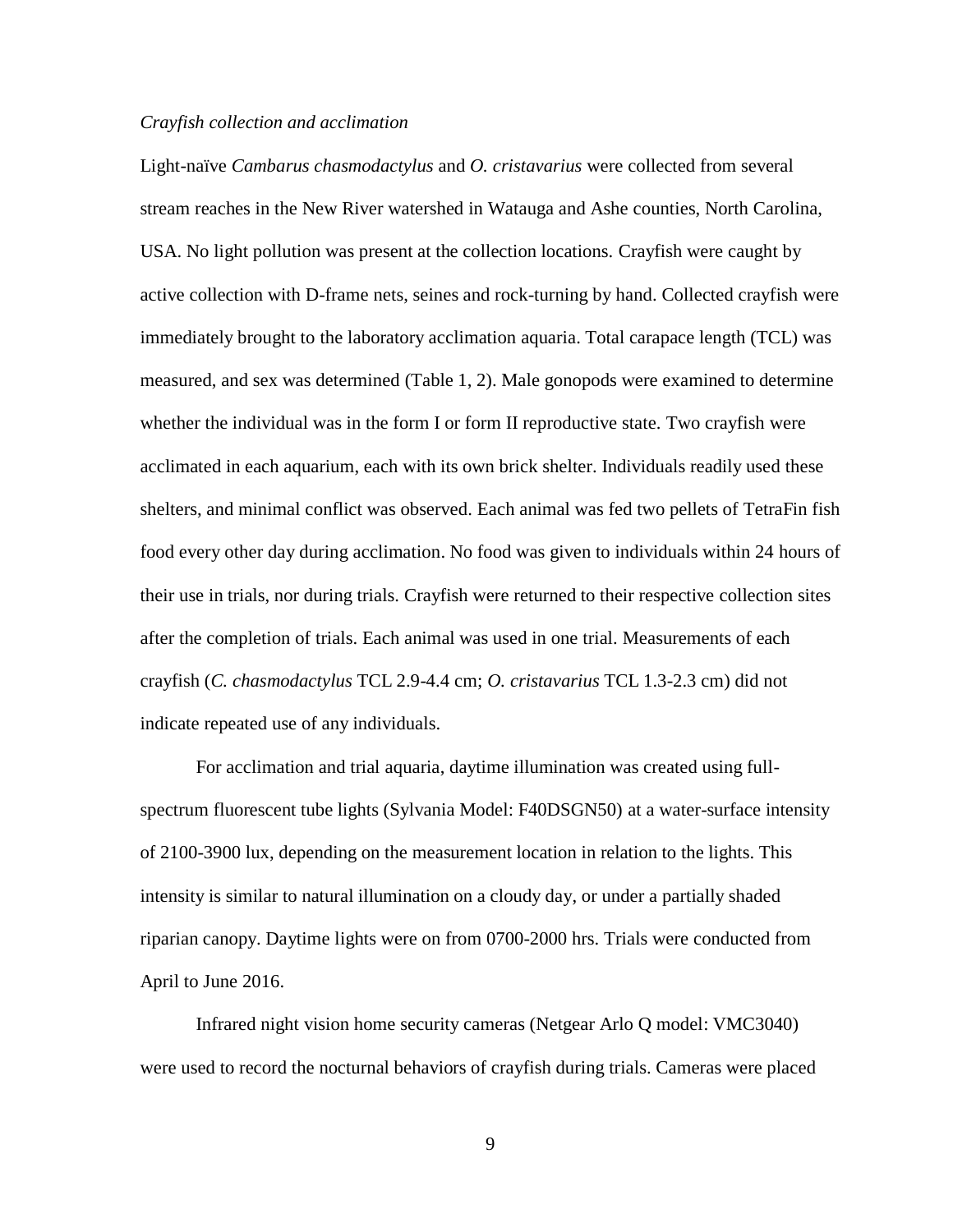facing into the front side of the aquarium with a view of the entire habitat. Supplemental infrared illumination was located above each aquarium in order to ensure adequate visibility during night vision mode.

### *LED trials*

Each group of acclimated crayfish provided individuals for three consecutive nights of trials. Within the three trial aquaria, the location of the treatments (control darkness, 5000 K LED, 3000 K LED) was rotated each night to reduce the risk of a location effect due to any unforeseen difference in microcosm conditions.

On trial days at 1700 h, three crayfish were randomly chosen from the acclimation aquaria and each one was placed in a randomly selected experimental aquarium. Animals were allowed to acclimate to the experimental aquarium for 3 h. Crayfish acclimated to these aquaria rapidly due to their similarity with acclimation aquaria. At 1945 h, full spectrum lights were removed and cameras were placed in front of each tank. Blackout shelters constructed of matte black poster boards were created around, above and below each trial aquarium to isolate each treatment and to mimic the nocturnal environment. At approximately 2030 h, LED lights were turned on, and trials began. At the commencement of a trial period, the acclimation aquaria were completely enveloped in thick black plastic sheeting to avoid exposing them to experimental treatments.

## *Data collection and analysis*

Video recordings of the first and third hours after the start of trials were analyzed. These hours were selected due to previously described crayfish activity periods (Page and Larimer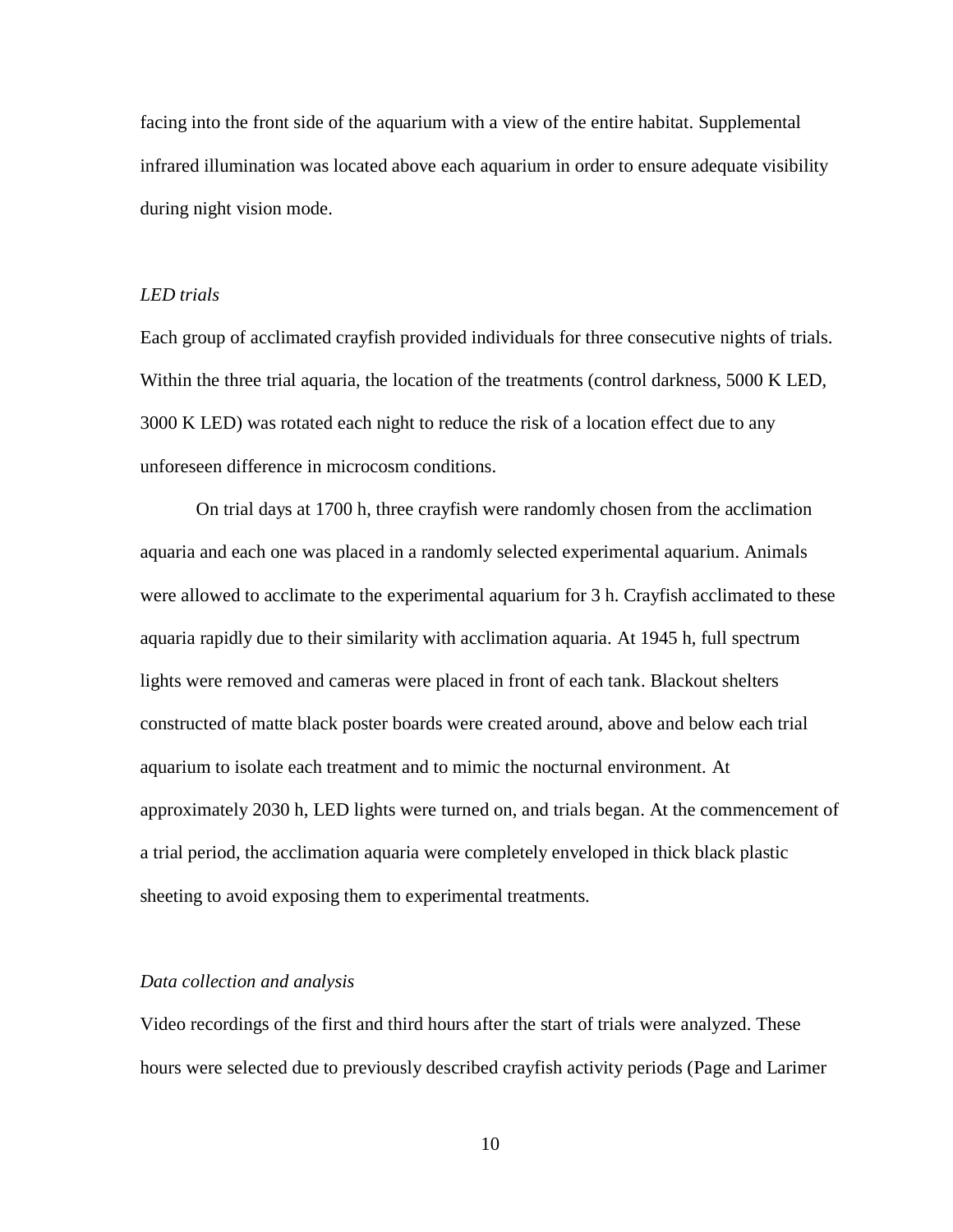1972, Loughman et al. 2013). The total duration (seconds) and frequency per hour of sheltering behavior was recorded. Sheltering animals were either inside of the brick tunnels, between the bricks and the sides of the aquarium, or behind the bricks (e.g. Figure 2). These areas were considered shelter due to preliminary observations of crayfish retreating to these locations when threatened. Illumination was noticeably reduced in these locations.

Substrate disturbance was quantified for *C. chasmodactylus* only. A 1 cm<sup>2</sup> grid was placed on the front and back of each aquarium. At the start of each trial, substrates were leveled at 5 cm depth. Changes in substrate topography were recorded in  $cm<sup>2</sup>$  at 0700 h following each trial night. Photographs were taken of the substrate topography of each morning (example in Figure 3), and analyzed by counting the number of cells where substrate was displaced for each side of the aquarium. Preliminary observations of *O. cristavarius* did not find notable substrate disturbance. Sample size was not large enough for a comparison of sexes that would support drawing any conclusions, therefore these analyses were omitted.

Preliminary data analyses found that data violated the assumptions of the parametric one-way analysis of variance. Shapiro-Wilk tests found that normality was violated for both data sets. Bartlett and Levene tests found that data violated the assumption of equal variances. Transformations failed to correct for this. As a result, data were analyzed using a nonparametric Kruskal-Wallis one-way analysis of variance on ranks (Kruskal and Wallis 1952). A sequential Bonferroni correction (Holm 1979) was included to reduce the probability of a type I error ( $\alpha$  = 0.025). Post hoc Dunn's tests (Dunn 1964) were conducted for multiple comparisons when significant differences were found. Substrate disturbance data for *C. chasmodactylus* were analyzed using a Kruskal-Wallis test adjusted for ties (Conover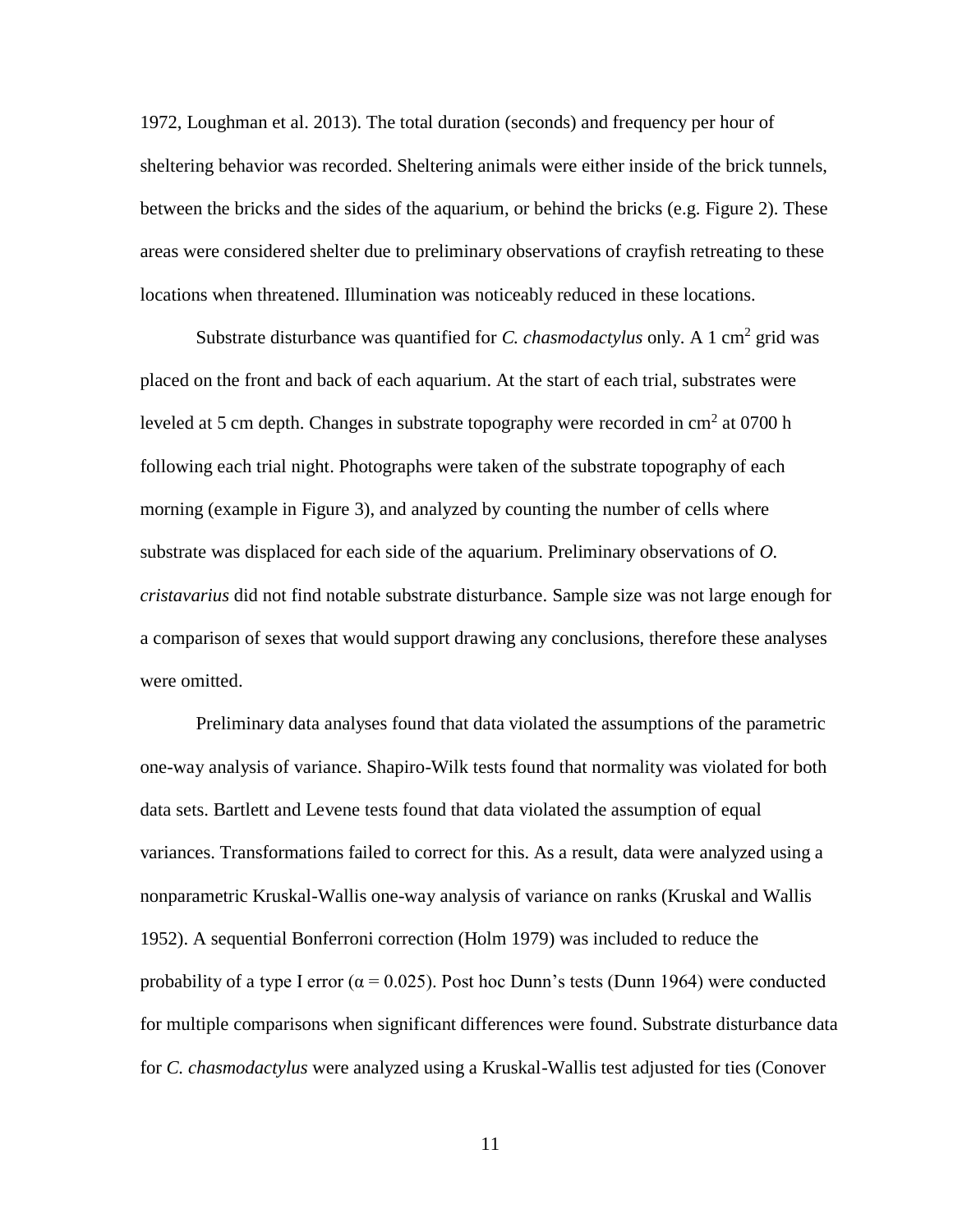and Iman, 1981). All analyses were conducted using R software (R Development Core Team, 2016).

#### **RESULTS**

#### *Cambarus chasmodactylus*

Observation of *C. chasmodactylus* behavior at 2000 h (n = 13) found that under 5000 K light, the total time spent sheltering significantly increased ( $H = 7.63$ , d.f.  $= 2$ ,  $P = 0.02$ ; Figure 4a). At 2000 h, the frequency of sheltering decreased significantly under both light treatments (Table 3; Figure 4b). At 2200 hrs  $(n = 12)$ , a non-significant increase in total sheltering time was observed under 3000 K light (Table 3; Figure 5a). At 2200 h, no significant changes in sheltering frequency were observed (Table 3; Figure 5b). Substrate disturbance for *C. chasmodactylus* ( $n = 13$ ) was not significantly different among the treatments (Table 3).

#### *Orconectes cristavarius*

For *O. cristavarius* at 2000 h (n = 11) total time sheltering increased significantly under both 5000 K and 3000 K light compared to the control (Table 3; Figure 6a). At 2000 h, there was no significant increase in sheltering frequency (Table 3; Figure 6b). At 2200 h ( $n = 9$ ), a nonsignificant increase in sheltering occurred under 5000 K lights (Table 3; Figure 7a). At 2200 h, there was no significant increase in sheltering frequency (Table 3; Figure 7b).

A paired t-test compared the total time spent sheltering at 2000 h and 2200 h. Individuals did not change sheltering time between 2000 h and 2200 h in either species (*C. chasmodactylus*: t(35) = 0.581, *P* = 0.57; *O. cristavarius*: t(20) = 1.189, *P* = 0.25). A linear regression of total sheltering in relation to TCL was performed with combined data from both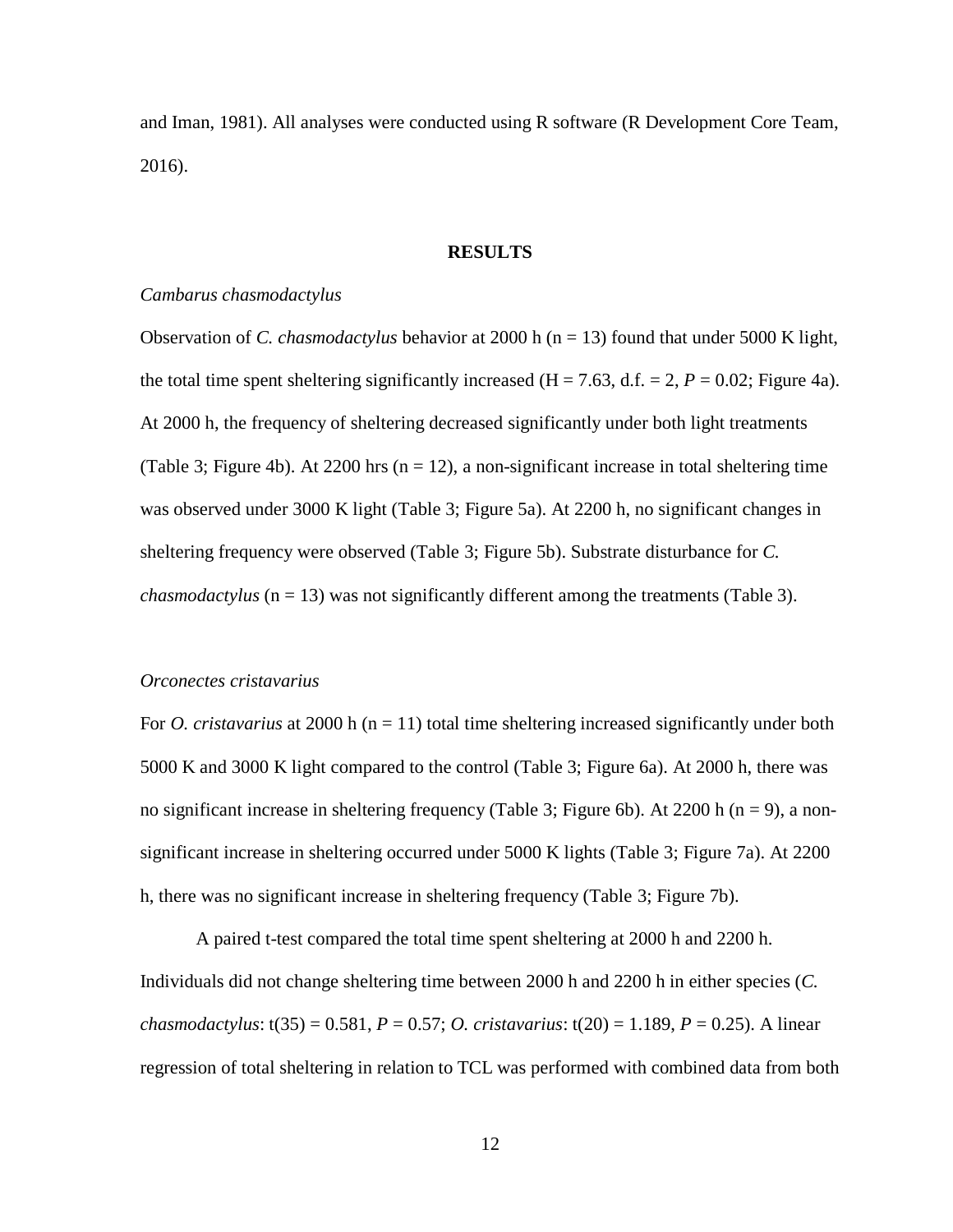hours and for both species (Figure 8), and while one relationship was significant the  $r^2$  values suggested that body size was not a significant source of variation in the responses of either species (control:  $R^2 = 0.008$ ,  $n = 45$ ,  $P = 0.55$ ; cool LED:  $R^2 = 0.14$ ,  $n = 45$ ,  $P = 0.01$ ; warm LED:  $R^2 = 0.065$ ,  $n = 45$ ,  $P = 0.09$ ).

### **DISCUSSION**

My data suggest that ecologically relevant levels of LED light at night alter the behavior of two crayfish species. Both cool and warm-colored LEDs significantly increased the amount of time spent sheltering, and reduced nocturnal mobility of *Orconectes cristavarius* and *Cambarus chasmodactylus*. *Orconectes cristavarius* was slightly more responsive than *Cambarus chasmodactylus* to light intensities of 15 lux. The effects of LED light at night on the focal species were not related to body size. This suggests that the illuminated environment was the cause of changes in behavior, and not the size differences between the two species. Despite the effect of ALAN on activity, total nightly substrate disturbance by *C*. *chasmodactylus* was not different across treatments. The findings of this study highlight the responses to ALAN that are expected in freshwater, terrestrial and marine systems (Perkin et al. 2011) and suggest that the nocturnal behaviors of crayfish throughout the Appalachian region are likely to be altered, possibly with dramatic consequences for ecosystem processes.

This is the first study to investigate the impacts of ALAN on native crayfish. Our findings concur with those of Thomas et al. (2016). In summary, this study and Thomas et al. (2016) have demonstrated that both native and non-native crayfish of three genera (*Cambarus*, *Orconectes* and *Pacifastacus*) respond to commonly used urban lighting technologies at an illumination intensity of 15 lux. This study was also the first to investigate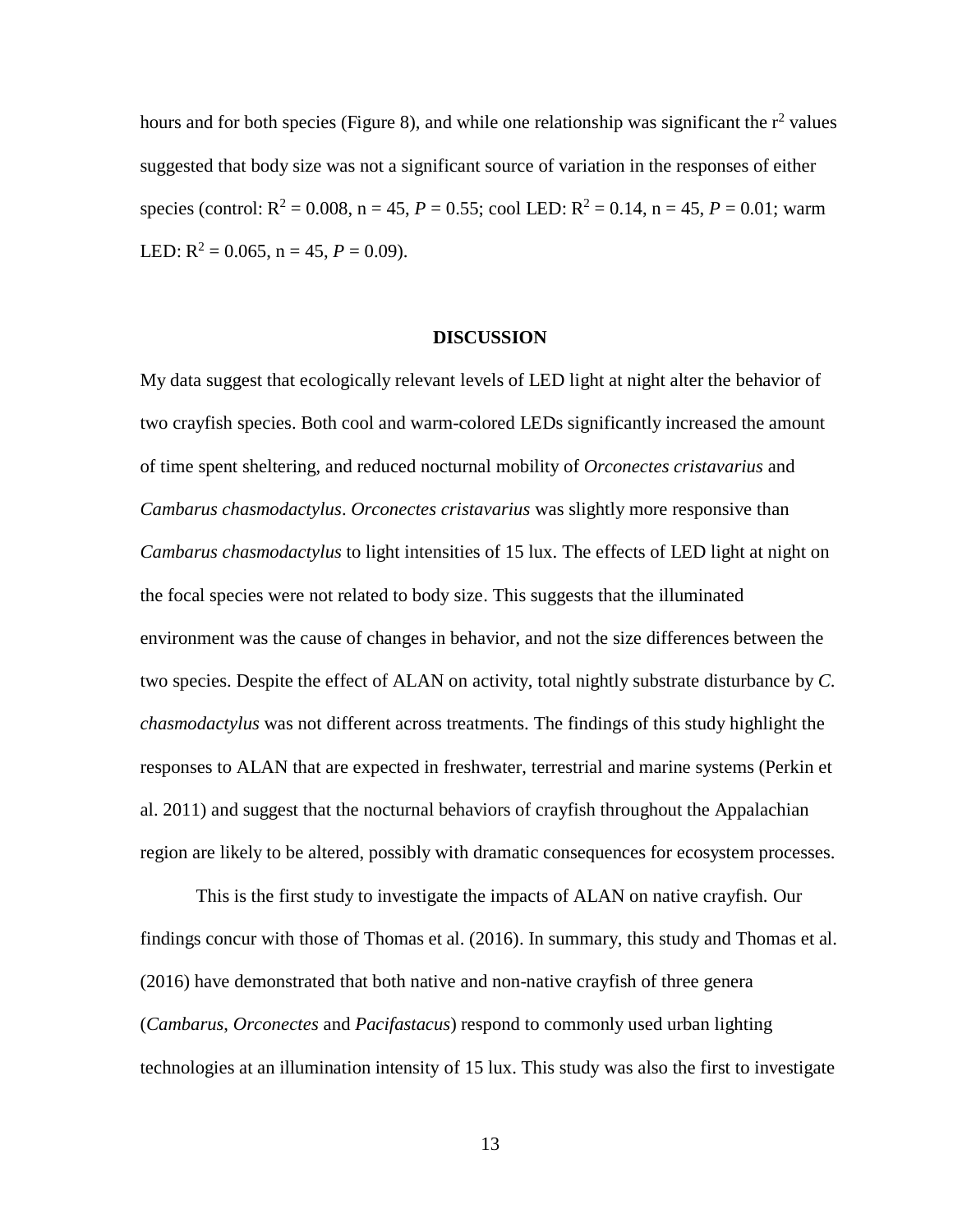the impacts of LED lights on native crayfish. Behavioral changes of *C. chasmodactylus* and *O. cristavarius* under LED light corroborate the conclusions of Thomas et al. (2016), yet the contrasting light emissions and underlying ecology are noteworthy. *Pacifastacus leniusculus* were exposed to narrow spectrum high-pressure sodium (HPS) lights in the aforementioned study, whereas I exposed *Cambarus* and *Orconectes* to broad spectrum LEDs. Thus, both HPS and LED lights inhibit nocturnal crayfish behavior.

Sheltering responses under ALAN are similar to responses documented when *Pacifastacus leniusculus* were exposed to chemical and visual predator stimuli (Blake and Hart, 1993). These observed behavioral changes also support previous works by Kennedy and Bruno (1961), and Fanjul-Moles et al. (1992) that show crayfish are especially sensitive to red light as adults, as are many freshwater and marine taxa (Lythgoe, 1988). Evolutionary pressures of the aquatic environment may have selected for enhanced perception of longer wavelength, low-energy red light since it is most quickly lost in deeper waters. It is plausible that *O. cristavarius* vision is more red-shifted than that of *C. chasmodactylus*, causing the greater response to 3000 K observed with *O. cristavarius*. The yabby crayfish (*Cherax destructor*) has keen eyesight and is capable of facial recognition during agonistic interactions with conspecifics (Van der Velden et al. 2008). Perception of long-wavelengths in freshwaters likely enhances vision in such intra- and interspecific communication across crayfish taxa. However, lower light levels were found to reduce communication efficiency among *Orconectes rusticus*, resulting in longer, less frequent agonistic behaviors (Bruski and Dunham 1987). The details of how crayfish species respond to unnatural illumination fluctuations likely depend on a combination of visual abilities, life history traits and resource requirements.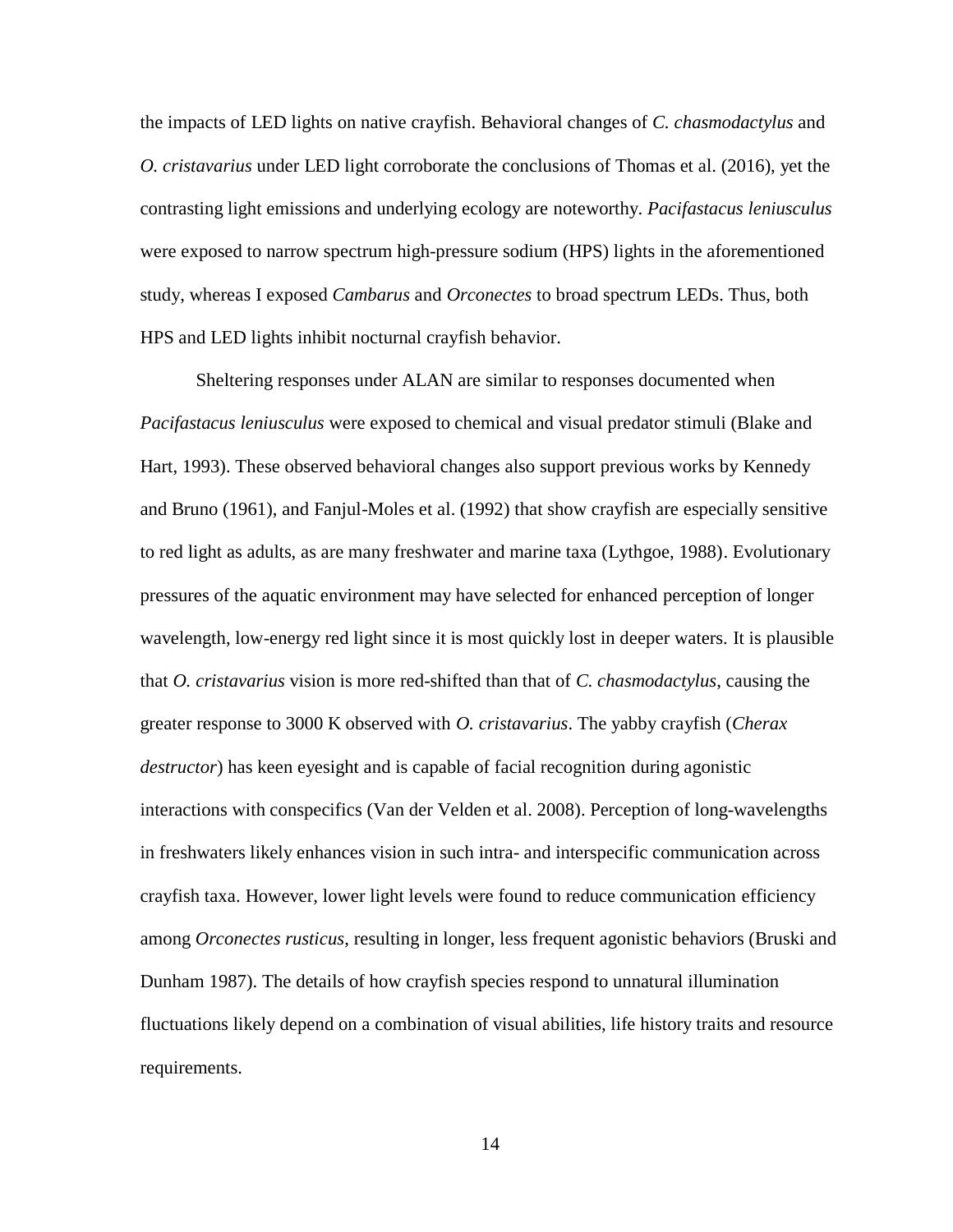Other crustaceans are responsive to changes in light levels, although the group as a whole remains largely understudied. Only 11 of roughly 70,000 marine and freshwater crustaceans have been the focal species of ALAN research. Clearly, a lot of work is yet to be done. One of the first freshwater ALAN studies found that diel vertical movements of copepods (*Daphnia*) are suppressed by sky glow (Moore et al. 2001). While this study did not create sky glow conditions in the laboratory, determining the level of atmospheric light at night that may trigger a behavioral response in crayfish would advance our understanding of how extensive the impacts of ALAN may be. Perkin et al. (2014b) found that amphipods (Gammaridae) in artificial streams subjected to low fluorescent light did not alter drift rates, but in situ amphipods altered nocturnal activity in response to ALAN. Navarro-Barranco and Hughes (2015) tested the effects of both LED and halogen light on amphipod assemblages. They found that LED light attracted more amphipod species and individuals. Although amphipods and crayfish are only distantly related, the similarly strong effects of LEDs on both groups allude to the threat posed by broad spectrum ALAN.

Narrow spectrum emissions of HPS and Halogen lights are likely to affect species with peak sensitivities within the matching range, but broad spectrum lights are capable of altering the visual environment of all taxa with visual capabilities (Davies et al. 2013). Recently, Longcore et al. (2015) showed that broad spectrum LEDs can be fine-tuned to reduce emissions of wavelengths that are maximally attractive to moths. With the data from this study and published spectral sensitivity curves, it is possible that a light model could be designed that minimizes effects on freshwater species while continuing to illuminate public use areas.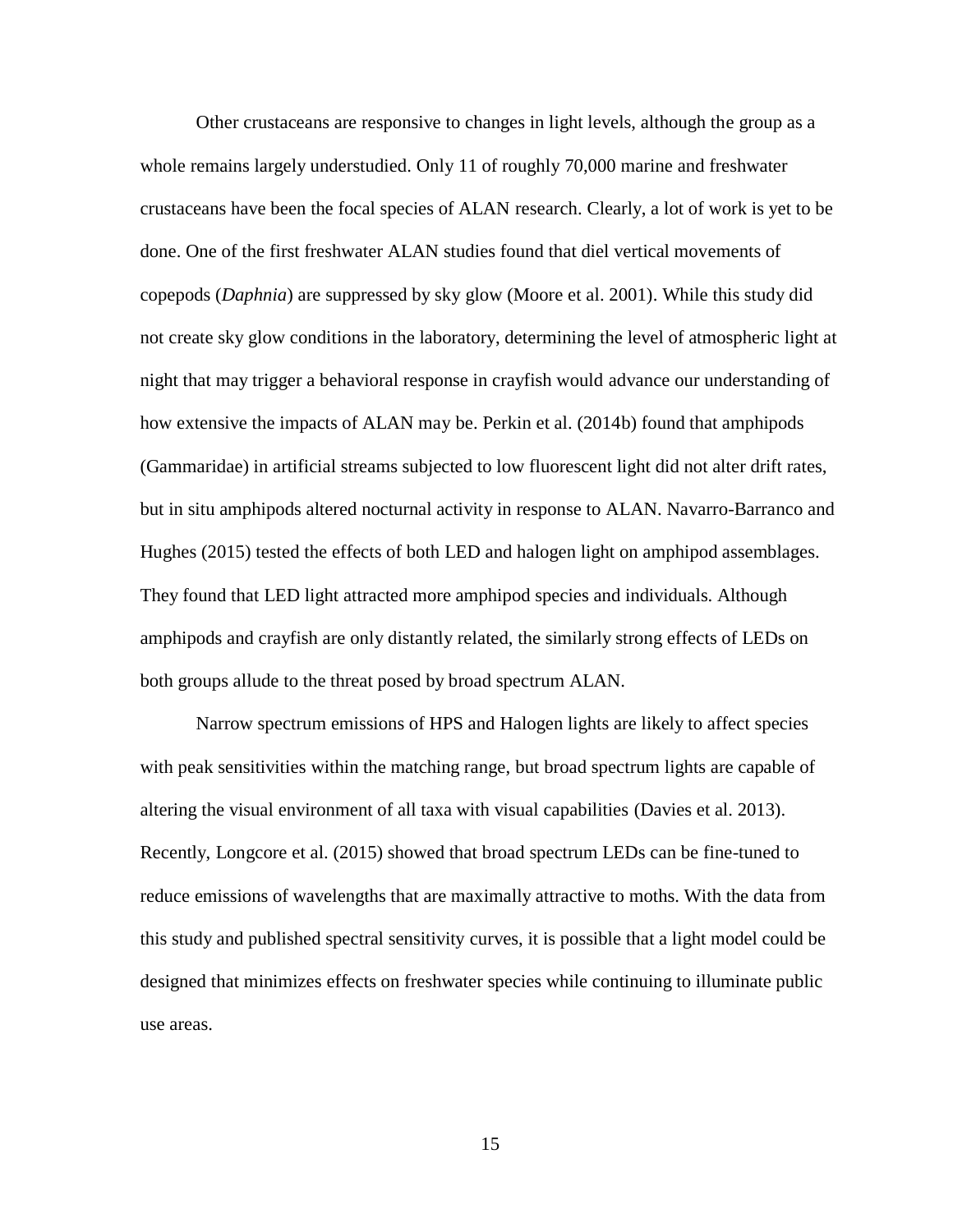Changes in the behavior of crayfish could have far-reaching implications in freshwater ecosystems. Increased nocturnal sheltering is likely to reduce foraging opportunities and lead to infrequent reproductive opportunities due to the highly reclusive nature of the focal species under ALAN. Crayfish are highly motile ecosystem engineers in southern Appalachian streams (Creed and Reed 2004, Helms and Creed 2005). Locomotion is an important component of crayfish feeding behaviors as well as the other ecologically relevant behaviors of crayfish (e.g., bioturbation). When crayfish are hesitant to move about the nocturnal benthos, individuals may settle for sub-prime food resources that are located closest to shelter, rather than hunting for high quality resources.

The impacts of ALAN on physiological processes are increasingly of interest to the scientific community. Bruening et al. (2015) investigated the impact of multiple illumination intensities on the melatonin and cortisol levels of European perch. Nocturnal release of melatonin was inhibited under illumination as low as 1 lux (a common level of background ALAN) suggesting that the circadian rhythms of freshwater fish may be already disrupted but they did not find any difference in cortisol levels between perch exposed to ALAN and control individuals. Crayfish are known to produce melatonin, serotonin and crustacean hyperglycemic hormone (CHH), all of which are likely influenced by circadian rhythms (Fanjul-Moles 2006). Changes in photoperiod or simply activity periods could impact hormone production. Even if individuals are not physically stressed, it appears that other aspects of physiology and behavior are changing in some taxa in response to ALAN.

Visual acuity varies broadly within and among aquatic invertebrate taxa as well as developmental stages of crustaceans (Fanjul-Moles et al. 1992). Long-wavelength red light is absorbed 100 times more rapidly than blue light in water. Water also scatters short-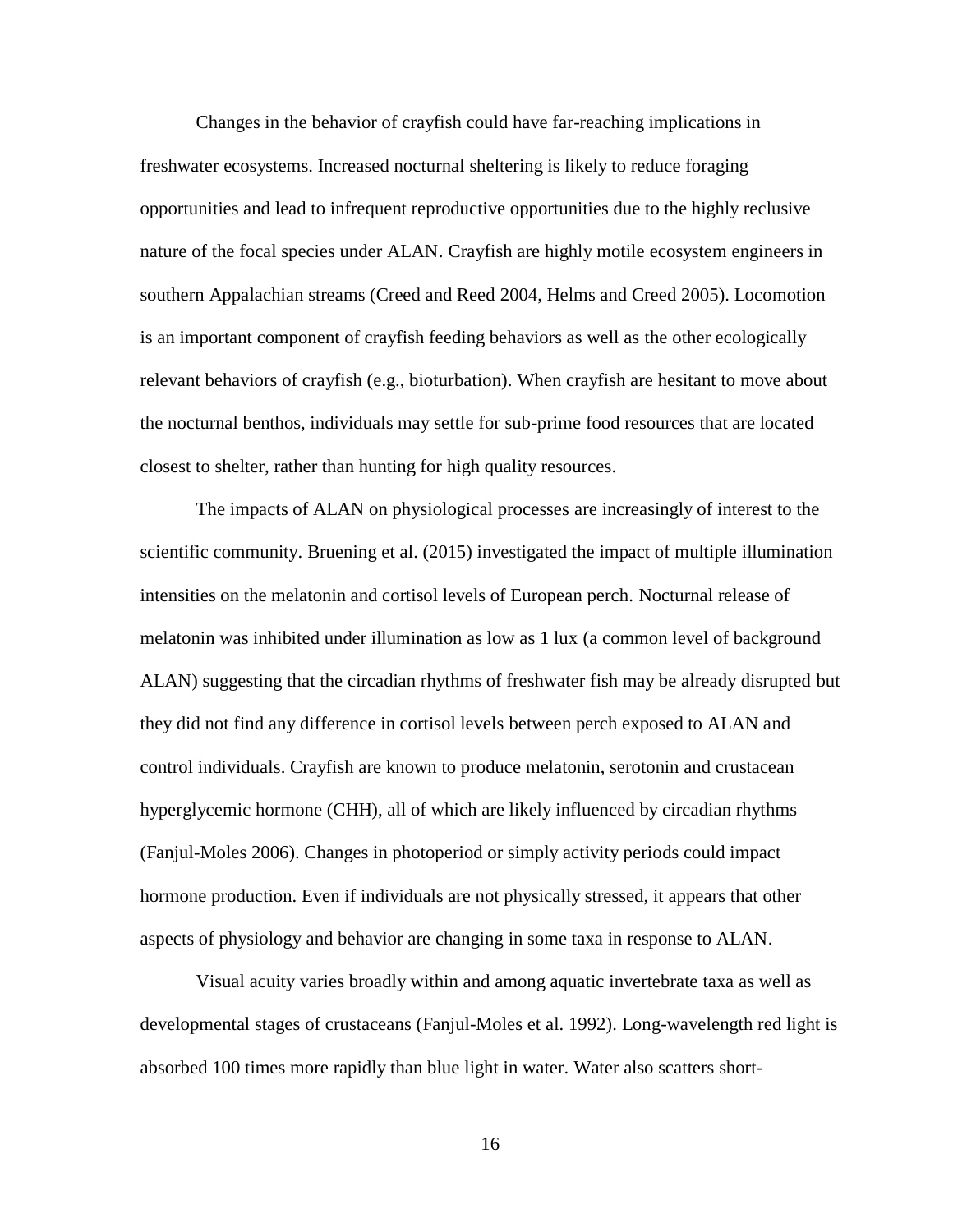wavelength blue light to a greater extent, meaning that if intensities were equal at the surface, red and blue light penetration is not equal at the level of the substrate. Light penetration to the benthos is greater in low-order streams. *Orconectes cristavarius* typically inhabits fourth order systems with more open canopies whereas *C. chasmodactylus* is more abundant in third order streams with more forested riparian zones (Fortino and Creed 2007). Perhaps large fourth order streams have exposed *O. cristavarius* to less riparian cover over millennia due to open canopies over wide bodies of water. This would expose communities to the full fluctuations of lunar cycles, providing a greater range of light intensities than would be found under a dense canopy in a headwater stream.

Regional characteristics including landscape slope and aspect may influence the severity of ALAN impacts on stream systems. The southern Appalachian region is characterized by high elevation gradients and a high concentration of headwaters. Due to the rugged terrain, highways, communities and agricultural activities are typically most abundant in the valleys adjacent to the streams. Urban and street lighting as well as automobile headlights are common in some Appalachian stream valleys. Considering the enhanced presence of ALAN in southern Appalachian streams, it is possible that behaviors of stream macroinvertebrates are more likely to be influenced than macroinvertebrates in other rural regions of the southeastern US.

It is not clear if individual responses may change due to repeated exposure to artificial light. It is unknown what the latency to respond is once ALAN is applied both suddenly and with a phase transition. Illumination thresholds are understudied in most freshwater invertebrates. While this study had small samples of males, females and reproductive forms, possible life-history specific differences in response should be explored further.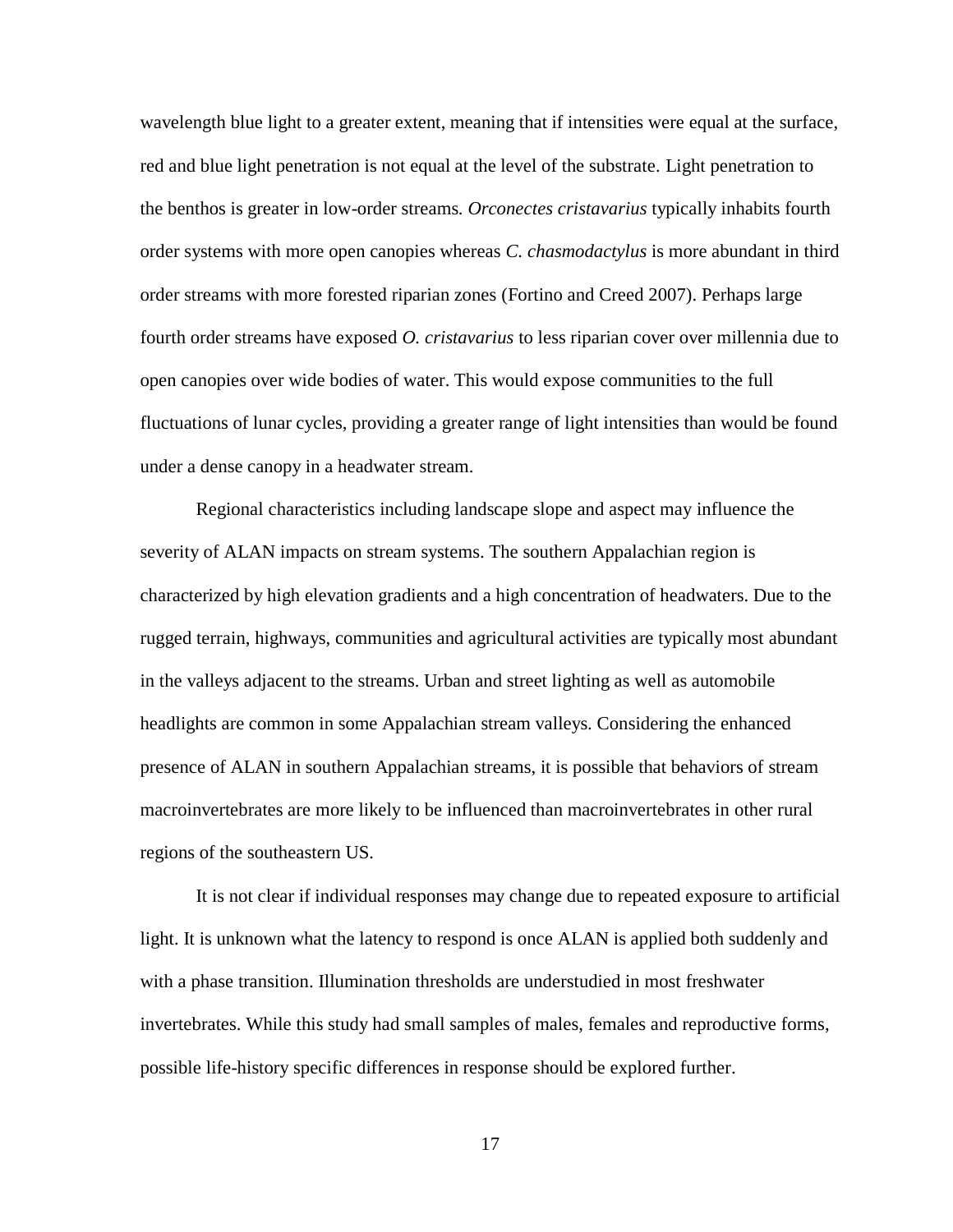It is conceivable that disrupted nocturnal activity patterns may translate to altered diurnal activities in crayfish. Reduced nocturnal feeding could cause compensatory daytime activities, making individuals more vulnerable to visual-predators. When crayfish do not voluntarily expose themselves in search of habitat, feeding opportunities, burrowing or intraspecific interaction, a substantial food resource is eliminated for predators of crayfish such as rock bass (Fortino and Creed 2007). In contrast, illuminated environments may reduce searches for ideal habitat, leading to crayfish settling in sub-prime habitats where they face more competition and are more vulnerable to predators. Community-level field research is needed that incorporates ALAN and crayfish, along the lines of Meyer and Sullivan (2013). By reducing mobility, ALAN may reduce bioturbation and alter diet. Conducting field experiments similar to Creed and Reed (2004) and Helms and Creed (2005) with the addition of ALAN would provide an excellent starting point.

Efforts have been made to determine if customized spectral emissions possess the ability to minimize effects of ALAN on biota (Spoelstra et al. 2015). With each species likely responding uniquely to short- and long-wavelength light, challenges lie ahead in determining which technologies have the least impact. It is clear that the most effective means of reducing ALAN effects on stream ecosystems is to reduce light intensity altogether. The ecological functions of vegetative riparian buffers are crucial to the health of all freshwaters (Xiang et al. 2016). Riparian buffers are going to be of even greater importance in the future as ALAN spreads in developing countries.

Seasonal differences in riparian canopy and vegetation are likely to alter the ALAN intensities in freshwaters (Longcore and Rich 2004). Crayfish activity is decreased during the cooler water temperatures of winter (Fortino 2006), complicating our understanding of how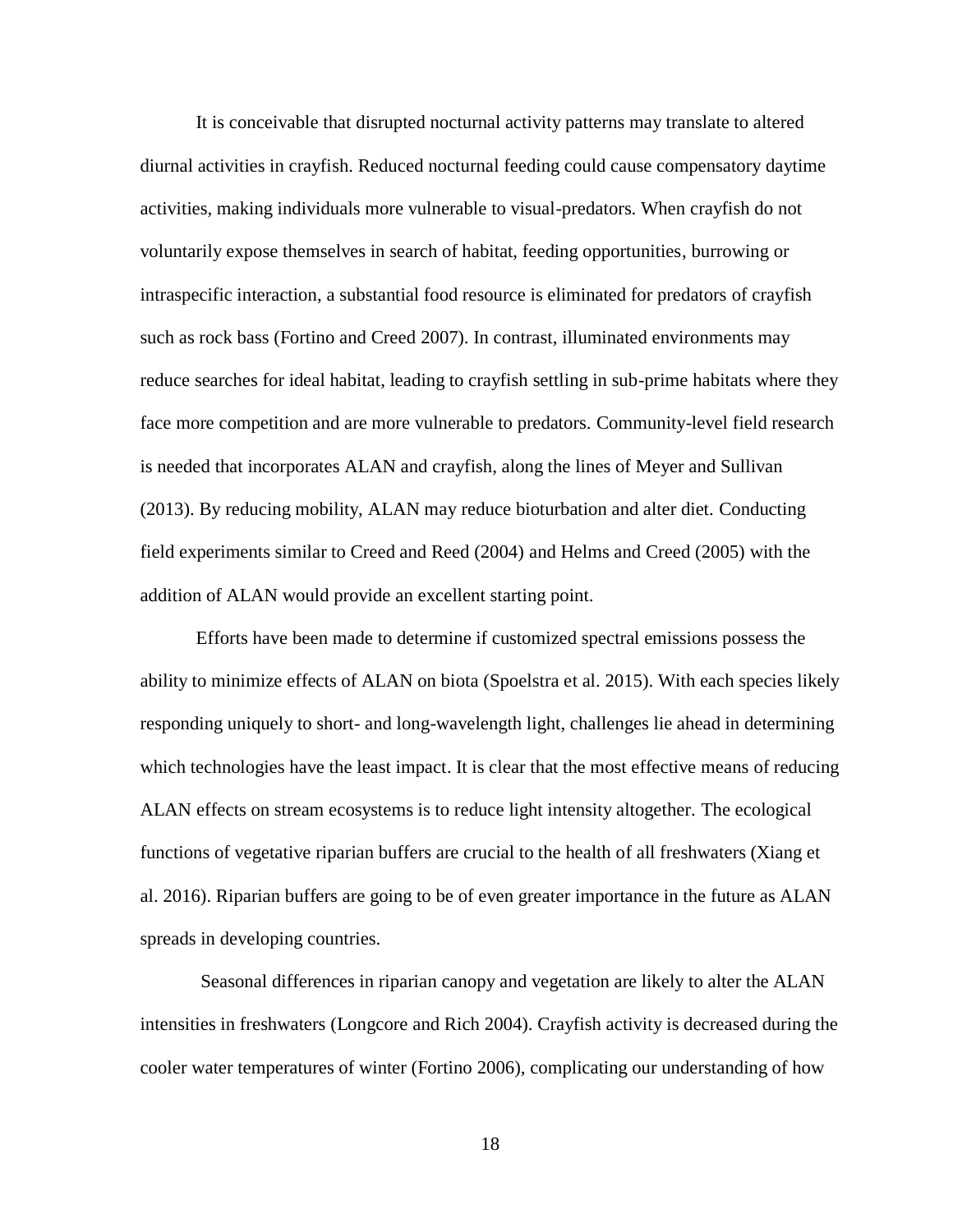seasonality may affect crayfish in temperate zones. It is also possible that seasonal changes in nocturnal light emissions occur in mid- to high latitudes (Gaston et al. 2012). During winter, benthic light intensities may increase dramatically in light-polluted areas due to a loss of canopy and changes in ALAN emissions. Further field data collection is needed to understand the extent of seasonal changes in light exposure on stream communities.

Light pollution is becoming a ubiquitous feature of nocturnal landscapes (Cinzano et al. 2001, Gaston et al. 2014). Considering the multitude of species that are crepuscular or nocturnal (Hölker et al. 2010), my study acknowledges the importance of addressing speciesspecific ecology, life history and visual aspects of physiology that translate to behavioral activity patterns in both dark and artificially illuminated environments. Experimental light treatments used field-calibrated ecologically relevant light levels. This translates to more relevant research results that are useful for urban planners considering the ecosystem impacts of artificial illumination. If nocturnal behaviors are altered, the effects of ALAN could be more far-reaching than currently known. Reduced mobility may have adverse effects on feeding, mating, habitat selection and predator-prey interactions. In a controlled microcosm, my data indicate that light-naïve Appalachian crayfish display reduced locomotor activities and increased sheltering under cool and warm color temperature LED light at night. The implications of these conclusions warrant greater efforts to protect freshwaters from ecological light pollution.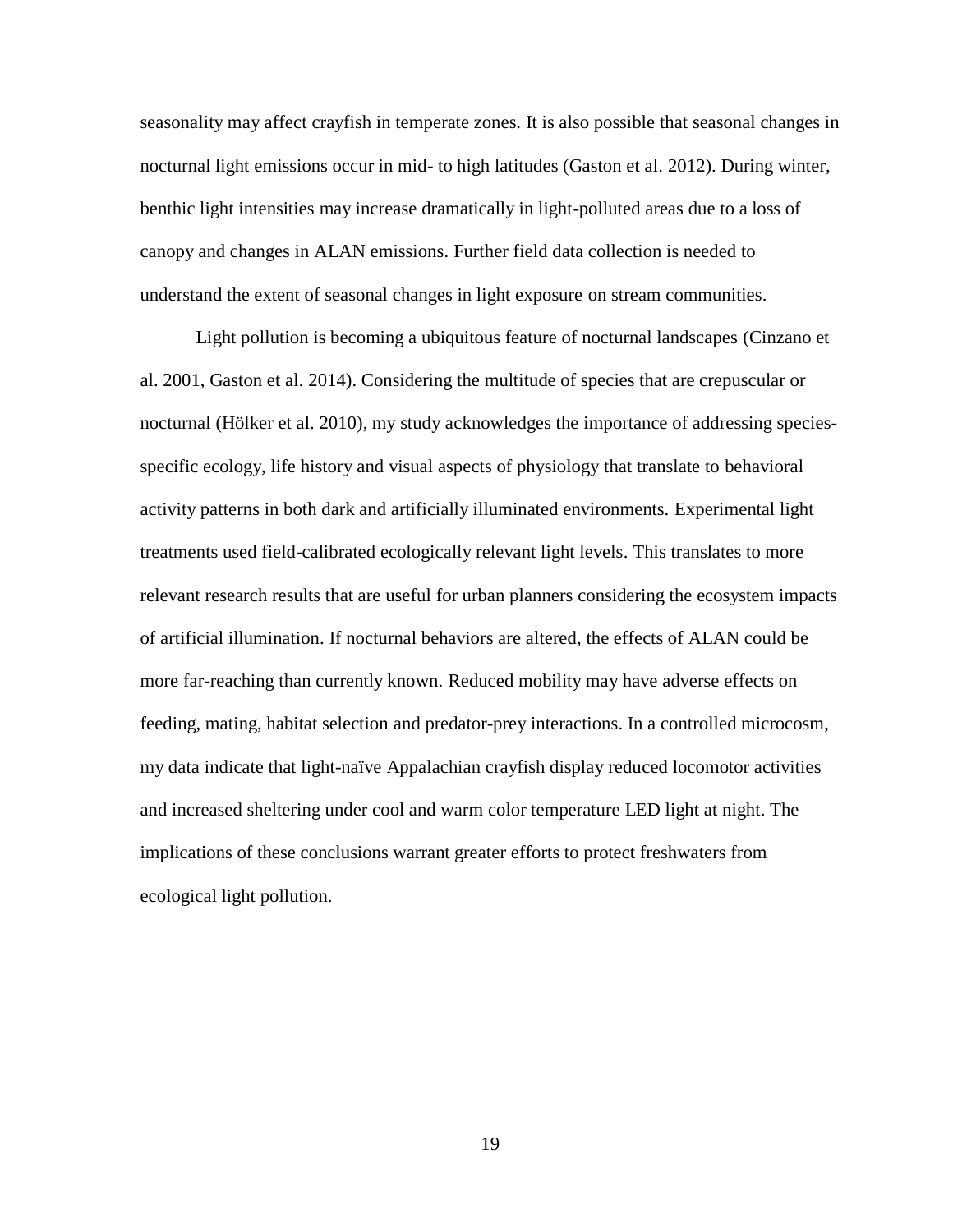## **LITERATURE CITED**

- Abeel, T., H. Vervaecke, E. Roelant, I. Platteaux, J. Adriaen, G. Durinck, W. Meeus, L. Van de Perre, and S. Aerts. 2016. Evaluation of the influence of light conditions on crayfish welfare in intensive aquaculture. Food futures: ethics, science and culture 157-162.
- Andersson, S. 2015. The effects of artificial illumination on invertebrate drift.
- Balian, E. V., H. Segers, C. Lévèque, and K. Martens. 2008. The Freshwater Animal Diversity Assessment: An overview of the results. Hydrobiologia 595, 627–637.
- Blake, M. A., and P. J. B. Hart. 1993. The behavioural responses of juvenile signal crayfish Pacifastacus leniusculus to stimuli from perch and eels. Freshwater Biology 29(1), 89-97.
- Bruening, A., F. Hoelker, S. Franke, T. Preuer, W. Kloas. 2015. Spotlight on fish: Light pollution affects circadian rhythms of European perch but does not cause stress. Science of the Total Environment 511, 516-522.
- Bruski, C. A., and D. W. Dunham. 1987. The importance of vision in agonistic communication of the crayfish *Orconectes rusticus*. I: An analysis of bout dynamics. Behaviour 103(1), 83-107.
- Cinzano, P., F. Falchi., and C. D. Elvidge. 2001. The first world atlas of the artificial night sky brightness. Monthly Notices of the Royal Astronomical Society 328(3), 689-707.
- Conover, W. J., and R. L. Iman. 1981. Rank transformations as a bridge between parametric and nonparametric statistics. The American Statistician 35(3), 124-129.
- Creed, R. P. 1994. Direct and indirect effects of crayfish grazing in a stream community. Ecology 75(7), 2091-2103.
- Creed Jr, R. P., and J. M. Reed 2004. Ecosystem engineering by crayfish in a headwater stream community. Journal of the North American Benthological Society 23(2), 224- 236.
- Davies, T. W., J. Bennie, and K. J. Gaston. 2012. Street lighting changes the composition of invertebrate communities. Biology Letters rsbl20120216.
- Davies, T. W., J. Bennie, R. Inger, N. H. Ibarra, and K. J. Gaston. 2013. Artificial light pollution: Are shifting spectral signatures changing the balance of species interactions? Global Change Biology 19(5), 1417-1423.
- Dunn, O. J. 1964. Multiple comparisons using rank sums. Technometrics 6(3), 241-252.
- Eisenbeis, G. 2006. Artificial night lighting and insects: Attraction of insects to streetlamps in a rural setting in Germany. Ecological consequences of artificial night lighting 2, 191-198.
- Eisenbeis, G., and F. Hassel. 2000. Attraction of nocturnal insects to street lights a study of municipal lighting systems in a rural area of Rheinhessen. Natur und Landschaft 75, 145–56.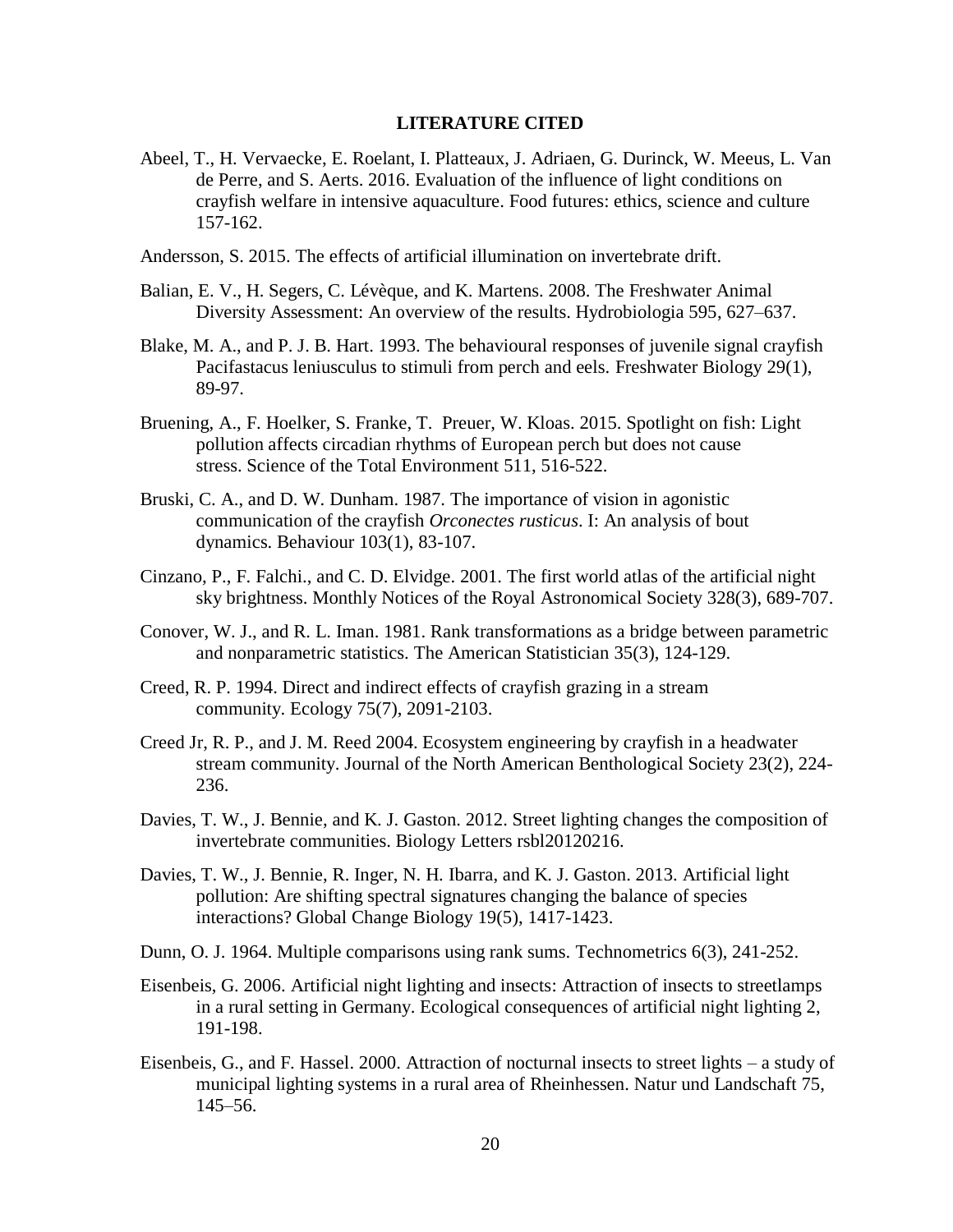- Elliott, J. M. 1968. The daily activity patterns of mayfly nymphs (Ephemeroptera). Journal of Zoology (London) 155, 20 1-22 1.
- Fanjul-Moles, M. L. 2006. Biochemical and functional aspects of crustacean hyperglycemic hormone in decapod crustaceans: Review and update. Comparative Biochemistry and Physiology Part C: Toxicology & Pharmacology 142(3), 390-400.
- Fanjul-Moles, M. L., M. Miranda-Anaya, and B. Fuentes-Pardo. 1992. Effect of monochromatic light upon the erg circadian rhythm during ontogeny in crayfish (*Procambarus clarkii*). Comparative Biochemistry and Physiology Part A: Physiology 102(1), 99-106.
- Fonken, L. K., and R. J. Nelson 2014. The effects of light at night on circadian clocks and metabolism. Endocrine Reviews 35(4), 648-670.
- Fortino, K. 2006. Effect of season on the impact of ecosystem engineers in the New River, NC. Hydrobiologia 559(1), 463-466.
- Fortino, K., and R. P. Creed Jr. 2007. Abiotic factors, competition or predation: What determines the distribution of young crayfish in a watershed? Hydrobiologia 575(1), 301-314.
- Frank, K.D. 1988. Impact of outdoor lighting on moths: An assessment. Journal of the Lepidopteran Society 42, 63–93.
- Gaston, K. J., J. P. Duffy, S. Gaston, J. Bennie, and T. W. Davies. 2014. Human alteration of natural light cycles: Causes and ecological consequences. Oecologia 176(4), 917-931.
- Gaston, K. J., M. E. Visser, and F. Hölker. 2015. The biological impacts of artificial light at night: the research challenge. Philosophical Transactions of the Royal Society B 370(1667), 20140133.
- Gaston, K. J., T. W. Davies, J. Bennie, and J. Hopkins. 2012. Review: Reducing the ecological consequences of night-time light pollution: Options and developments. Journal of Applied Ecology 49(6), 1256-1266.
- Geffen, K. G., E. Eck, R. A. Boer, R. H. Grunsven, L. Salis, F. Berendse, and E. M. Veenendaal. 2015. Artificial light at night inhibits mating in a Geometrid moth. Insect Conservation and Diversity 8(3), 282-287.
- Guareschi, S., A. Laini, S. Fenoglio, M. Paveto, and T. Bo. 2016. Change does not happen overnight: A case study on stream macroinvertebrates. Knowledge and Management of Aquatic Ecosystems (417), 21.
- Helms, B. S., and R. P. Creed. 2005. The effects of 2 coexisting crayfish on an Appalachian river community. Journal of the North American Benthological Society 24(1), 113- 122.
- Helms, B., Z. J. Loughman, B. L. Brown, and J. Stoeckel. 2013. Recent advances in crayfish biology, ecology, and conservation. Freshwater Science 32(4), 1273-1275.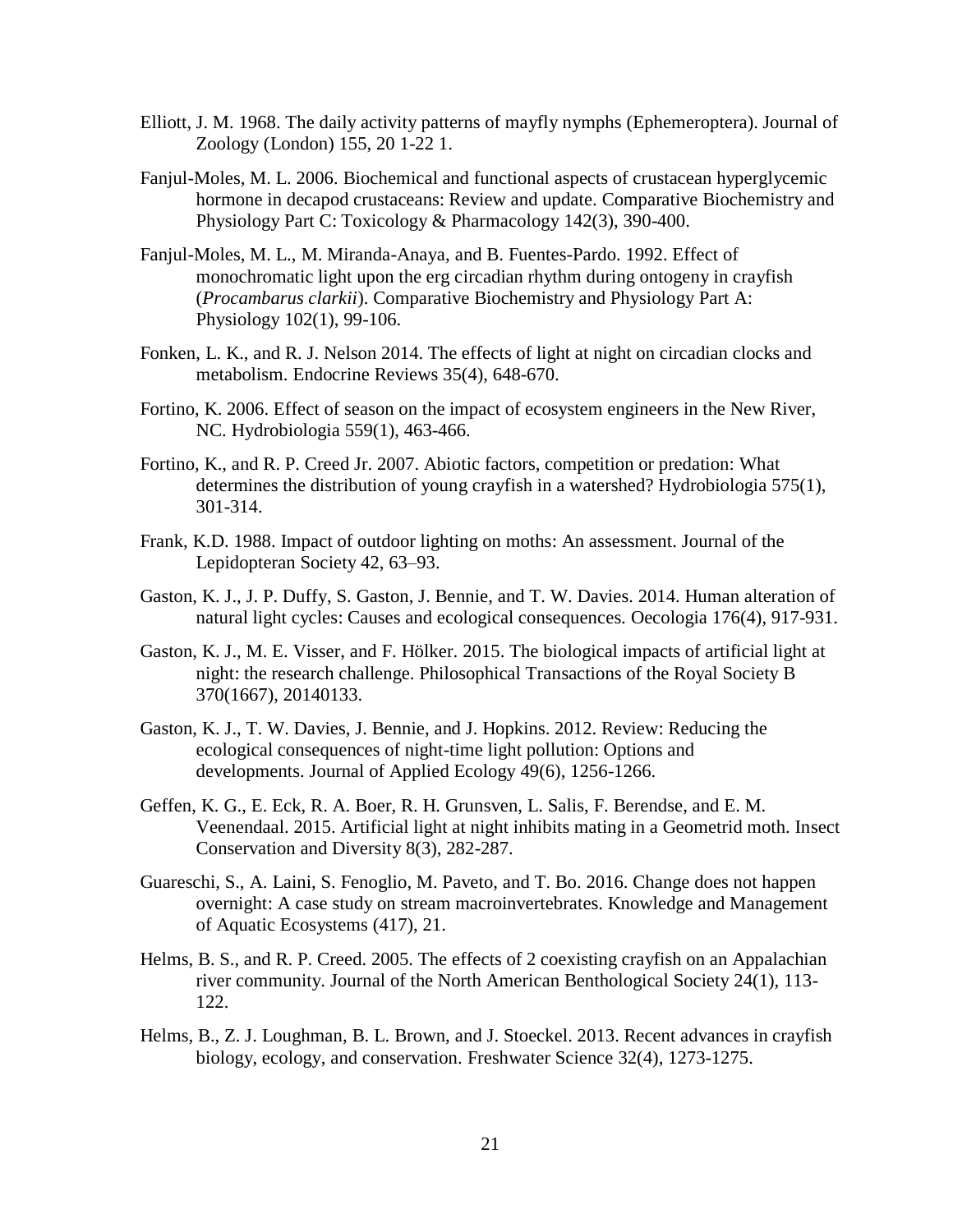- Henn, M., H. Nichols, Y. Zhang, and T. H. Bonner 2014. Effect of artificial light on the drift of aquatic insects in urban central Texas streams. Journal of Freshwater Ecology 29(3), 307-318.
- Hölker, F., C. Wolter, E. K. Perkin, and K. Tockner. 2010. Light pollution as a biodiversity threat. Trends in Ecology & Evolution 25(12), 681-682.
- Holm, S. 1979. A simple sequentially rejective multiple test procedure. Scandinavian Journal of Statistics 65-70.
- Horváth, G., G. Kriska, P. Malik, and B. Robertson. 2009. Polarized light pollution: A new kind of ecological photopollution. Frontiers in Ecology and the Environment 7(6), 317-325.
- Kennedy, D., and M. S. Bruno. 1961. The spectral sensitivity of crayfish and lobster vision. The Journal of General Physiology 44(6), 1089-1102.
- Kohler, S. L. 1983. Positioning on substrates, positioning changes, and diel drift periodicities in mayflies. Canadian Journal of Zoology 61(6), 1362-1368.
- Kohler, S. L., and M. A. McPeek. 1989. Predation risk and the foraging behavior of competing stream insects. Ecology 70(6), 1811-1825.
- Kruskal, W. H., and W. A. Wallis. 1952. Use of ranks in one-criterion variance analysis. Journal of the American Statistical Association 47(260), 583-621.
- Kurvers, R. H., and F. Hölker. 2015. Bright nights and social interactions: A neglected issue. Behavioral Ecology 26(2), 334-339.
- Lloyd, J.E. 1994. Where are the lightningbugs? Fireflyer Companion 1, 1, 2, 5, 10
- Lodge, D. M., M. W. Kershner, J. E. Aloi, and A. P. Covich. 1994. Effects of an omnivorous crayfish (*Orconectes rusticus*) on a freshwater littoral food web. Ecology 75(5), 1265-1281.
- Longcore, T., and C. Rich. 2004. Ecological light pollution. Frontiers in Ecology and the Environment 2(4), 191-198.
- Longcore, T., H. L. Aldern, J. F. Eggers, S. Flores, L. Franco, E. Hirshfield-Yamanishi, L. N. Petrinec, W. A. Yan, and A. M. Barroso. 2015. Tuning the white light spectrum of light emitting diode lamps to reduce attraction of nocturnal arthropods. Philosophical Transactions of the Royal Society B 370(1667), 20140125.
- Loughman, Z. J., K. T. Skalican, and N. D. Taylor. 2013. Habitat selection and movement of *Cambarus chasmodactylus* (Decapoda: Cambaridae) assessed via radio telemetry. Freshwater Science 32(4), 1288-1297.
- Lyman, F. E. 1945. Reactions of certain nymphs of *Stenonema* (Ephemeroptera) to light as related to habitat preference. Annals of the Entomological Society of America 38(2), 234-236.
- Lythgoe, J. N. 1988. Light and vision in the aquatic environment. Sensory biology of aquatic animals 57-82.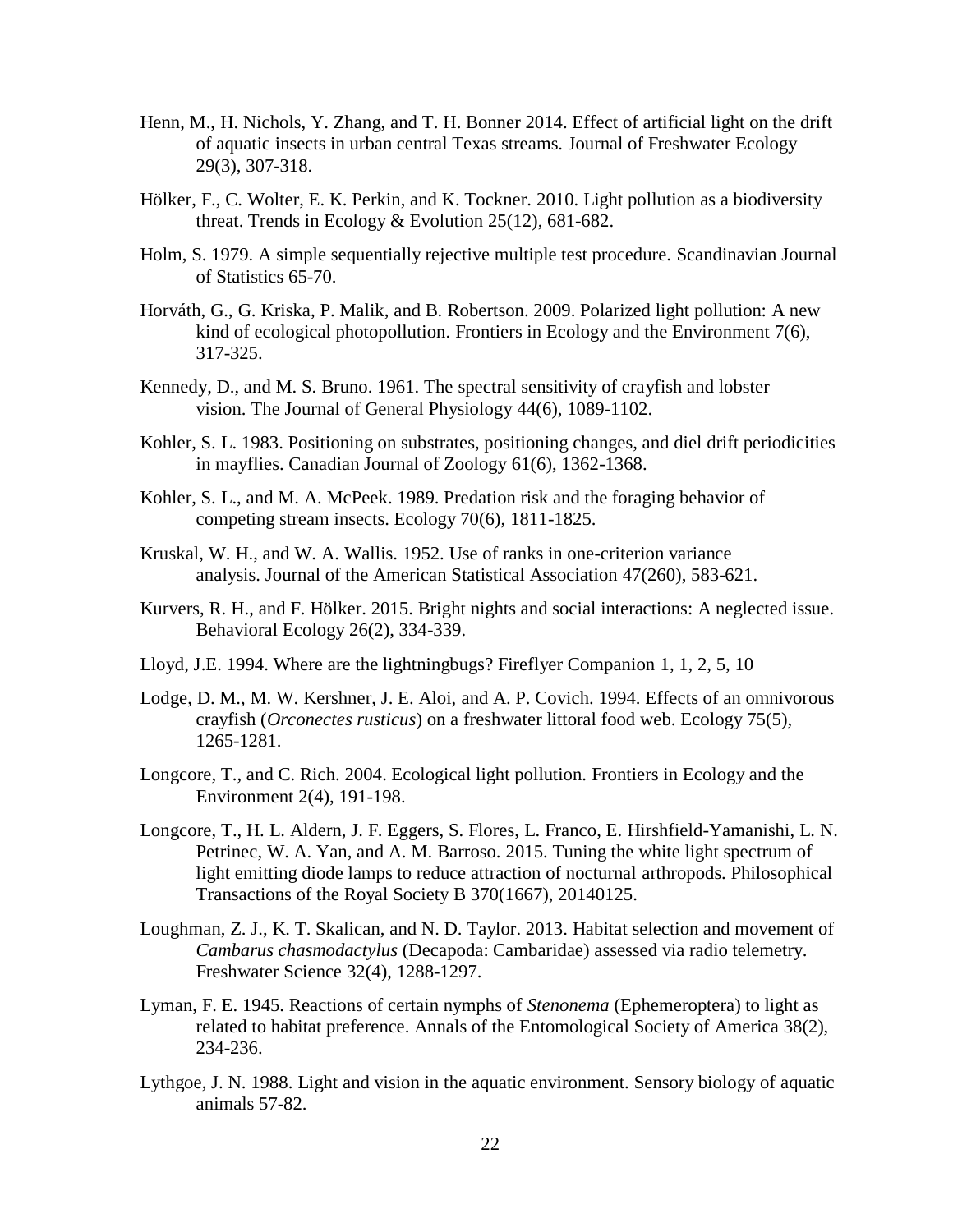- Meyer, L. A., and S. M. P. Sullivan 2013. Bright lights, big city: Influences of ecological light pollution on reciprocal stream–riparian invertebrate fluxes. Ecological Applications 23(6), 1322-1330.
- Miller, M.W. 2006. Apparent effects of light pollution on singing behavior of American robins. Condor 108, 130–139.
- Moore, M. V., S. J. Kohler, M. S. Cheers, C. Rich, and T. Longcore. 2006. Artificial light at night in freshwater habitats and its potential ecological effects. Ecological Consequences of Artificial Night Lighting 365-384.
- Moore, M. V., S. M. Pierce, H. M. Walsh, S. K. Kvalvik, and J. D. Lim. 2001. Urban light pollution alters the diel vertical migration of Daphnia. Internationale Vereinigung fur Theoretische und Angewandte Limnologie Verhandlungen 27(2), 779-782.
- Muller, K. J. 1973. Photoreceptors in the crayfish compound eye: Electrical interactions between cells as related to polarized‐light sensitivity. The Journal of Physiology 232(3), 573-595.
- Navara, K. J., and R. J. Nelson. 2007. The dark side of light at night: Physiological, epidemiological, and ecological consequences. Journal of Pineal Research 43(3), 215- 224.
- Navarro-Barranco, C., and L. E. Hughes. 2015. Effects of light pollution on the emergent fauna of shallow marine ecosystems: Amphipods as a case study. Marine Pollution Bulletin 94(1), 235-240.
- Nowinszky, L., O. Kiss, F. Szentkirályi, J. Puskás, and M. Ladányi. 2012. Influence of illumination and polarized moonlight on light-trap catch of caddisflies (Trichoptera). Research Journal of Biology 2(3), 79-90.
- Page, T. L., and J. L. Larimer. 1972. Entrainment of the circadian locomotor activity rhythm in crayfish. Journal of Comparative Physiology A: Neuroethology, Sensory, Neural, and Behavioral Physiology 78(2), 107-120.
- Pawson, S. M., and M. F. Bader. 2014. LED lighting increases the ecological impact of light pollution irrespective of color temperature. Ecological Applications 24(7), 1561- 1568.
- Peckarsky, B. L. 1996. Alternative predator avoidance syndromes of stream‐dwelling mayfly larvae. Ecology 77(6), 1888-1905.
- Perkin, E. K., F. Hölker, J. S. Richardson, J. P. Sadler, C. Wolter, and K. Tockner. 2011. The influence of artificial light on stream and riparian ecosystems: Questions, challenges, and perspectives. Ecosphere 2(11), 1-16.
- Perkin, E. K., F. Hölker, and K. Tockner 2014a. The effects of artificial lighting on adult aquatic and terrestrial insects. Freshwater Biology 59(2), 368-377.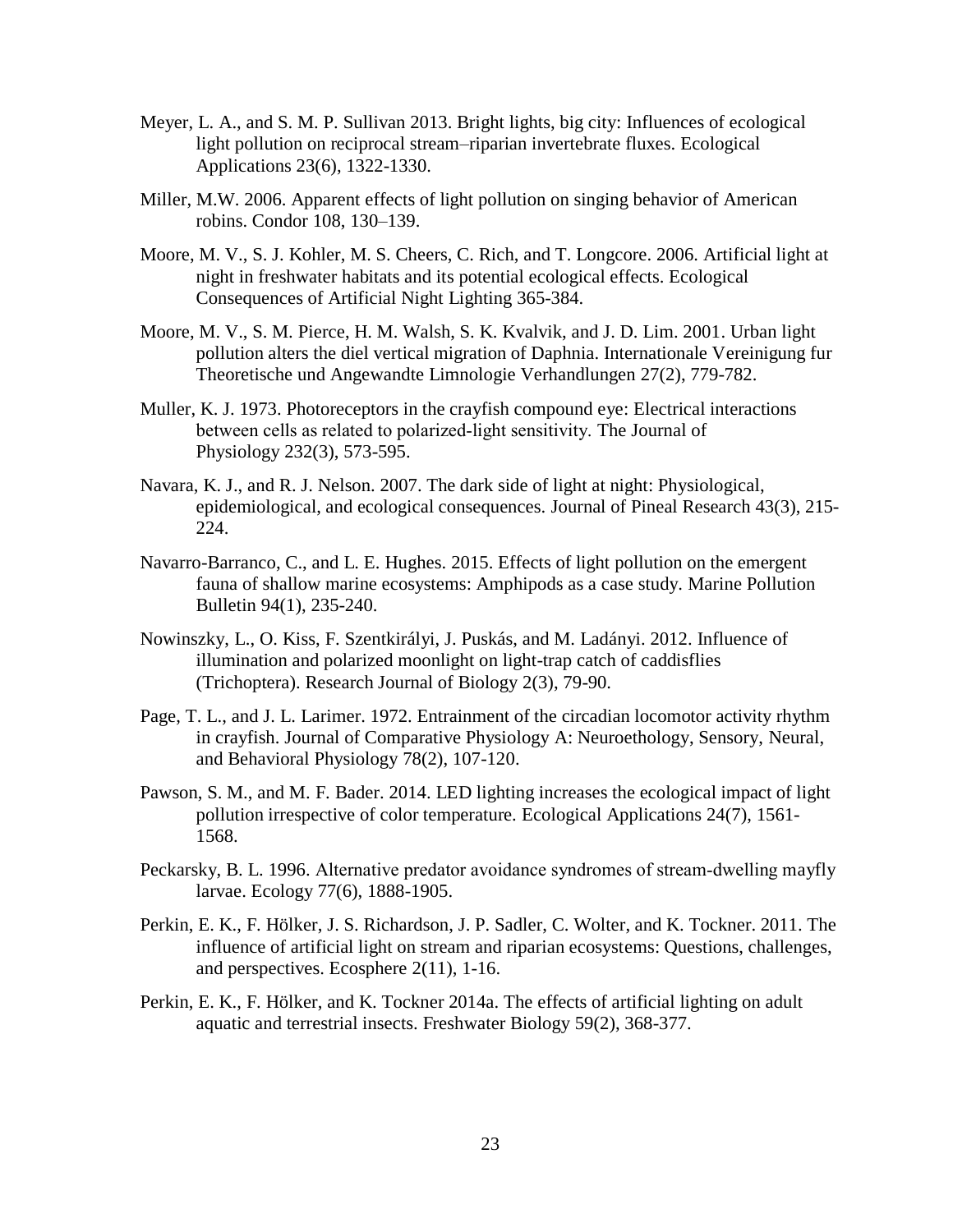- Perkin, E. K., F. Hölker, K. Tockner, and J. S. Richardson. 2014b. Artificial light as a disturbance to light-naïve streams. Freshwater Biology 59(11), 2235-2244.
- R Development Core Team. 2013. R: A language and environment for statistical computing. R Foundation for Statistical Computing, Vienna, Austria.
- Rich, C., and T. Longcore. (Eds.). 2006. Ecological consequences of artificial night lighting. Island Press.
- Robertson, B., G. Kriska, V. Horvath, and G. Horvath. 2010. Glass buildings as bird feeders: Urban birds exploit insects trapped by polarized light pollution. Acta Zoologica Academiae Scientiarum Hungaricae 56(3), 283-293.
- Schloss, A. L., and J. F. Haney. 2002. Direct observations of the activity responses of mayfly nymphs to relative light change and light intensity. Archiv für Hydrobiologie 154(3), 353-374.
- Schloss, A. L., and J. F. Haney. 2006. Clouds, shadows or twilight? Mayfly nymphs recognise the difference. Freshwater Biology 51(6), 1079-1089.
- Scrimgeour, G. J., and J. M. Culp. 1994. Feeding while evading predators by a lotic mayfly: Linking short-term foraging behaviours to long-term fitness consequences. Oecologia 100(1-2), 128-134.
- Spoelstra, K., R. H. van Grunsven, M. Donners, P. Gienapp, M. E. Huigens, R. Slaterus, F. Berendse, M. E. Visser, and E. Veenendaal. 2015. Experimental illumination of natural habitat—an experimental set-up to assess the direct and indirect ecological consequences of artificial light of different spectral composition. Philosophical Transactions of the Royal Society B 370(1667), 20140129.
- Squires, W.A., and H. E. Hanson. 1918. The destruction of birds at the lighthouses on the coast of California. Condor 20, 6–10.
- Taylor, C. A., and G. A. Schuster. 2005. Crayfish of Kentucky. Illinois Natural History Survey Bulletin, 28.
- Thomas, J. R., J. James, R. C. Newman, W. D. Riley, S. W. Griffiths, and J. Cable. 2016. The impact of streetlights on an aquatic invasive species: Artificial light at night alters signal crayfish behaviour. Applied Animal Behaviour Science 176, 143-149.
- Van der Velden, J., Y. Zheng, B. W. Patullo, and D. L. Macmillan. 2008. Crayfish recognize the faces of fight opponents. PLoS One 3(2), e1695.
- Waters, T. F. 1972. The drift of stream insects. Annual Review of Entomology 17, 253-272.
- Williams, C. B. 1939. An analysis of four years captures of insects in a light trap. Part I. General survey; sex proportion; phenology; and time of flight. Transactions of the Royal Entomological Society of London 89, 79-131
- Witherington, B. E., and K. A. Bjorndal. 1991. Influences of artificial lighting on the seaward orientation of hatchling loggerhead turtles *Caretta caretta*. Biological Conservation 55(2), 139-149.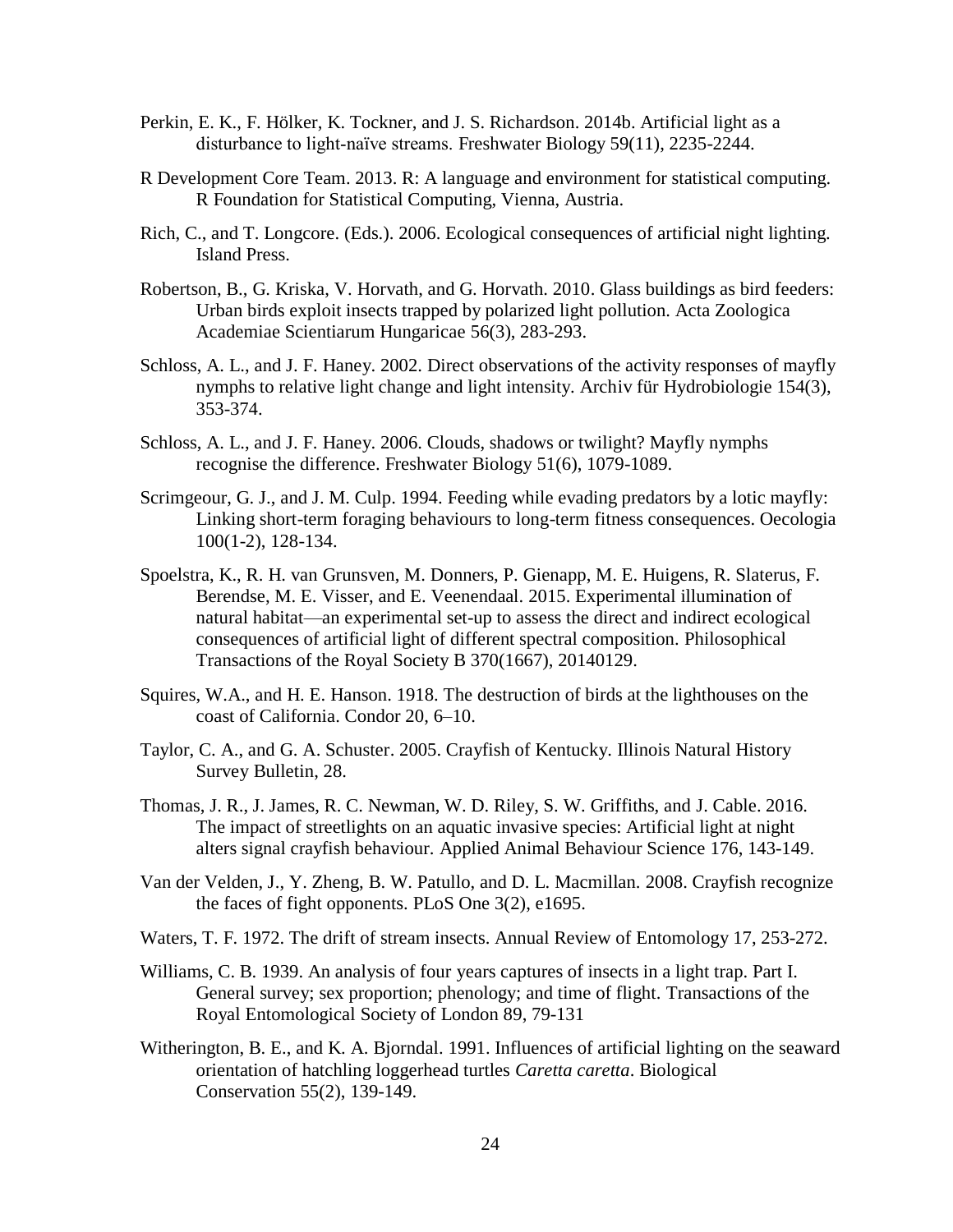- Wodsedalek, J. E. 1911. Phototactic reactions and their reversal in the may-fly nymphs *Heptagenia interpunctata* (Say). The Biological Bulletin 21(5), 265-271.
- Xiang, H., Y. Zhang, and J. Richardson. 2016. Importance of Riparian Zone: Effects of Resource Availability at Land-water Interface. Riparian Ecology and Conservation  $3(1)$ ,  $1-17$ .
- Žukauskas, A., R. Vaicekauskas, A. Tuzikas, A. Petrulis, R. Stanikūnas, A. Švegžda, P. Eidikas and P. Vitta. 2014. Firelight LED source: Toward a balanced approach to the performance of solid-state lighting for outdoor environments. IEEE Photonics Journal 6(3), 1-16.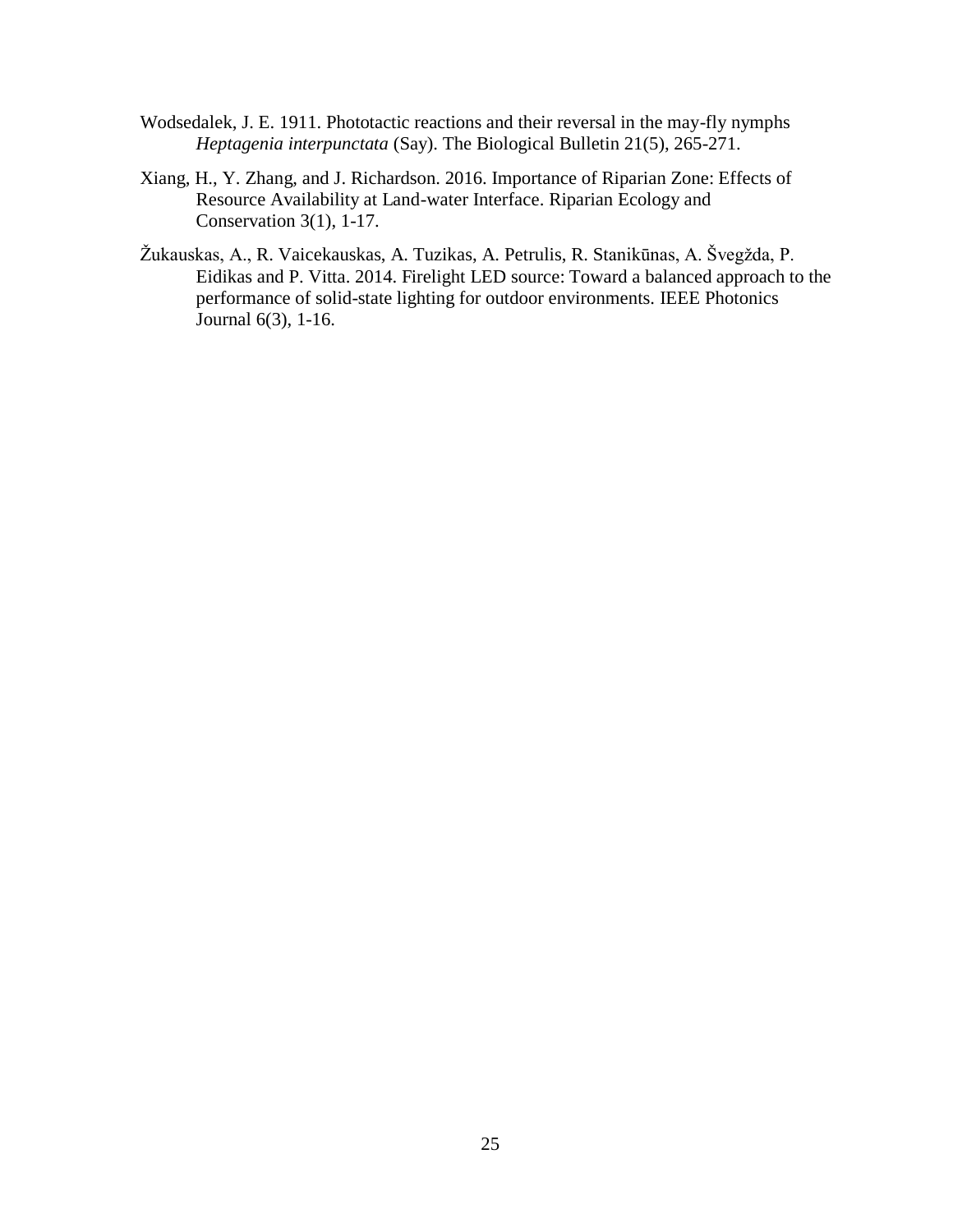| Trial      |           |        | <b>TCL</b> |            | Form         |                               |
|------------|-----------|--------|------------|------------|--------------|-------------------------------|
| MM/DD/YYYY | Treatment | Tank   | (cm)       | <b>Sex</b> | (males)      | Source Location               |
| 4/22/2016  | control   | left   | 3.2        | female     |              | Howards Creek, Watauga Co, NC |
| 4/22/2016  | 5000 K    | center | 4.3        | male       | $\bf{I}$     | Howards Creek, Watauga Co, NC |
| 4/22/2016  | 3000 K    | right  | 3.5        | female     |              | Howards Creek, Watauga Co, NC |
| 4/23/2016  | control   | center | 3.4        | male       | $\bf{I}$     | Howards Creek, Watauga Co, NC |
| 4/23/2016  | 5000 K    | right  | 3.7        | female     |              | Howards Creek, Watauga Co, NC |
| 4/23/2016  | 3000 K    | left   | 3.0        | female     |              | Howards Creek, Watauga Co, NC |
| 4/24/2016  | control   | right  | 3.4        | female     |              | Howards Creek, Watauga Co, NC |
| 4/24/2016  | 5000 K    | left   | 2.9        | male       | $\mathbf{I}$ | Howards Creek, Watauga Co, NC |
| 4/24/2016  | 3000 K    | center | 3.2        | female     |              | Howards Creek, Watauga Co, NC |
| 4/29/2016  | control   | left   | 3.7        | male       | I            | Howards Creek, Watauga Co, NC |
| 4/29/2016  | 5000 K    | center | 3.4        | female     |              | Howards Creek, Watauga Co, NC |
| 4/29/2016  | 3000 K    | right  | 4.4        | male       | I            | Howards Creek, Watauga Co, NC |
| 4/30/2016  | control   | center | 4.0        | male       | $\mathbf I$  | Howards Creek, Watauga Co, NC |
| 4/30/2016  | 5000 K    | right  | 3.8        | female     |              | Howards Creek, Watauga Co, NC |
| 4/30/2016  | 3000 K    | left   | 3.5        | female     |              | Howards Creek, Watauga Co, NC |
| 5/1/2016   | control   | right  | 4.2        | male       | $\bf{I}$     | Howards Creek, Watauga Co, NC |
| 5/1/2016   | 5000 K    | left   | 3.5        | female     |              | Howards Creek, Watauga Co, NC |
| 5/1/2016   | 3000 K    | center | 3.7        | female     |              | Howards Creek, Watauga Co, NC |
| 5/21/2016  | control   | left   | 3.6        | female     |              | Howards Creek, Watauga Co, NC |
| 5/21/2016  | 5000 K    | center | 4.2        | male       | $\mathbf{I}$ | Howards Creek, Watauga Co, NC |
| 5/21/2016  | 3000 K    | right  | 3.2        | male       | $\mathbf{I}$ | Howards Creek, Watauga Co, NC |
| 5/22/2016  | control   | center | 3.5        | female     |              | Howards Creek, Watauga Co, NC |
| 5/22/2016  | 5000 K    | right  | 3.7        | male       | $\mathbf{I}$ | Howards Creek, Watauga Co, NC |
| 5/22/2016  | 3000 K    | left   | 3.7        | female     |              | Howards Creek, Watauga Co, NC |

Table 1. *Cambarus chasmodactylus* total carapace length (TCL = cm), sex, male form and collection location.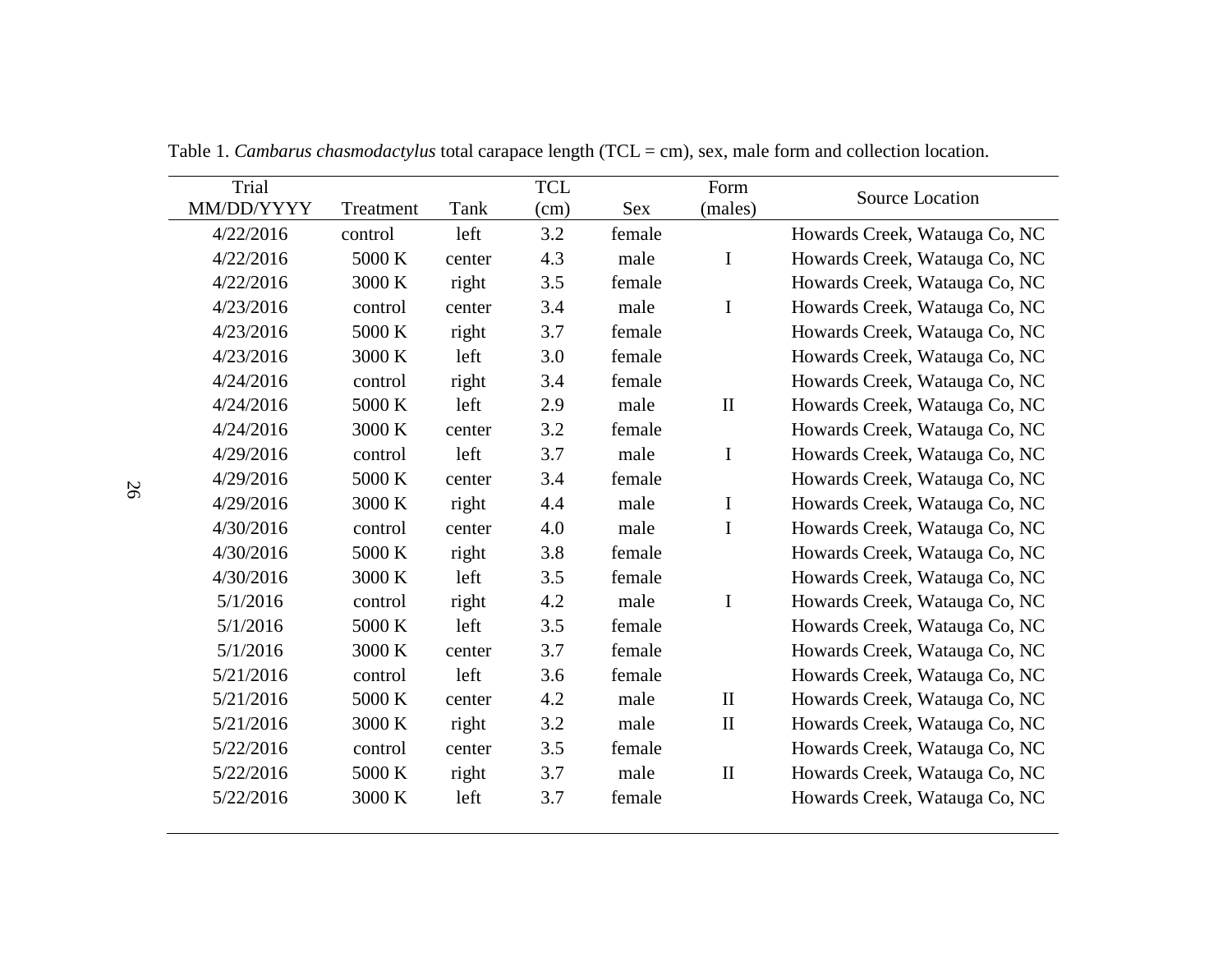Table 1 continued.

| Trial<br>MM/DD/YYYY | Treatment | Tank   | <b>TCL</b><br>(cm) | <b>Sex</b> | Form<br>(males)              | Source Location               |
|---------------------|-----------|--------|--------------------|------------|------------------------------|-------------------------------|
| 5/23/2016           | control   | right  | 4.1                | male       | $\mathbf{I}$                 | Howards Creek, Watauga Co, NC |
| 5/23/2016           | 5000 K    | left   | 3.6                | female     |                              | Howards Creek, Watauga Co, NC |
| 6/4/2016            | 3000 K    | right  | 3.3                | male       | $\mathbf{I}$                 | Three Top Creek, Ashe Co, NC  |
| 6/5/2016            | control   | center | 3.2                | female     |                              | Three Top Creek, Ashe Co, NC  |
| 6/5/2016            | 5000 K    | right  | 3.7                | male       | $\mathbf{I}$                 | Three Top Creek, Ashe Co, NC  |
| 6/5/2016            | 3000 K    | left   | 4.1                | female     | Three Top Creek, Ashe Co, NC |                               |
| 6/19/2016           | control   | left   | 3.7                | female     | Three Top Creek, Ashe Co, NC |                               |
| 6/19/2016           | 5000 K    | center | 3.3                | female     | Three Top Creek, Ashe Co, NC |                               |
| 6/19/2016           | 3000 K    | right  | 3.9                | female     | Three Top Creek, Ashe Co, NC |                               |
| 6/20/2016           | control   | center | 4.0                | female     | Three Top Creek, Ashe Co, NC |                               |
| 6/20/2016           | 5000 K    | right  | 3.5                | female     | Three Top Creek, Ashe Co, NC |                               |
| 6/20/2016           | 3000 K    | left   | 4.2                | female     |                              | Three Top Creek, Ashe Co, NC  |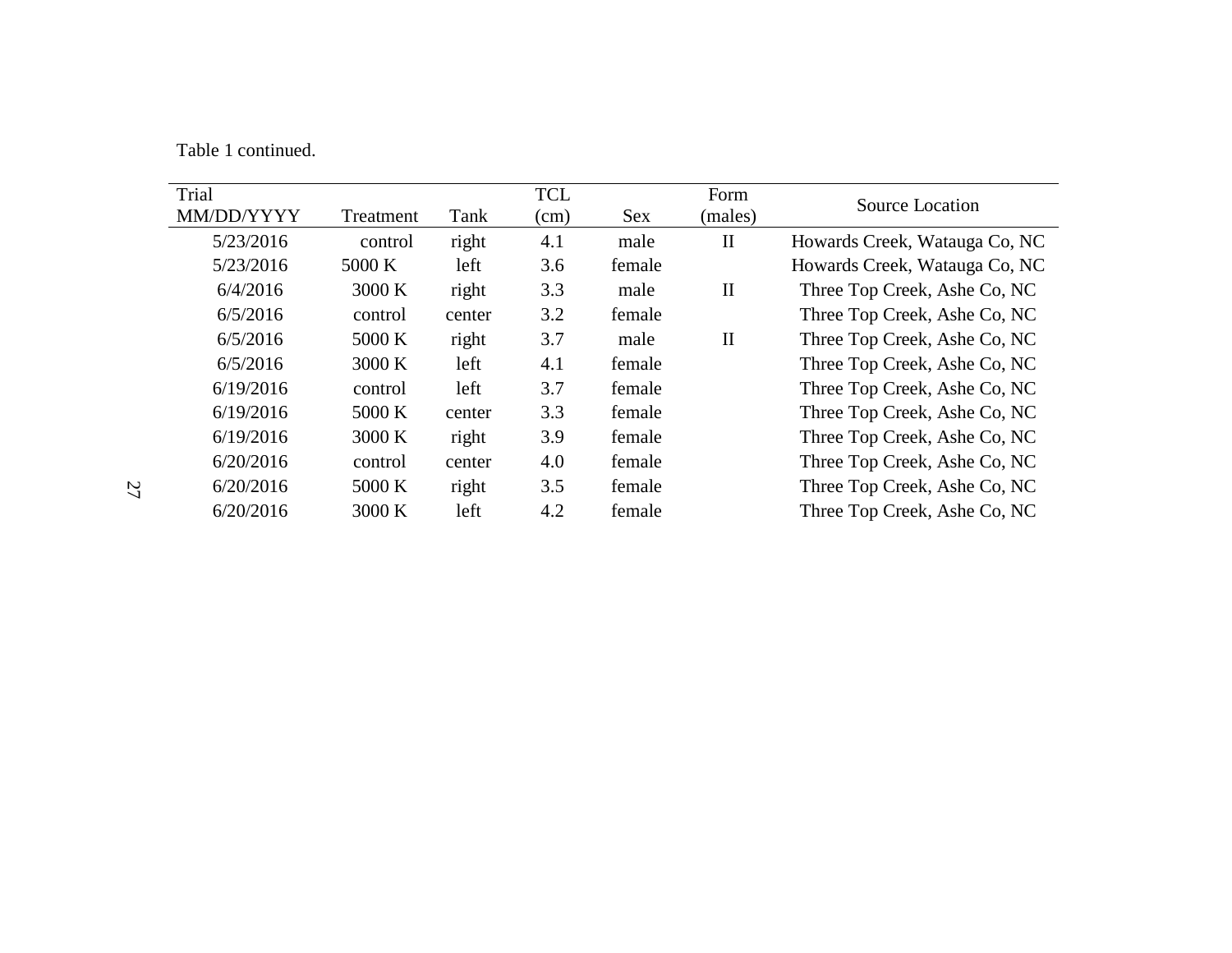| Trial<br>MM/DD/YYYY | Treatment | Tank   | <b>TCL</b><br>(cm) | Sex    | Form<br>(males) | Source Location                  |  |
|---------------------|-----------|--------|--------------------|--------|-----------------|----------------------------------|--|
| 5/7/2016            | control   | left   | 1.9                | male   | $\mathbf{I}$    | S Fork New River, Watauga Co, NC |  |
| 5/7/2016            | 5000 K    | center | 1.9                | male   | $\mathbf{I}$    | S Fork New River, Watauga Co, NC |  |
| 5/7/2016            | 3000 K    | right  | 2.3                | male   | $\mathbf I$     | S Fork New River, Watauga Co, NC |  |
| 5/9/2016            | control   | center | 2.1                | male   | $\mathbf I$     | S Fork New River, Watauga Co, NC |  |
| 5/9/2016            | 5000 K    | right  | 1.9                | male   | $\mathbf I$     | S Fork New River, Watauga Co, NC |  |
| 5/9/2016            | 3000 K    | left   | 1.7                | male   | $\mathbf I$     | S Fork New River, Watauga Co, NC |  |
| 5/10/2016           | control   | right  | 1.9                | male   | $\mathbf{I}$    | S Fork New River, Watauga Co, NC |  |
| 5/10/2016           | 5000 K    | left   | 1.3                | male   | $\mathbf{I}$    | S Fork New River, Watauga Co, NC |  |
| 5/10/2016           | 3000 K    | center | 1.5                | male   | $\mathbf I$     | S Fork New River, Watauga Co, NC |  |
| 5/16/2016           | control   | right  | 1.9                | male   | $\mathbf{I}$    | S Fork New River, Watauga Co, NC |  |
| 5/16/2016           | 5000 K    | left   | 1.3                | male   | $\mathbf{I}$    | S Fork New River, Watauga Co, NC |  |
| 5/16/2016           | 3000 K    | center | 1.5                | male   | $\mathbf I$     | S Fork New River, Watauga Co, NC |  |
| 5/28/2016           | control   | left   | 1.7                | female |                 | S Fork New River, Watauga Co, NC |  |
| 5/28/2016           | 5000 K    | center | 1.8                | male   | $\mathbf{I}$    | S Fork New River, Watauga Co, NC |  |
| 5/28/2016           | 3000 K    | right  | 1.6                | male   | $\mathbf{I}$    | S Fork New River, Watauga Co, NC |  |
| 5/29/2016           | control   | center | 1.7                | male   | $\mathbf{I}$    | S Fork New River, Watauga Co, NC |  |
| 5/29/2016           | 5000 K    | right  | 2.0                | male   | $\mathbf{I}$    | S Fork New River, Watauga Co, NC |  |
| 5/29/2016           | 3000 K    | left   | 1.9                | male   | $\mathbf{I}$    | S Fork New River, Watauga Co, NC |  |
| 5/30/2016           | control   | right  | 1.9                | male   | $\mathbf{I}$    | S Fork New River, Watauga Co, NC |  |
| 5/30/2016           | 5000 K    | center | 1.7                | female |                 | S Fork New River, Watauga Co, NC |  |
| 5/30/2016           | 3000 K    | left   | 1.5                | male   | $\mathbf{I}$    | S Fork New River, Watauga Co, NC |  |
| 6/12/2016           | control   | left   | 1.9                | male   | $\mathbf{I}$    | S Fork New River, Watauga Co, NC |  |
| 6/12/2016           | 5000 K    | center | 1.4                | female |                 | S Fork New River, Watauga Co, NC |  |
| 6/12/2016           | 3000 K    | right  | 1.7                | female |                 | S Fork New River, Watauga Co, NC |  |

Table 2. *Orconectes cristavarius* total carapace length (TCL = cm), sex, male form and collection location.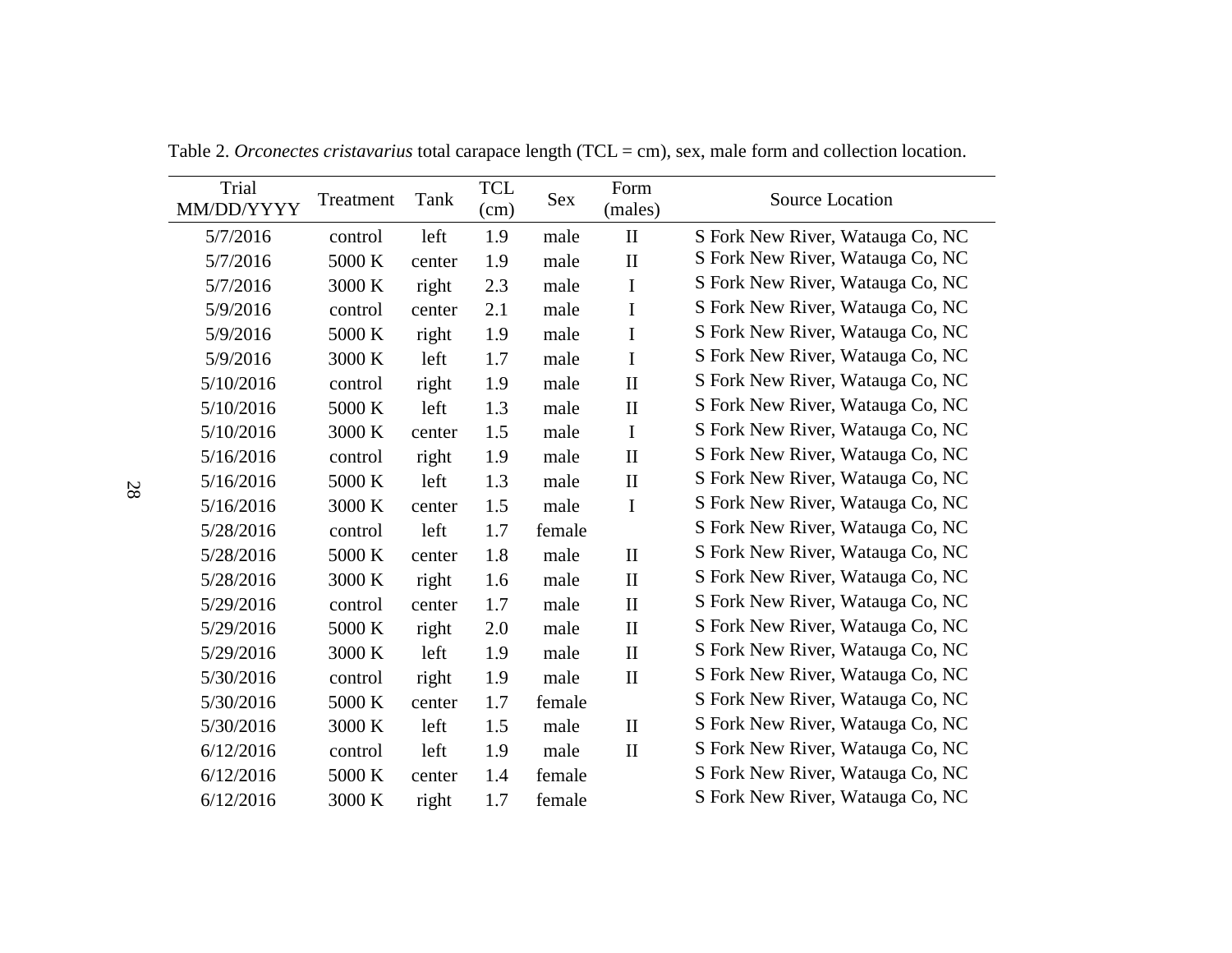Table 2 continued

| Trial<br>MM/DD/YYYY | Treatment | Tank   | <b>TCL</b><br>(cm) | <b>Sex</b> | Form<br>(males) | Source Location                  |  |
|---------------------|-----------|--------|--------------------|------------|-----------------|----------------------------------|--|
|                     |           |        |                    |            |                 |                                  |  |
| 6/13/2016           | 3000 K    | left   | 1.8                | male       | $\mathbf{I}$    | S Fork New River, Watauga Co, NC |  |
| 6/13/2016           | control   | center | 1.5                | male       | $\mathbf{I}$    | S Fork New River, Watauga Co, NC |  |
| 6/13/2016           | 5000 K    | right  | 1.6                | female     |                 | S Fork New River, Watauga Co, NC |  |
| 6/14/2016           | 3000 K    | left   | 2.1                | female     |                 | S Fork New River, Watauga Co, NC |  |
| 6/26/2016           | control   | left   | 1.9                | female     |                 | S Fork New River, Watauga Co, NC |  |
| 6/26/2016           | 5000 K    | center | 2.1                | female     |                 | S Fork New River, Watauga Co, NC |  |
| 6/26/2016           | 3000 K    | right  | 1.4                | male       | $\mathbf{I}$    | S Fork New River, Watauga Co, NC |  |
| 6/27/2016           | control   | center | 1.9                | female     |                 | S Fork New River, Watauga Co, NC |  |
| 6/27/2016           | 5000 K    | right  | 1.7                | female     |                 | S Fork New River, Watauga Co, NC |  |
| 6/27/2016           | 3000 K    |        | 2.0                | male       | $\mathbf{I}$    | S Fork New River, Watauga Co, NC |  |
|                     |           | left   |                    |            |                 |                                  |  |
| 6/28/2016           | control   | right  | 1.7                | female     |                 | S Fork New River, Watauga Co, NC |  |
| 6/28/2016           | 5000 K    | left   | 1.5                | female     |                 | S Fork New River, Watauga Co, NC |  |
| 6/28/2016           | 3000 K    | center | 2.0                | female     |                 | S Fork New River, Watauga Co, NC |  |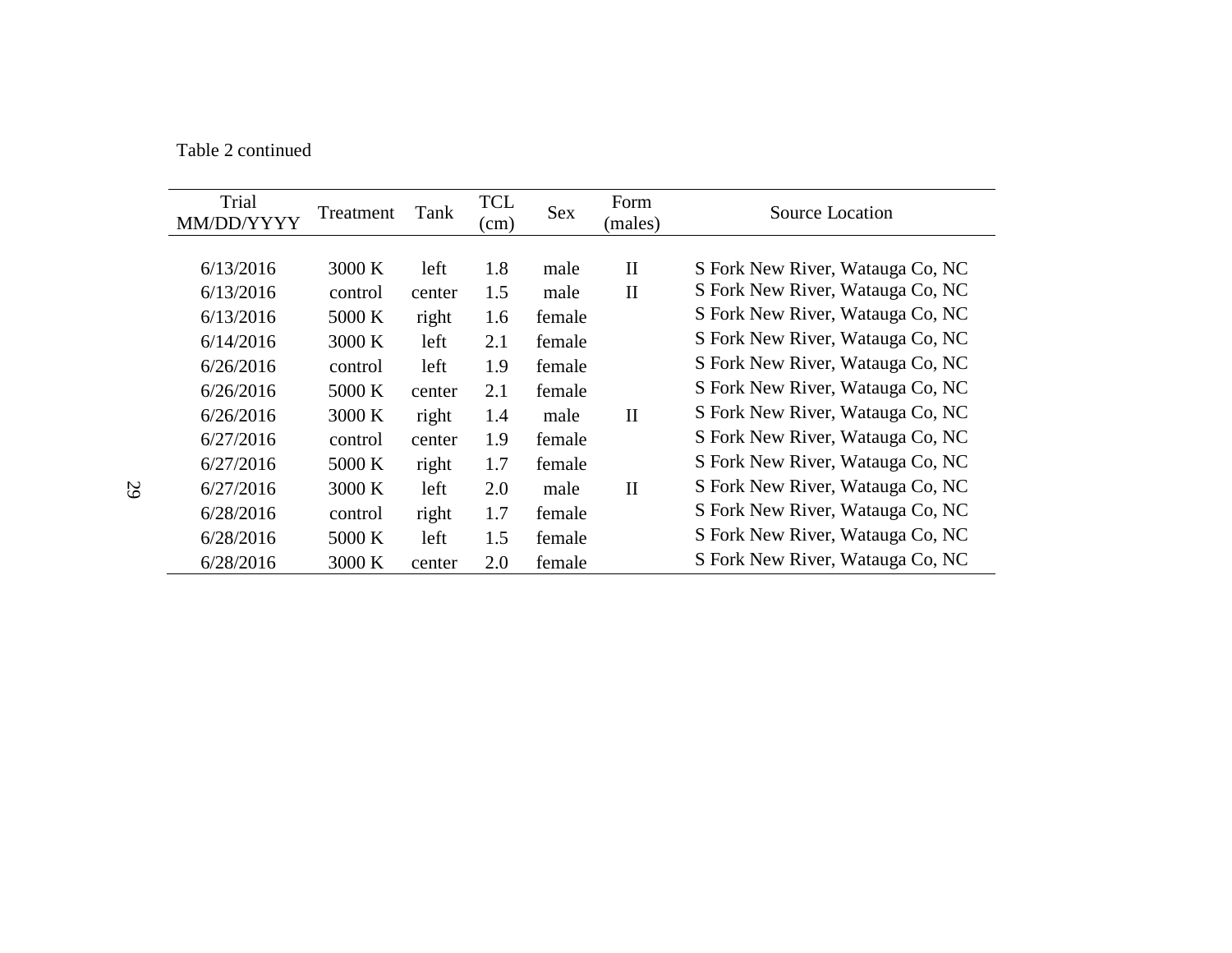Table 3. Kruskal-Wallis ANOVA. Results of Kruskal-Wallis one-way analysis of variance on ranks to compare total seconds and frequencies of sheltering (SH) activities under the dark control, 5000 K cool LED light and 3000 K warm LED light. P values followed by an asterisk were determined to be significant using a sequential Bonferroni analysis (initial  $\alpha$  = 0.025).

| <b>Species</b>    | Hour | <b>Behavior</b>     | H     | df.            | P          |
|-------------------|------|---------------------|-------|----------------|------------|
| C. chasmodactylus | 2000 | <b>Total SH</b>     | 7.63  | 2              | $0.02*$    |
| C. chasmodactylus | 2200 | <b>Total SH</b>     | 4.70  | $\overline{2}$ | 0.10       |
| O. cristavarius   | 2000 | <b>Total SH</b>     | 14.96 | $\overline{2}$ | $< 0.001*$ |
| O. cristavarius   | 2200 | <b>Total SH</b>     | 6.67  | $\overline{2}$ | $0.04*$    |
| C. chasmodactylus | 2000 | <b>Frequency SH</b> | 10.38 | $\overline{2}$ | $0.01*$    |
| C. chasmodactylus | 2200 | Frequency SH        | 5.01  | $\overline{2}$ | 0.08       |
| O. cristavarius   | 2000 | Frequency SH        | 6.31  | $\overline{2}$ | 0.04       |
| O. cristavarius   | 2200 | Frequency SH        | 2.41  | $\mathcal{D}$  | 0.30       |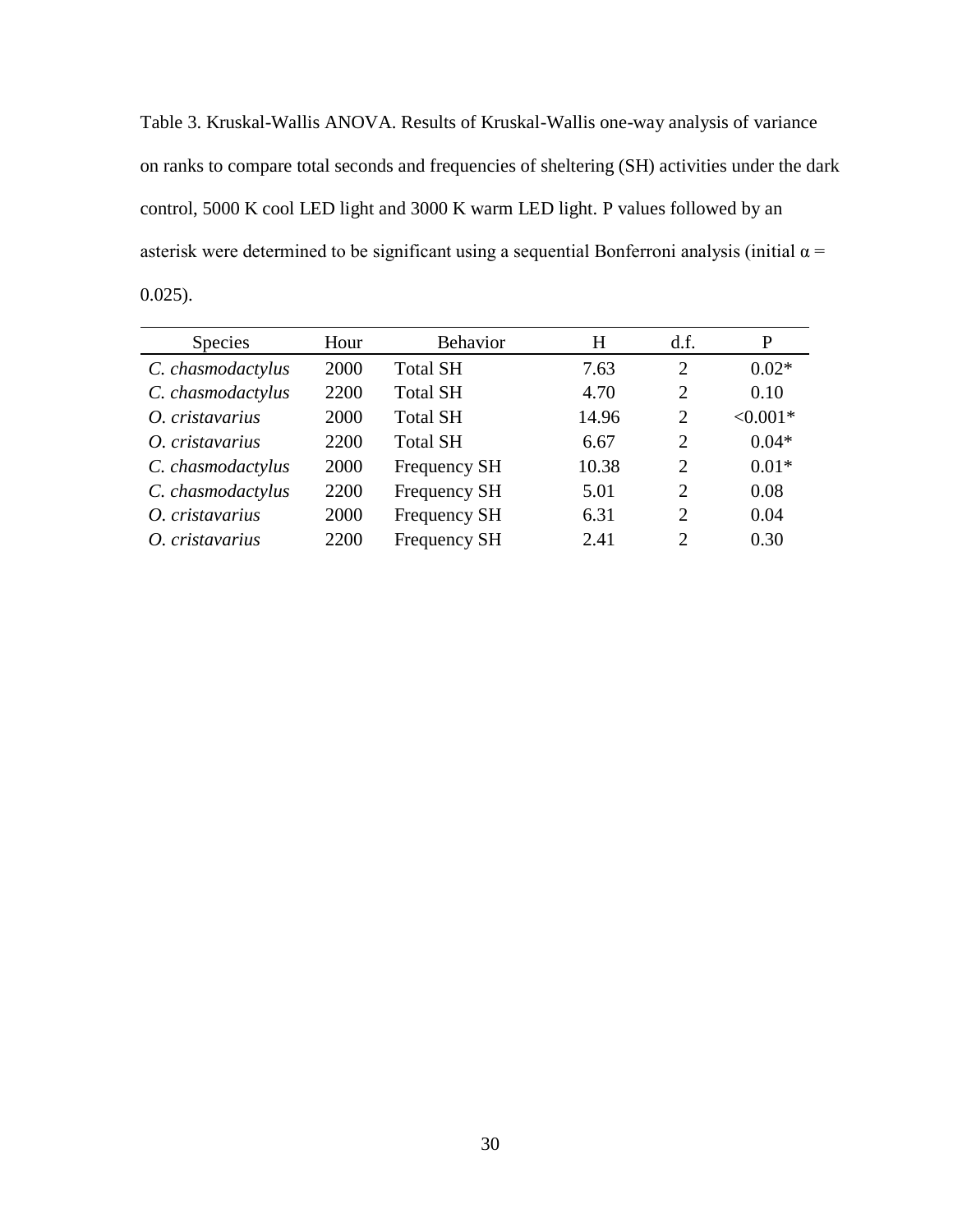Top view of Acclimation and trial tank setup



Figure 1. Laboratory aquarium setup. A powerhead is used to maintain flow, two bricks are laid side-by-side for shelter, and an exposed open area allows for movement. Tanks were covered with mesh wire to prevent escape. Benthos consisted of uniform gravel at a depth of 5 cm. 1 cm<sup>2</sup> grids were placed on the front and rear.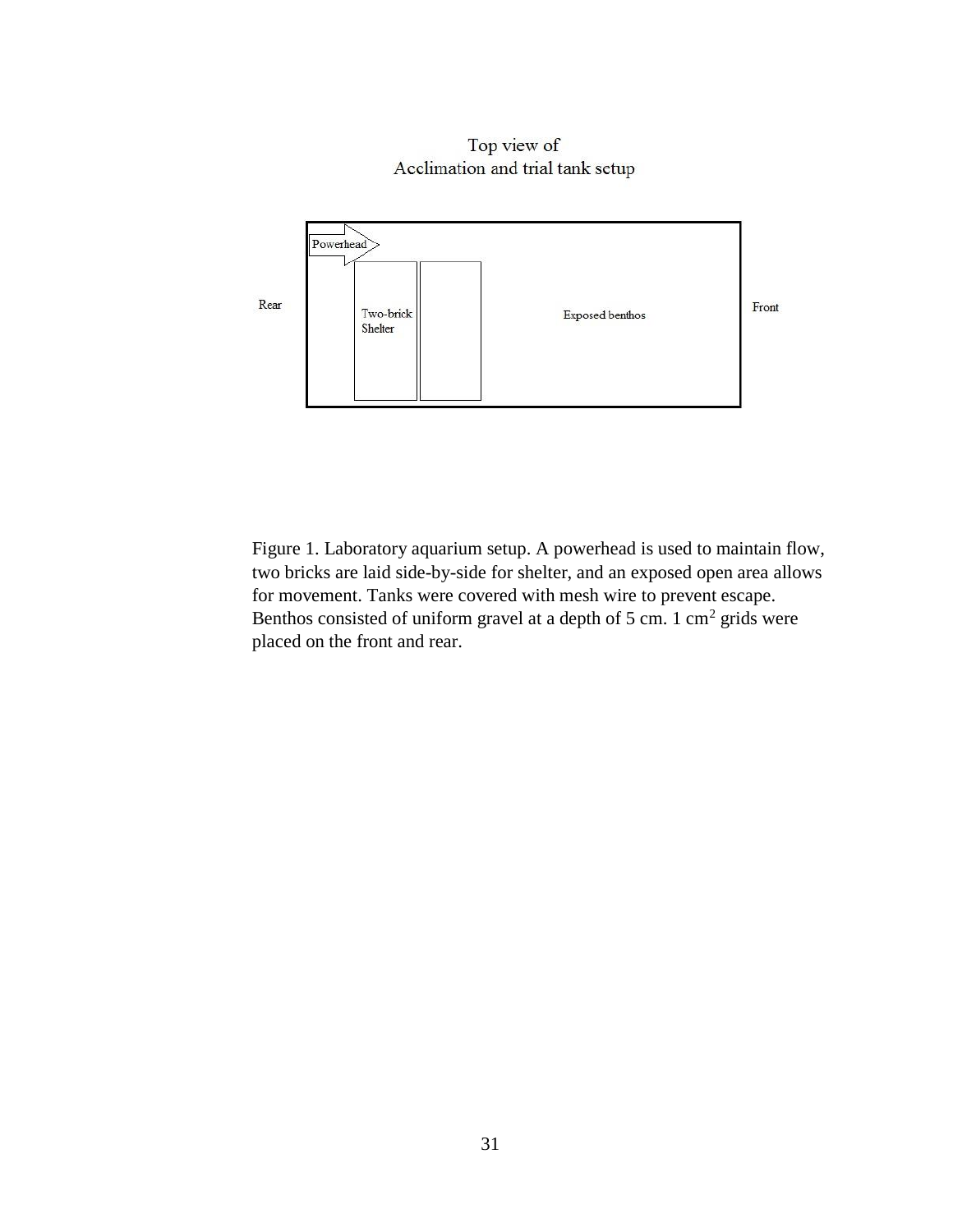





Figure 2. Examples of video recordings of crayfish behavior. Top left is a dark control illuminated by infrared, with a crayfish exposed mobile; top right is 15 lux cool LED light, with a crayfish sheltering; bottom is 15 lux warm LED with a crayfish sheltering behind the bricks.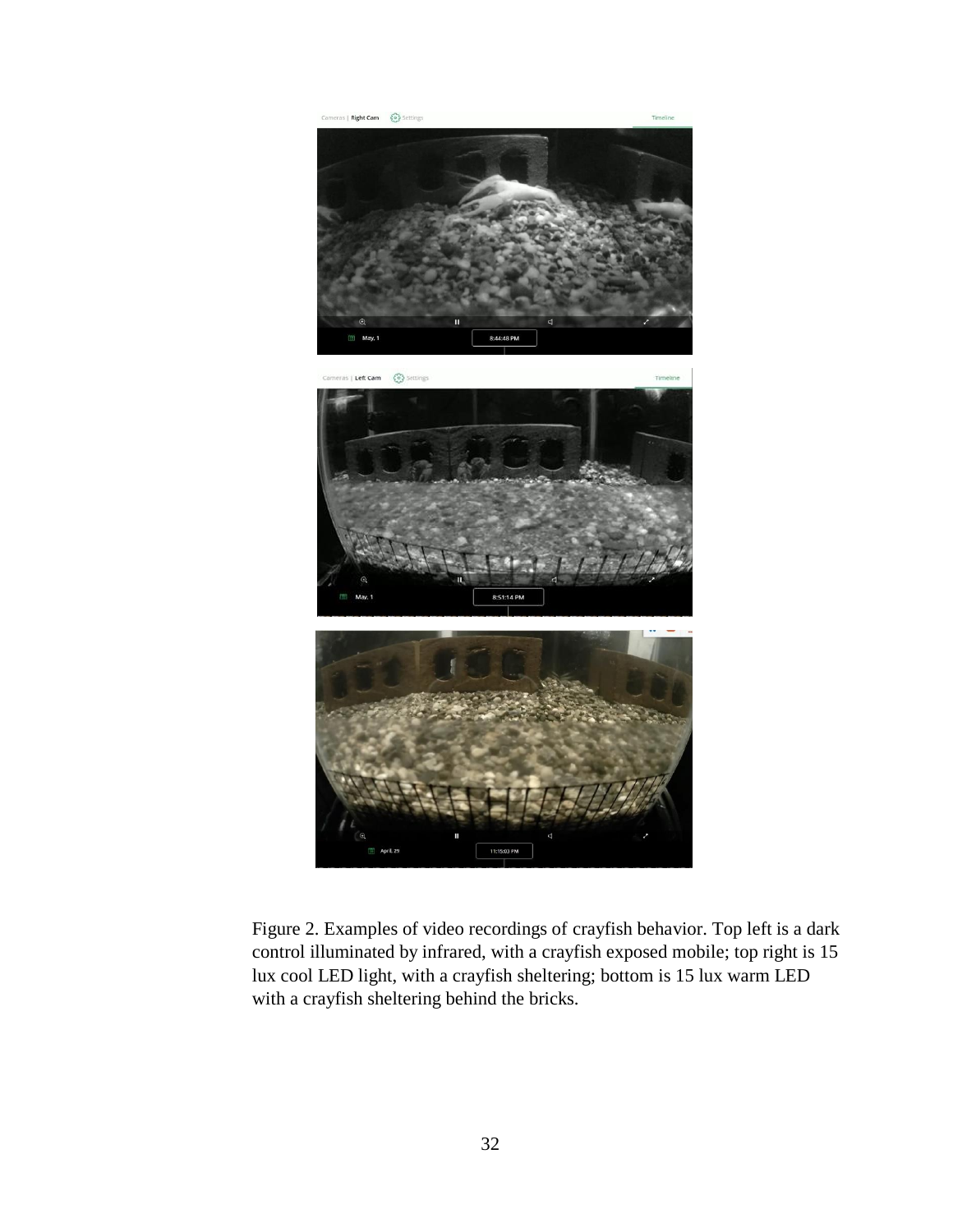

Figure 3. An example of a 1 cm<sup>2</sup> grid at dawn following a trial night.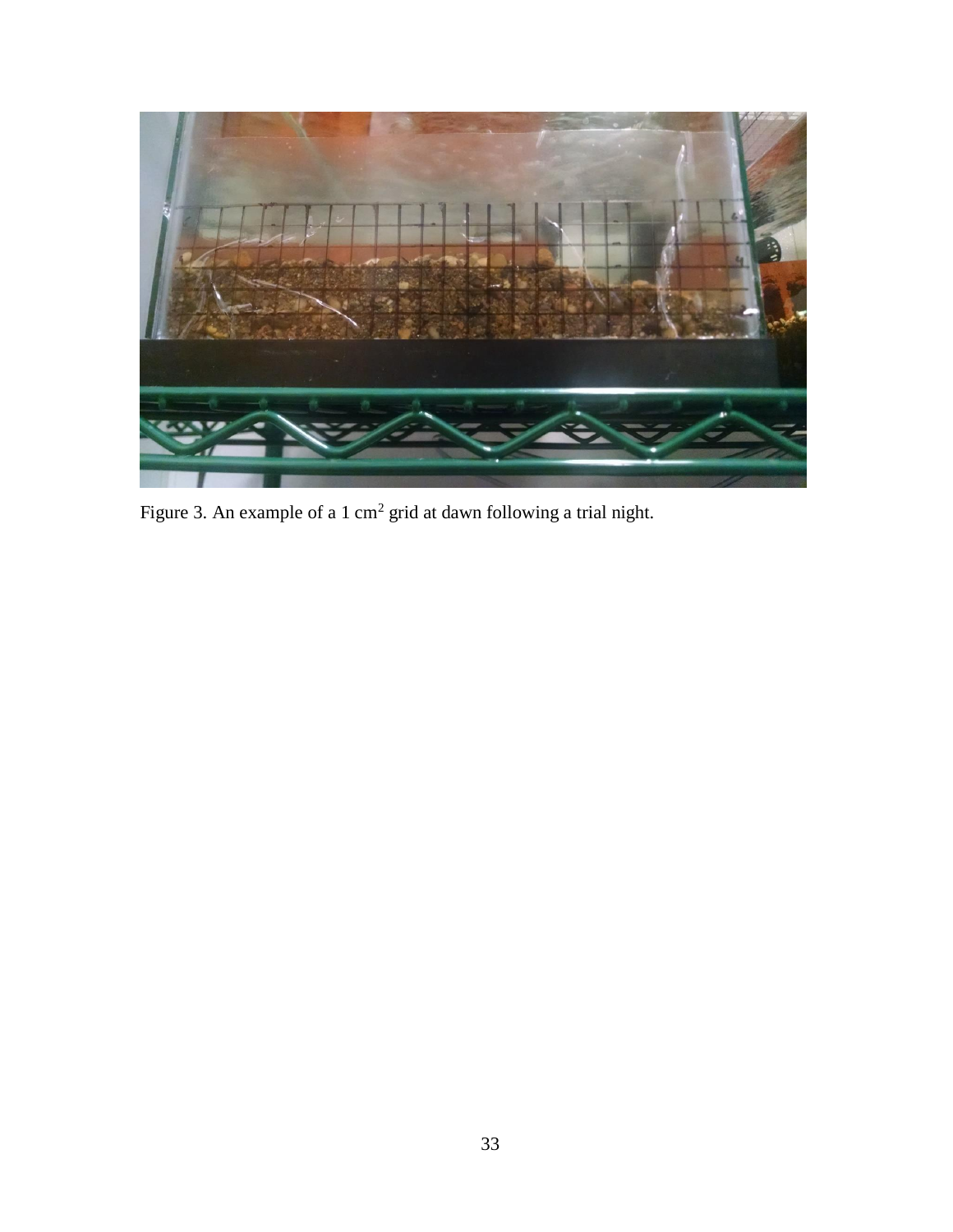

Figure 4. Boxplots of *Cambarus chasmodactylus* behaviors from 2000-2100 hrs. Total sheltering (A), and frequency of sheltering events (B). Medians with the same letter are not significantly different.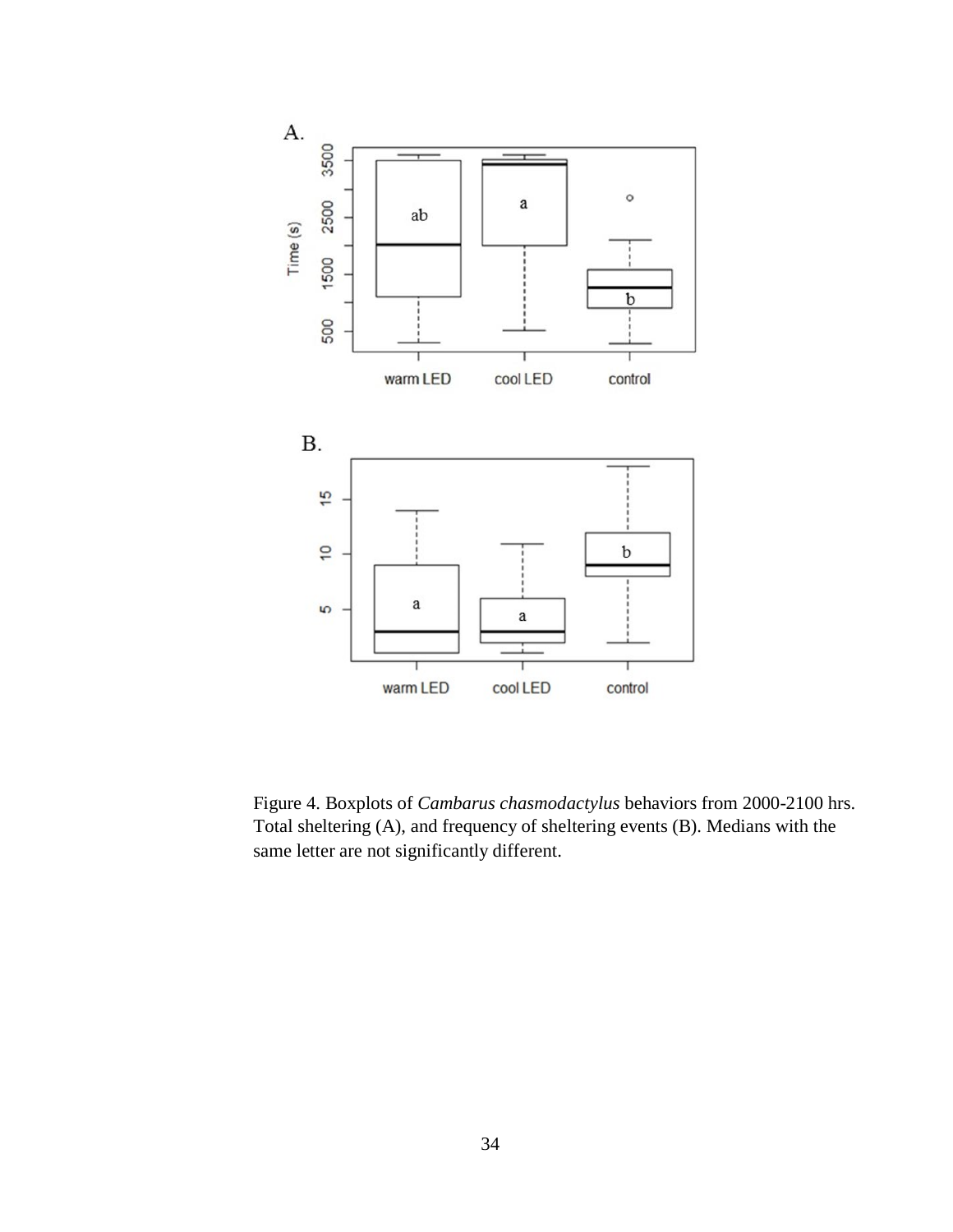

Figure 5. Boxplots of *Cambarus chasmodactylus* behaviors from 2200- 2300 hrs. Total sheltering (A), and frequency of sheltering events (B). Medians with the same letter are not significantly different.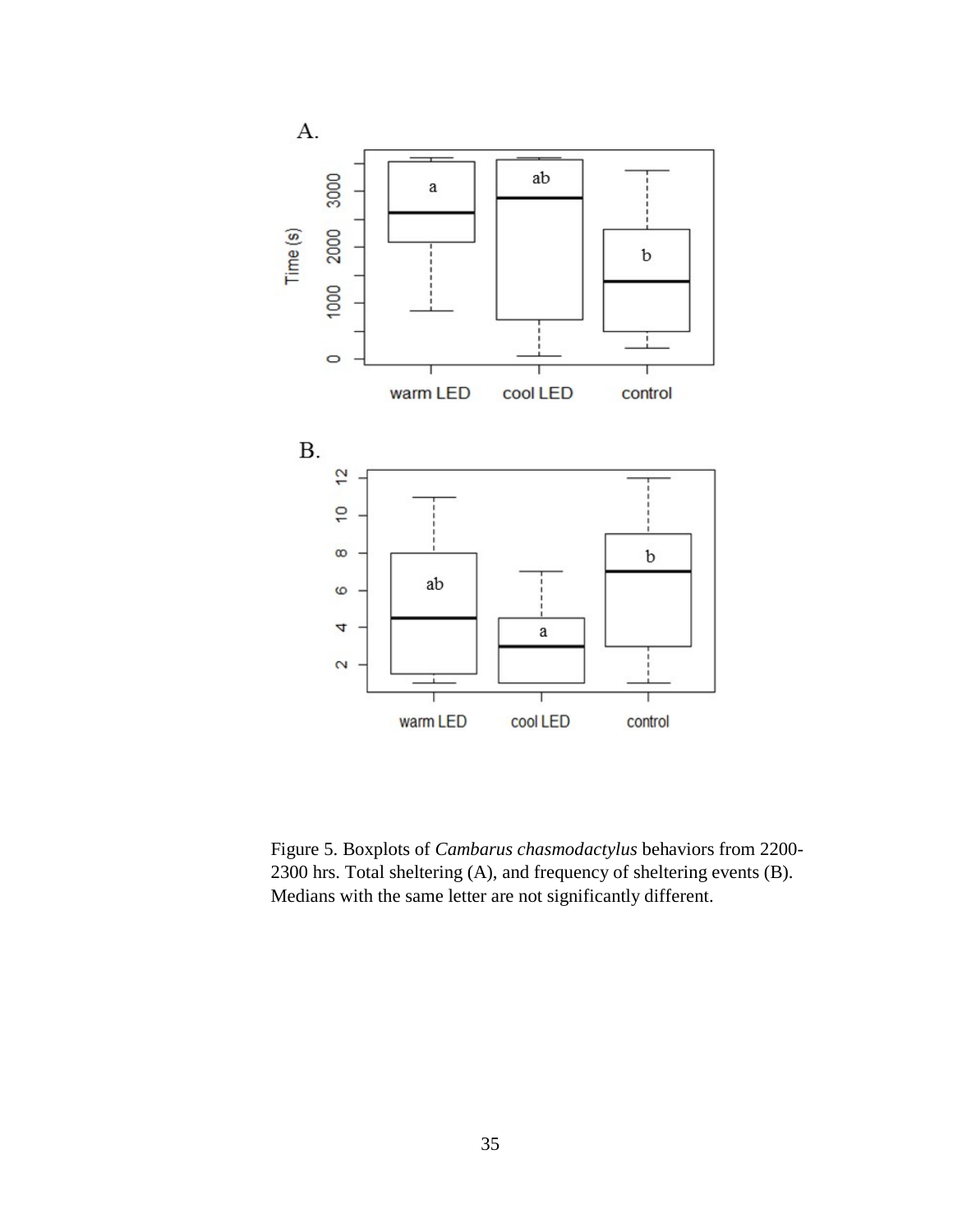

Figure 6. Boxplots of *Orconectes cristavarius* behaviors from 2000-2100 hrs. Total sheltering (A), and frequency of sheltering events (B). Medians with the same letter are not significantly different.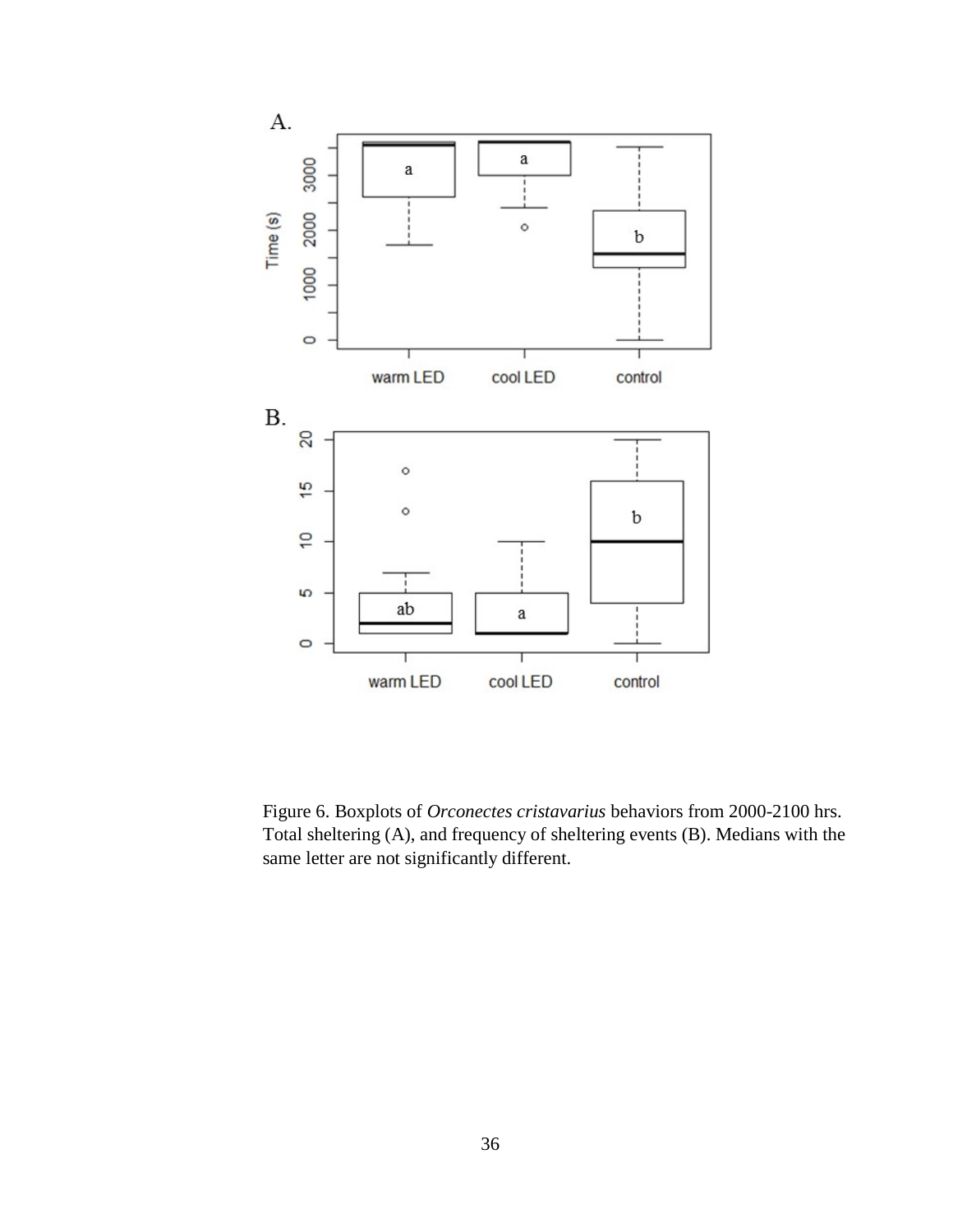

Figure 7. Boxplots of *Orconectes cristavarius* behaviors from 2200-2300 hrs. Total sheltering (A), and frequency of sheltering events (B). Medians with the same letter are not significantly different.